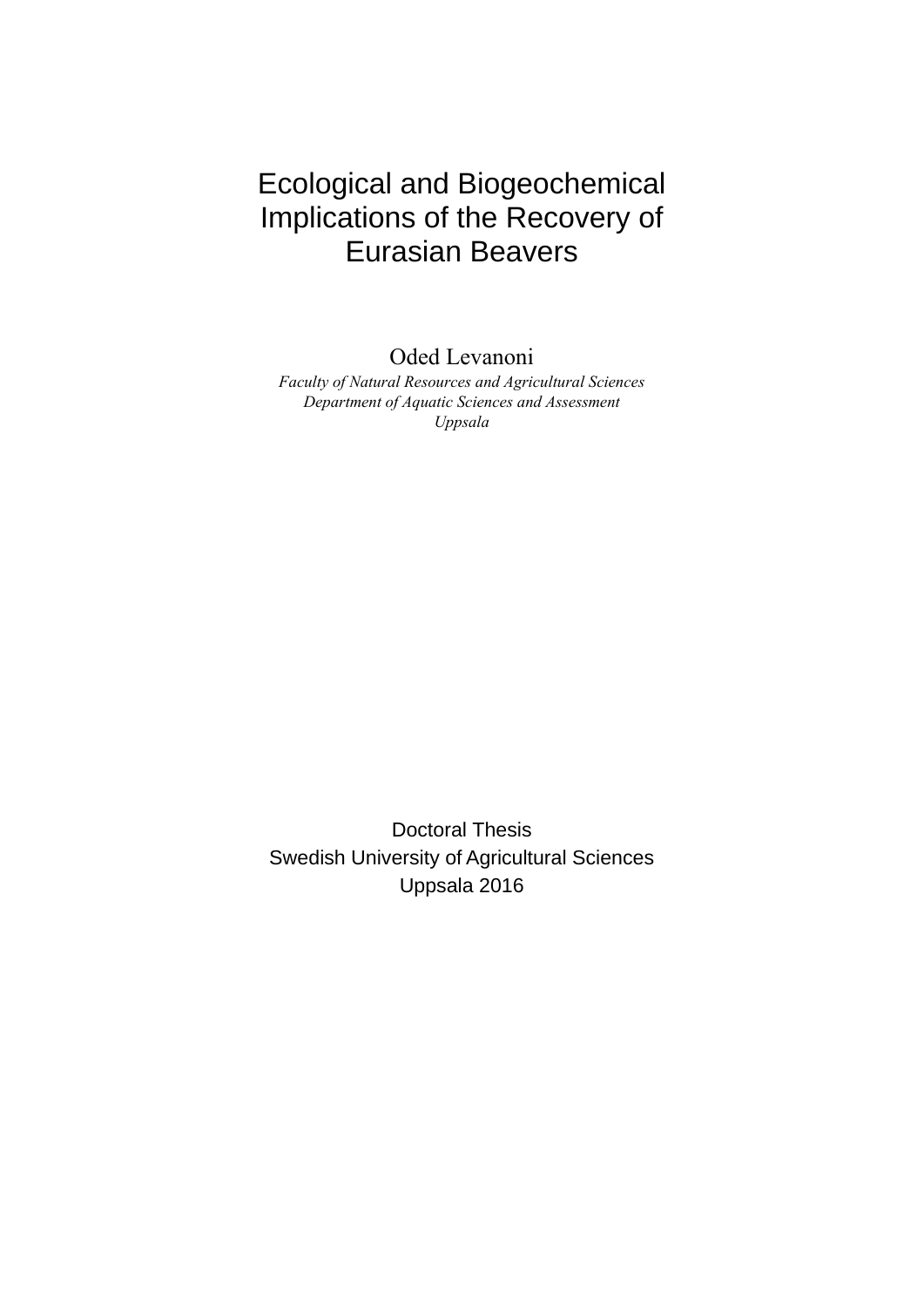Acta Universitatis agriculturae Sueciae 2016:93

Cover: Two beavers arriving from Norway during the reintroduction of beavers to Sweden in 1922.

(Illustration: Oded Levanoni)

ISSN 1652-6880 ISBN (print version) 978-91-567-8688-6 ISBN (electronic version) 978-91-567-8689-3 © 2016 Oded Levanoni, Uppsala Print: SLU Repro, Uppsala 2016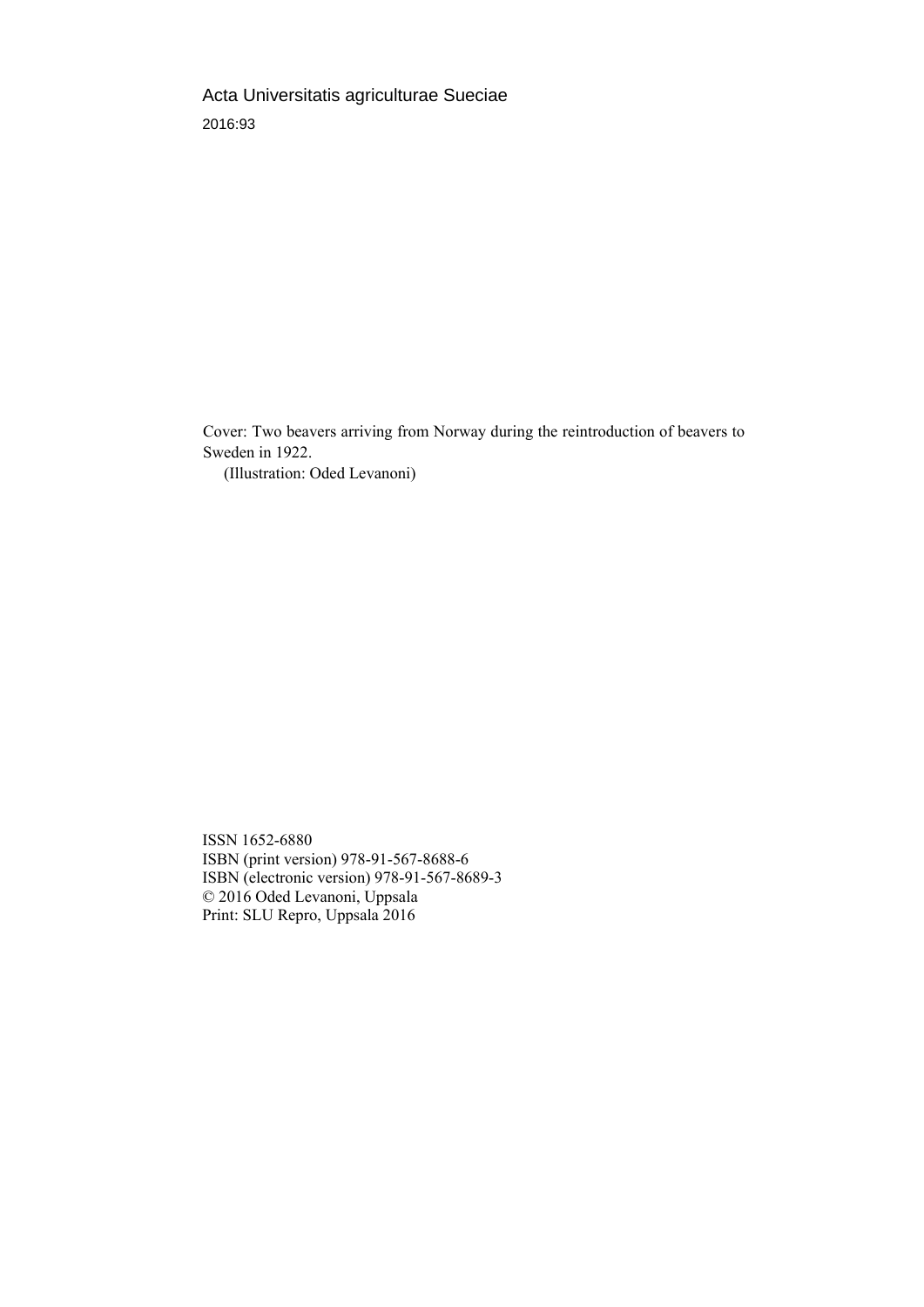### Ecological and Biogeochemical Implications of the Recovery of Eurasian Beavers

#### **Abstract**

In pre-industrial times beavers, ecosystem engineers, inhabited most of the Holarctic. Intensive exploitation over the last millennium, particularly in Europe during the  $18<sup>th</sup>$ and  $19<sup>th</sup>$  centuries, led to a dramatic decline in beaver populations. By the end of the 19<sup>th</sup> century the Eurasian beaver (*Castor fiber*) was at the verge of extirpation in many regions of Eurasia. However, during the  $20<sup>th</sup>$  century, changes in management policy and reintroductions have resulted in a fast recovery of the species. Presently, Eurasian beavers are colonizing large parts of their former distribution range, and their population is still growing. Once again, beaver engineering and its outcomes are becoming prominent features of many streams in the boreal landscapes.

The goal of this thesis was to investigate how the reintroduction and population recovery of Eurasian beavers might affect ecosystem functioning at local and landscape scales. The work was based on measurements from 12 beaver systems of various colonization histories (pioneer and recolonized) in Swedish boreal forests. Based on water chemistry measurements together with field and lab experiments, I evaluated the effect of beavers on processes of mercury methylation, litter decomposition, and the growth and respiration of benthic biofilms. I also investigated how beavers alter the nutrient limitation of biofilm activity. To assess the environmental effects of the reintroduction of beavers at the landscape scale, this empirical approach was complemented by a meta-analysis of 76 published studies on a total of 16 environmental factors. The results showed that beavers increased MeHg concentrations, decreased algal biomass accrual, and sometimes increased litter decomposition rates downstream compared to upstream beaver systems. However, distinct contrasting patterns were observed in pioneer and recolonized systems: While all the above effects were prominent in pioneer systems, they were moderate or absent in recolonized systems. Albeit algal accrual and community respiration were nutrient limited, beaver systems had no effect on the degree of limitation. Based on the meta-analysis, this thesis demonstrates that, when compared to a reference site, beavers can potentially affect all studied factors. The meta-analysis also identified gaps in knowledge regarding the dependency of beaver effects on different stages of age and colonization history.

In conclusion, this thesis highlights: a) the importance of incorporating the successional stage and the colonization history of beaver systems when considering the effects of reintroducing beavers into stream ecosystems; and b) the lack of knowledge regarding these issues.

*Keywords:* beaver, beavers, beaver pond, pond, reintroduction, castor fiber, ecosystem functioning, algae, nutrient limitation, decomposition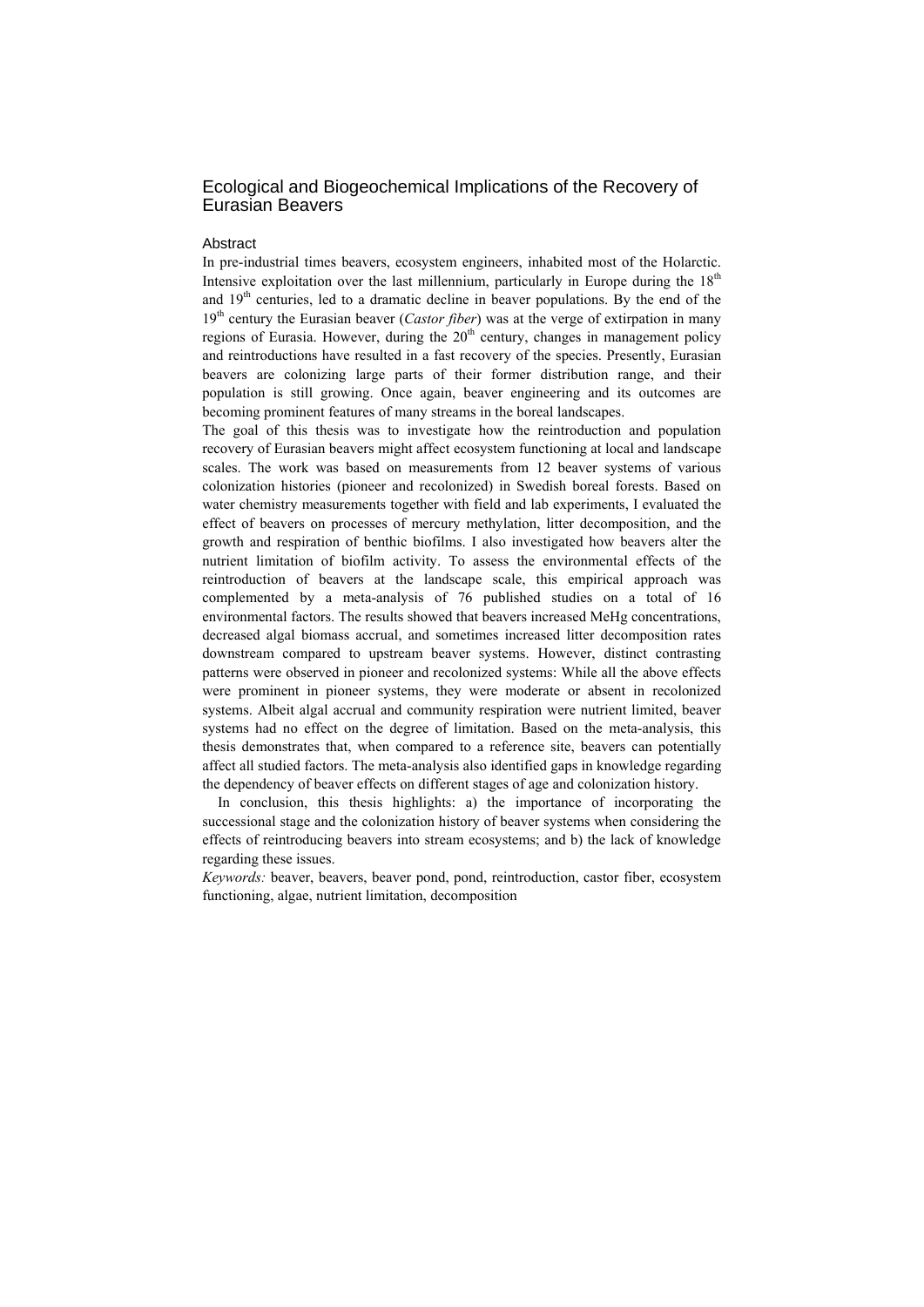*Author's address:* Oded Levanoni, SLU, Department of Aquatic Sciences and Assessment, P.O. Box 7050, 750 07 Uppsala, Sweden *E-mail:* oded.levanoni@ slu.se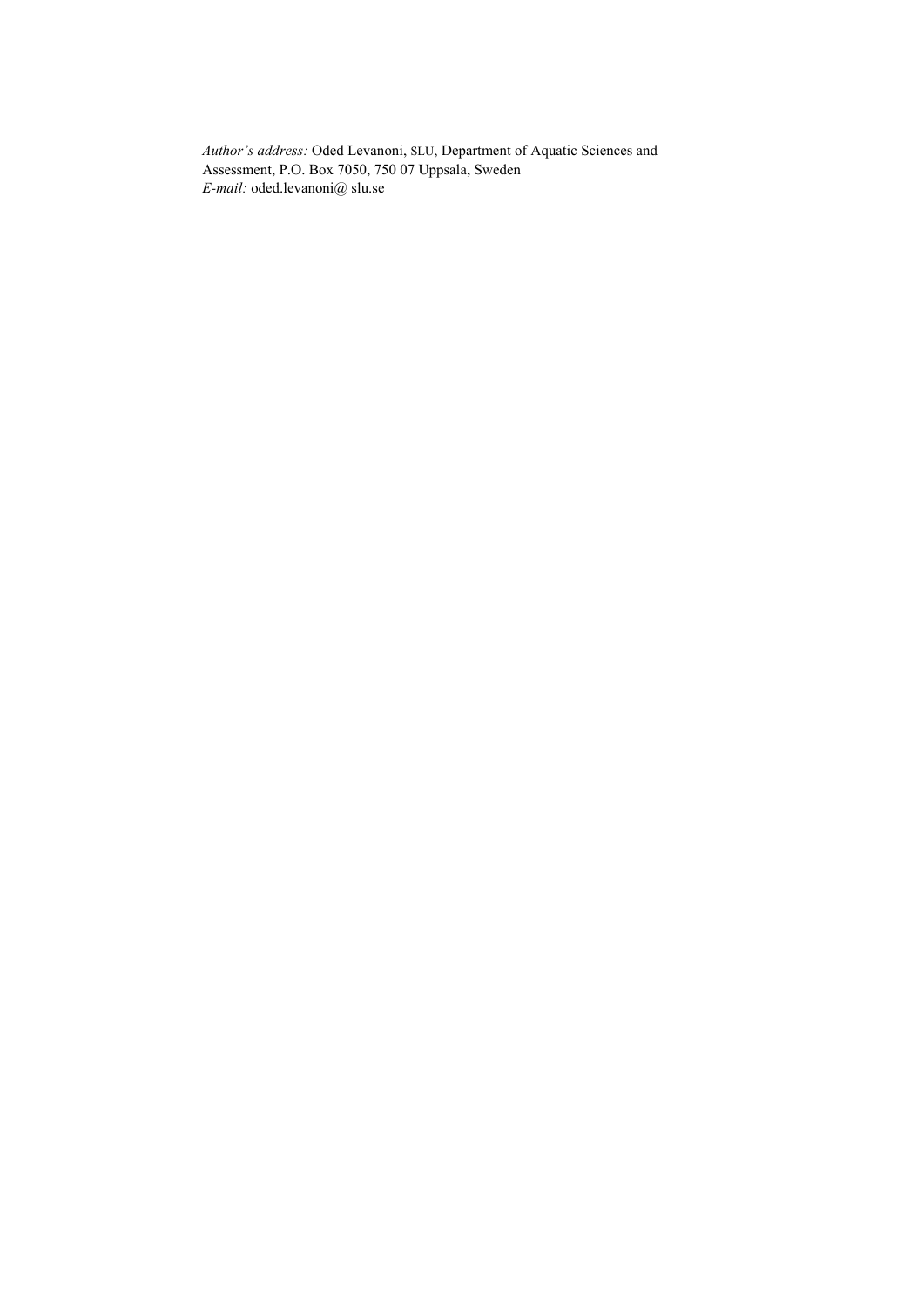# Dedication

To all the hard-working engineers that work days and nights (but mostly nights) to make our forests a better place!

*מסעות מאטים את קצב הזמן ומאריכים את החיים, כי מה שקובע זה לא האורך האמיתי שלהם אלא הזיכרונות...*

(*Journeys make time pass more slowly and life longer; because, what counts is not the length of time lived but the memories garnered…*)

This was a Journey worth taking!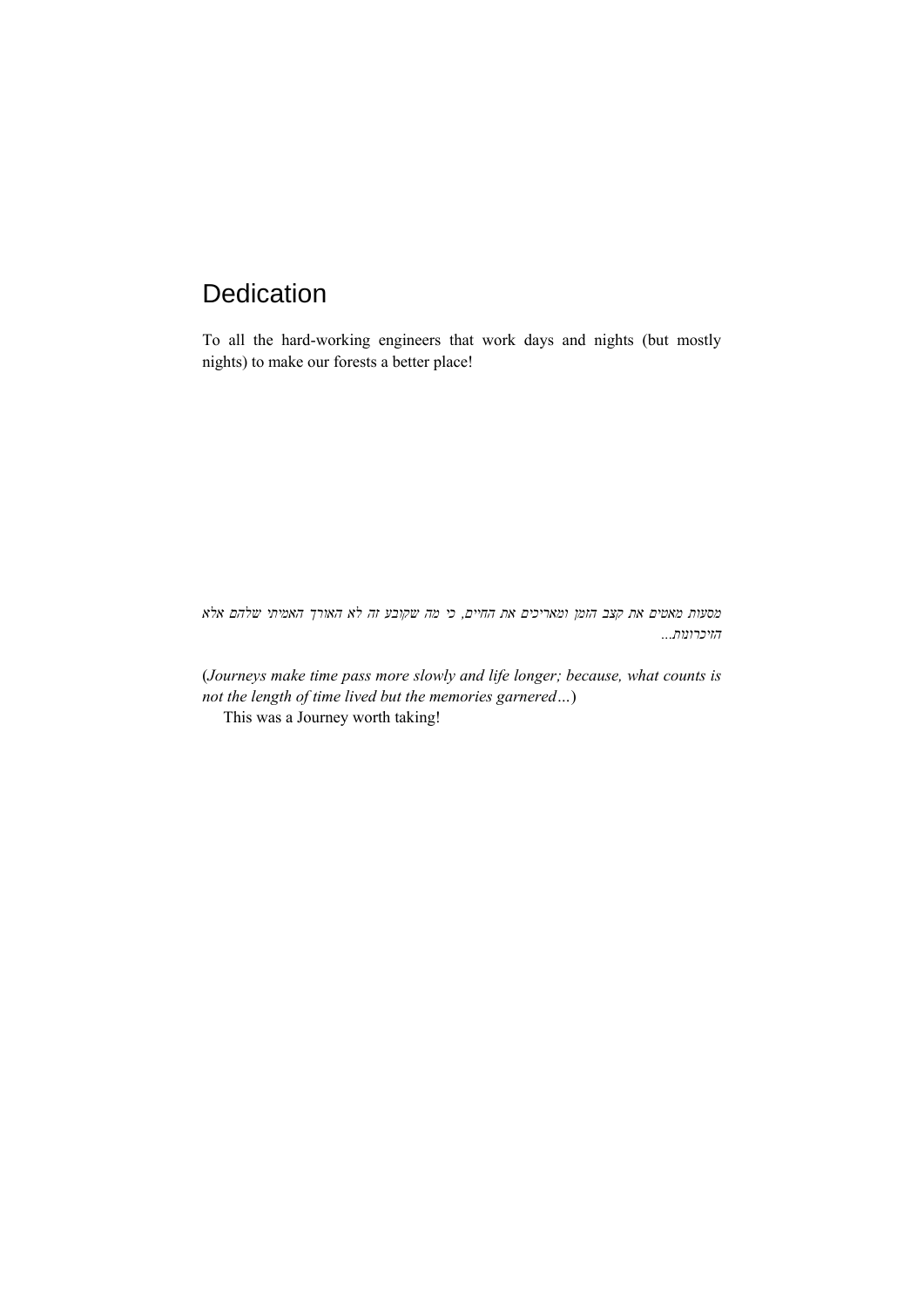# **Contents**

| 8<br><b>List of Publications</b> |                                                                       |    |  |
|----------------------------------|-----------------------------------------------------------------------|----|--|
|                                  | <b>Abbreviations</b>                                                  |    |  |
| 1                                | <b>Introduction</b>                                                   | 11 |  |
| 1.1                              | Beavers as ecosystems engineers                                       | 12 |  |
|                                  | 1.1.1 Dam building                                                    | 13 |  |
|                                  | 1.1.2 Digging                                                         | 15 |  |
|                                  | 1.1.3 Tree felling and selective feeding                              | 15 |  |
| 1.2                              | Cycles of colonization, abandonment and recolonization                | 15 |  |
| 1.3                              | The effect of beavers on ecosystem functioning                        | 17 |  |
| 1.4                              | The fall and rise of the Eurasian beaver (Castor fiber)               | 19 |  |
| 1.5                              | The extirpation and reintroduction as an opportunity for              |    |  |
|                                  | understanding the past and predicting the future                      | 20 |  |
| 2                                | <b>Framework and objectives</b>                                       | 22 |  |
| 3                                | <b>Methods</b>                                                        | 23 |  |
| 3.1                              | Study sites (Paper I-III)                                             | 23 |  |
| 3.2                              | Study design (Paper I-III)                                            | 23 |  |
| 3.3                              | Age and colonization history classification (Paper I-III)             | 23 |  |
| 3.4                              | Stream abiotic parameters (Paper I-III)                               | 24 |  |
| 3.5                              | Mercury in water (Paper I)                                            | 25 |  |
| 3.6                              | Benthic species community and functional traits (Paper II)            | 25 |  |
| 3.7                              | Assessing leaf litter decomposition rates (Paper II)                  | 26 |  |
| 3.8                              | Assessing algal accrual rates (Paper II-III)                          | 26 |  |
| 3.9                              | Assessing nutrient limitation with nutrient diffusing substrate (NDS) |    |  |
|                                  | (Paper III)                                                           | 27 |  |
| 3.10                             | Meta-analysis of beaver effects (Paper IV)                            | 28 |  |
| 3.11                             | Statistical analysis                                                  | 28 |  |
| 4                                | <b>Results and discussion</b>                                         | 30 |  |
| 4.1                              | Beaver reintroduction affects water MeHg concentrations in pioneer    |    |  |
|                                  | but not in recolonized beaver systems (Paper I)                       | 30 |  |
|                                  | 4.1.1 The effect of beavers on MeHg concentrations                    | 30 |  |
|                                  | Temporal variation in MeHg and the relation to abiotic<br>4.1.2       |    |  |
|                                  | predictors                                                            | 32 |  |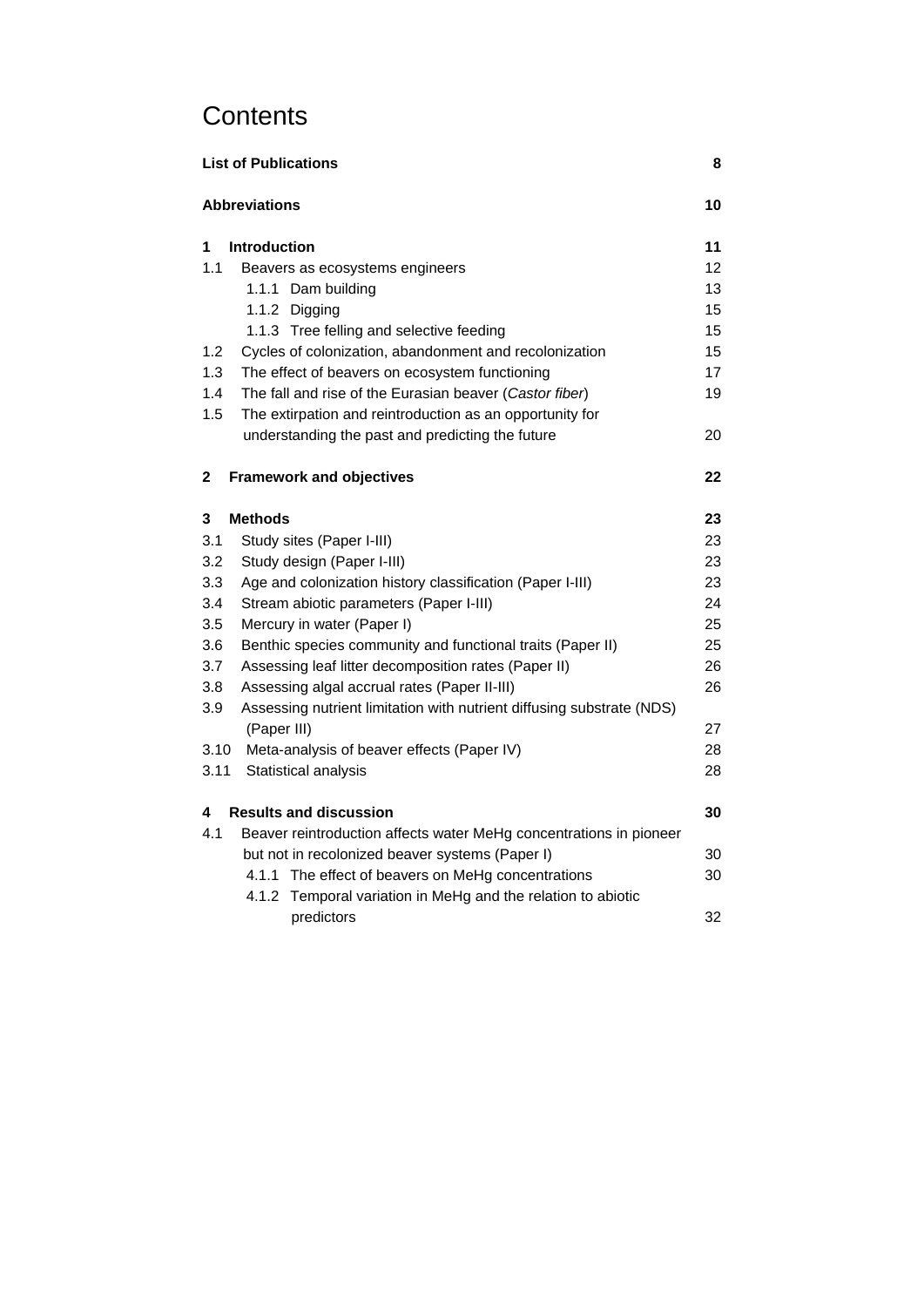| 4.2 | Leaf litter decomposition and algal accrual can be affected by           |    |  |
|-----|--------------------------------------------------------------------------|----|--|
|     | beavers, but mainly in pioneer systems (Paper II-III)                    | 33 |  |
|     | 4.2.1 The effect of beavers on leaf litter decomposition                 | 33 |  |
|     | 4.2.2 The effect of beavers on autotrophic and heterotrophic biofilms 35 |    |  |
|     | 4.2.3 Algal productivity and community respiration were nutrient         |    |  |
|     | limited but not affected by beavers                                      | 38 |  |
| 4.3 | Landscape effect of beaver dams – a meta-analysis of published           |    |  |
|     | studies (Paper IV)                                                       | 41 |  |
| 4.4 | Short- and long-term effects of beaver systems following                 |    |  |
|     | recolonization                                                           | 43 |  |
| 4.5 | Beavers and beaver reintroductions in Europe's managed landscapes        | 45 |  |
|     |                                                                          |    |  |
| 5   | Concluding remarks and future perspective                                |    |  |
| 5.1 | Future perspective                                                       | 49 |  |
|     |                                                                          |    |  |
|     | <b>References</b>                                                        | 50 |  |
|     |                                                                          |    |  |
|     | <b>Acknowledgments</b>                                                   | 58 |  |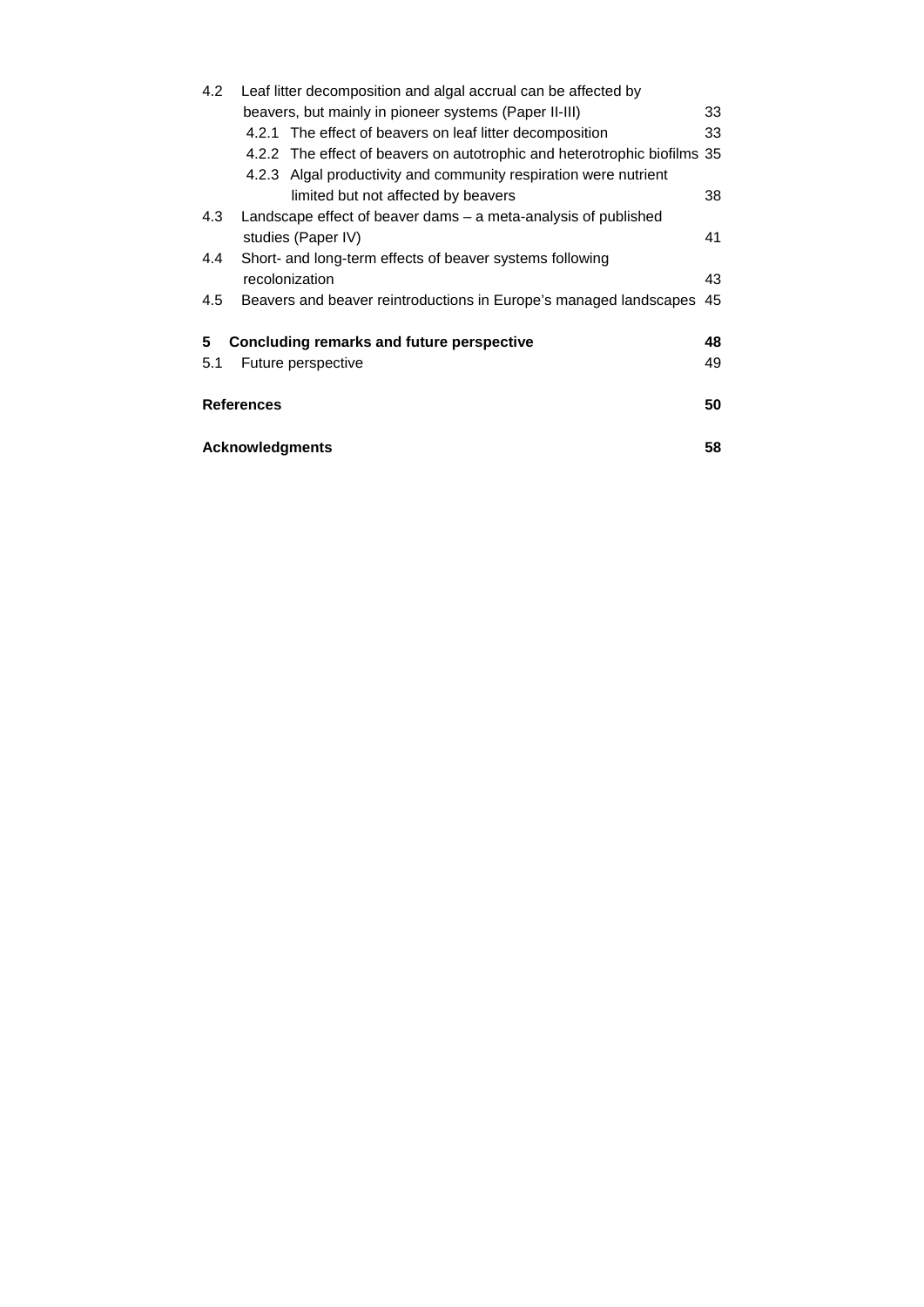# List of Publications

8

This thesis is based on the work contained in the following papers, referred to by Roman numerals in the text:

- I Levanoni, O., Bishop, K., McKie, B., Hartman, G., Eklöf, K. & Ecke, F. (2015). Impact of beaver pond colonization history on methylmercury concentrations in surface water. Environmental Science & Technology, 49(21), pp. 12679-12687.
- II Levanoni, O., Ecke, F., Hartman, G. & Mckie, B. G. Responses of stream ecosystem functioning to the recovery of Eurasian beaver (*Castor fiber*). (*Manuscript*).
- III Levanoni, O., Sponseller, R., Hartman, G., Ecke, F. & Mckie, B. G. Nutrient limitation of autotrophic and heterotrophic biofilms in boreal streams colonized by Eurasian beaver (*Castor fiber*). (*Manuscript*).
- IV Ecke, F., Levanoni, O., Audet, J., Carlsson, P., Eklöf, K., Hartman, G., McKie, B. G., Ledesma, J.L.J., Segersten, J., Truchy A. & Martyn Futter. Meta-analysis of environmental effects of beaver and artificial dams. (*Manuscript*).

Paper I (open access) reproduced with the permission of the publishers.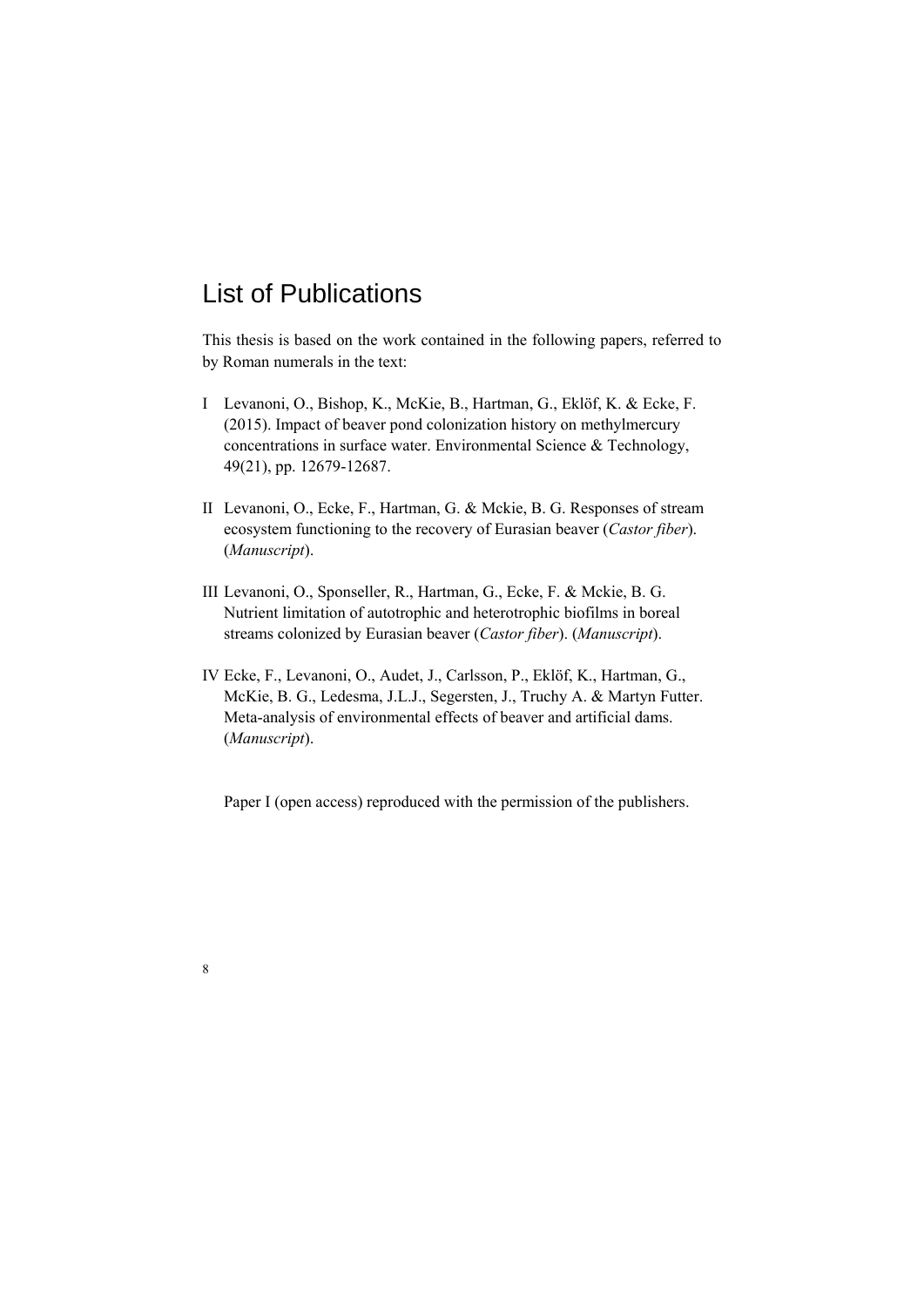The contribution of Oded Levanoni to the papers included in this thesis was as follows:

- I Planned the study together with co-authors. Carried out the selection of the study sites and sampling. Had the main responsibility for data handling, data analysis, interpretations, writing and publishing.
- II Planned the study together with co-authors. Carried out the experiments and sampling. Had the main responsibility for laboratory sample handling, data handling, data analysis, interpretations and writing the manuscript.
- III Planned the study together with co-authors. Carried out the experiments and sampling. Had the main responsibility for laboratory sample handling, data handling, data analysis, interpretations and writing the manuscript.
- IV Planned the study together with co-authors. Contributed to data extraction. Contributed to writing the manuscript.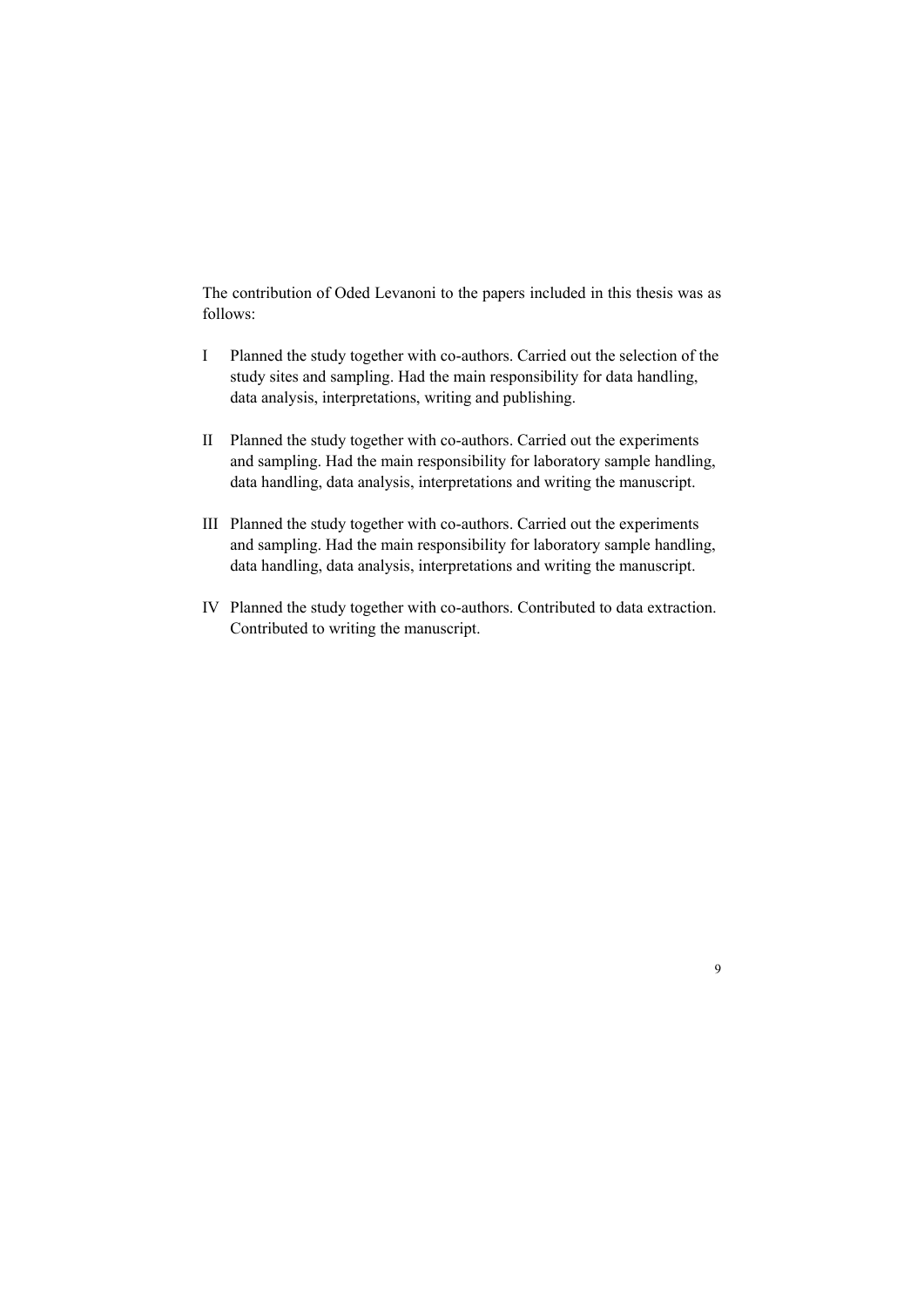# Abbreviations

| <b>AFDM</b>                  | Ash Free Dry Mass                 |
|------------------------------|-----------------------------------|
| AIC                          | Akaike's Information Criteria     |
| <b>ANOVA</b>                 | Analysis Of Variance              |
| CR                           | <b>Community Respiration</b>      |
| <b>CWM</b>                   | Community-level Weighted Mean     |
| D/U                          | Downstream/Upstream               |
| D <sub>D</sub>               | Degree Days                       |
| D <sub>O</sub>               | Dissolved Oxygen                  |
| <b>DOC</b>                   | Dissolved Organic Carbon          |
| F-Dispersion                 | <b>Functional Dispersion</b>      |
| <b>GLMM</b>                  | GeneraLized Mixed effect Modeling |
| Hg                           | Mercury                           |
| MeHg                         | Methylmercury                     |
| N                            | Nitrogen                          |
| <b>NDS</b>                   | Nutrient Diffusing Substrate      |
| NO <sub>2</sub>              | Nitrite                           |
| NO <sub>3</sub>              | Nitrate                           |
| P                            | Phosphorous                       |
| <b>PLS</b>                   | Partial Least-Squares regression  |
| PO <sub>4</sub> <sup>3</sup> | Phosphate                         |
| SRB                          |                                   |
|                              | Sulphate Reducing Bacteria        |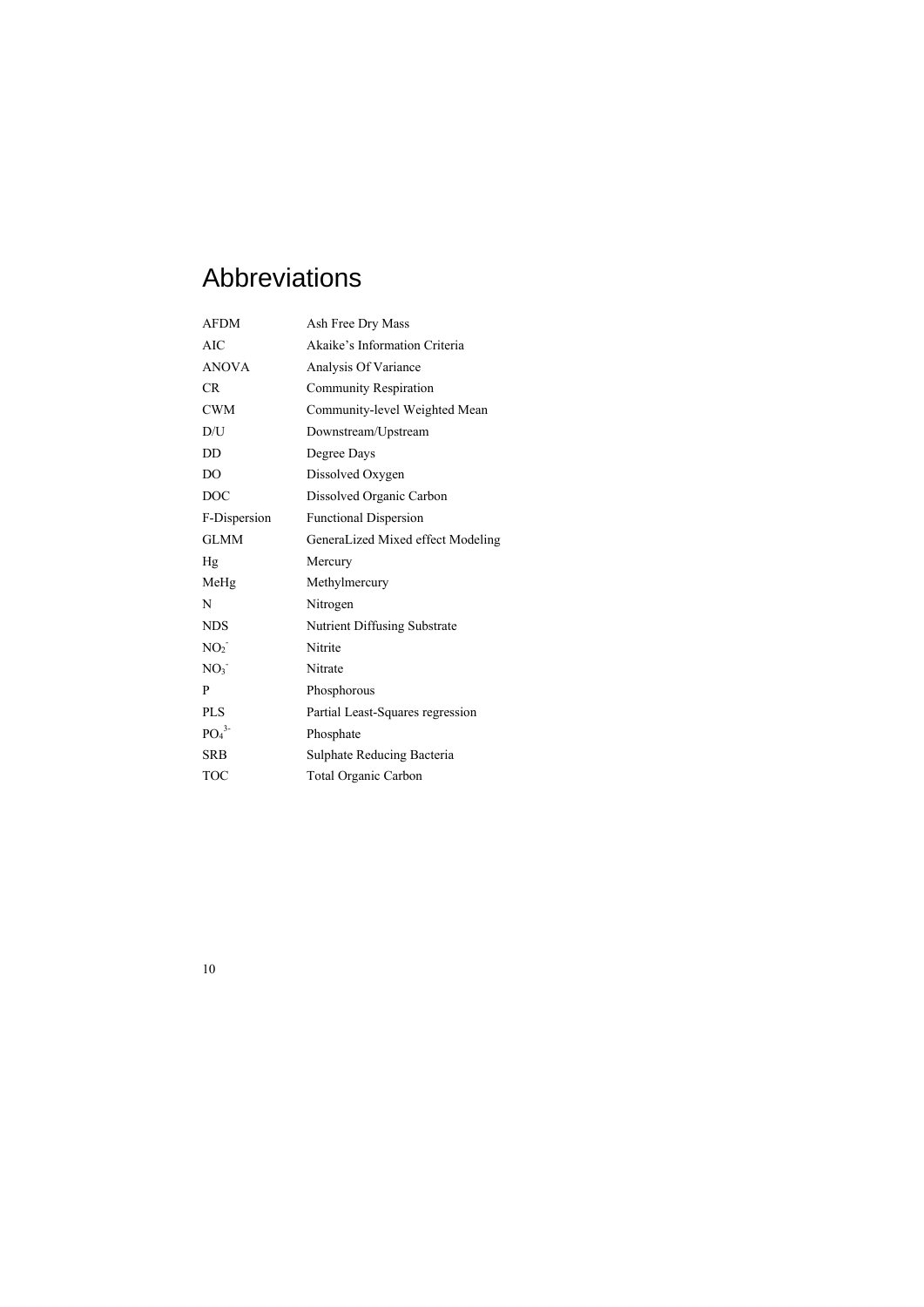# 1 Introduction

Even though rivers and lakes hold less than 1% of the Earth's water, they are a crucial resource for many animals (including humans) and plants. Maintaining the ecological health of these sources of water, particularly with a continuously growing human population, is an ongoing and fundamental management challenge (Vörösmarty *et al.*, 2010; Meyer, 1997). Effective conservation and restoration often involves integrating some aspect of habitat complexity (Kovalenko *et al.*, 2012; Tokeshi & Arakaki, 2012). This increases according to theory biodiversity and biotic interactions, which in turn, also potentially enhances ecological stability (Tilman *et al.*, 1996) and ecosystem resilience (Truchy *et al.*, 2015; Peterson *et al.*, 1998). Spatial heterogeneity can be linked to diversity and resilience (Virah-Sawmy *et al.*, 2009) and (sometimes) can also be achieved by introducing disturbance agents (Lepori & Hjerdt, 2006).

Many of the rivers and lakes in the northern hemisphere are home to millions of beavers (*Castoridae*), who have the extraordinary ability to build dams (and impound water), dig burrows and channels, and fell large trees. The ability to modify ecosystems entitled beavers as "ecosystem engineers" – a species that can create, modify and maintain ecosystems (Jones *et al.*, 2010; Wright & Jones, 2006; Jones *et al.*, 1994). Beavers have also been described as a keystone species – a species that affects the environment disproportionally to its abundance (Jones *et al.*, 1994). Therefore beavers, which can extensively alter and affect aquatic ecosystems, may be an important disturbance agent that can help promote the conservation goals of these systems (Nummi & Kuuluvainen, 2013; Burchsted *et al.*, 2010a).

Following near extirpation in Europe and Asia during the last centuries, populations of reintroduced beavers are now growing and, once again, colonizing territories that were inhabited by beavers during pre-extirpation periods. Today, beavers are colonizing stretches of streams where they were absent for hundreds of years (Halley *et al.*, 2012; Naiman *et al.*, 1988). In many cases, these streams have been modified by forestry and agriculture and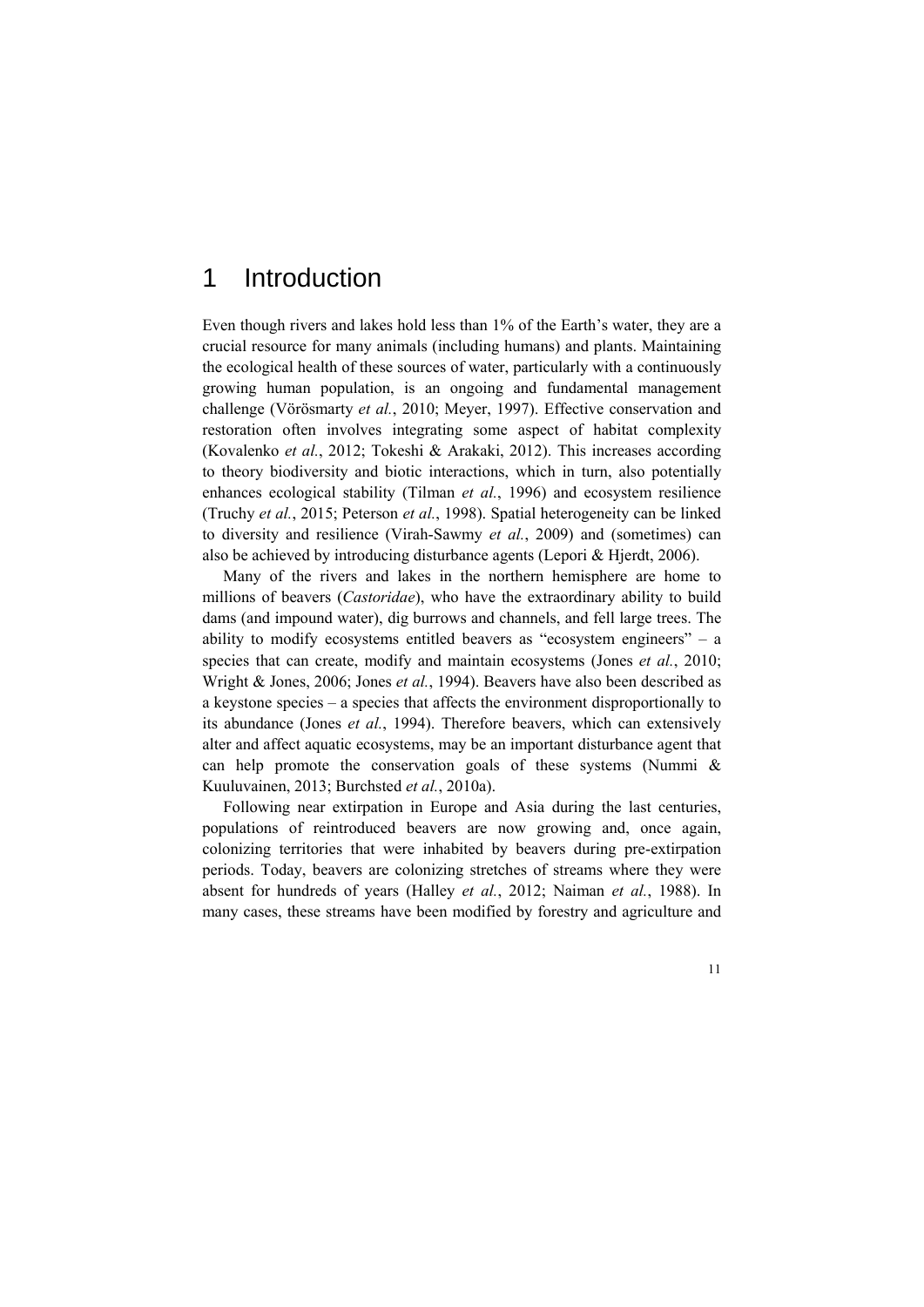much of what we currently regard as pristine aquatic ecosystems is based on evidence from the era when beavers were absent from most of these aquatic ecosystems. Therefore, what we regard as pristine today may not represent preextirpation pristine conditions (Tornblom *et al.*, 2011; Ford & Naiman, 1988). Recent studies suggest that the recolonization of beavers in aquatic ecosystems can assist in achieving the restoration of aquatic ecosystems towards more pristine conditions (Curran & Cannatelli, 2014).

# 1.1 Beavers as ecosystems engineers

Beavers are one of the largest rodents in the world. They are semiaquatic and territorial; they spend large parts of their time in water and they mark and protect their territories. Palaeontologists have suggested that tree exploitation and swimming behaviour evolved to survive cold, harsh winters (Korth & Rybczynski, 2003). Fossil records, of roughly 30 genera, suggest that the beaver family evolved during the early Miocene period ca. 24 million years ago (Rybczynski, 2007).

As herbivores, beavers feed on aquatic and terrestrial vegetation in the water and riparian zones that surround their territories. While they evolved as excellent swimmers, on land they remain relatively easy prey for predators. Therefore, to secure their nests (a lodge made of wood and mud or an underground burrow) and access food, they modify their environments to maintain sufficient water levels. Dams and channels keep the water level constant and high enough to cover the lodge entrance, and provide access and escape routes to their foraging sites. The increased water level is also used for floating and transporting heavy wood material from foraging areas and to submerge food cache (Naiman *et al.*, 1988).

Today, the genus *Castor* is comprised of two species (and several subspecies): 1. The American beaver (*Castor canadensis*) - located natively in North America; and 2. The Eurasian beaver (*Castor fiber*) – located in Europe and Asia (Collen & Gibson, 2001). Both species are morphologically and behaviourally similar with slight differences in life span and reproduction, and are therefore expected to have a similar impact on the ecosystem (reviewed in Parker *et al.*, 2012; Collen & Gibson, 2001). The millions of years during which beavers have been modifying riverine ecosystems may have also affected the evolutionary paths of other species in associated communities. For example, animals such as woodpeckers (Soto *et al.*, 2012), birds that breed in shrub habitats (Chandler *et al.*, 2009), and amphibians (Hossack *et al.*, 2015) may have benefited from beaver-created habitats. Therefore, it is likely that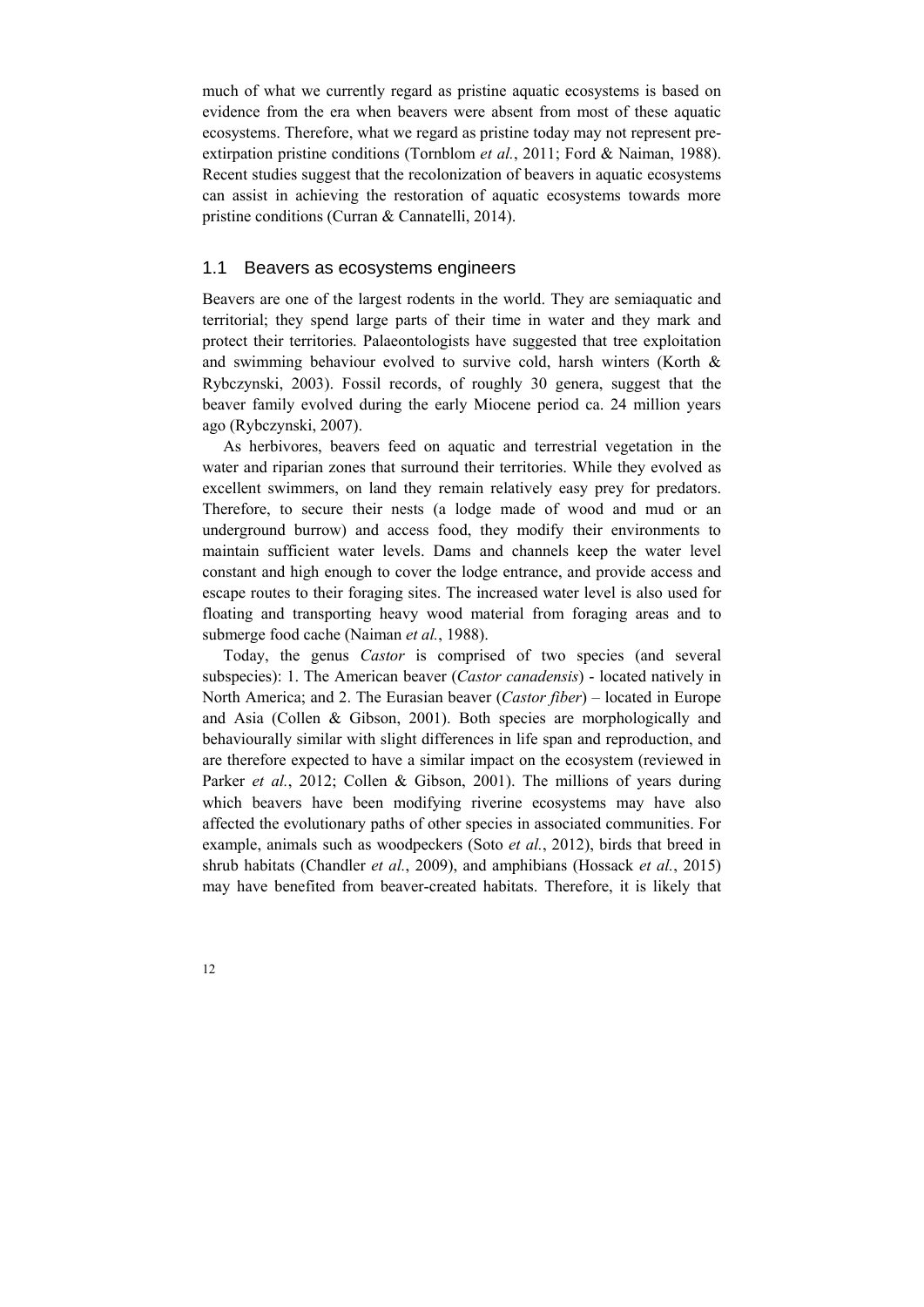beaver modifications of ecosystems have significance for the wellbeing of other species (Jones *et al.*, 1997).

The ecosystem engineering function of beavers and their alteration of stream ecosystems is primarily due to four activities: dam building, digging, felling large trees, and selective feeding.

#### 1.1.1 Dam building

The construction of dams demands significant energy. Beavers avoid building dams, if possible, by colonizing lakes and rivers with stable and sufficient water levels. If construction is needed to gain the desired water level properties (ca. 1m, Hartman & Tornlov, 2006), beavers build a dam of wood (trunks, branches and twigs), mud, soft vegetation and sometimes stones weaved together. The dam is a strong and stable structure that in extreme cases can be over 100 m long and several meters in height; it has the potential to flood vast areas (reviewed by Gurnell, 1998).

The transformation of lotic (moving water) habitats into (semi-) lentic (still water) ones is probably the most significant beaver-induced alteration to stream ecosystems. This transformation has the potential to affect the system's hydro-geomorphology and biogeochemical cycles, biota in the beaver systems and their surroundings, as well as the ecosystem functions the species mediate (Nummi & Kuuluvainen, 2013).

**Hydrogeomorphology** - the dam is built to create sufficient and stable water table. During events of high water flow the dam might also store water. The water is then gradually released throughout the following period of lower flow. Therefore, the overall effect of beaver dams is maintaining higher water levels behind the dam and as a result, reducing variability in discharge below it.

One single beaver dam might not have a significant effect on overall stream discharge, but a system of cascading dams can significantly affect water retention within a river reach (Andersen & Shafroth, 2010) and on surfacegroundwater interactions (Janzen & Westbrook, 2011). The changes in hydrology also commonly affect fluvial geomorphology. These effects apply not only when beavers are colonizing the system, but also upon abandonment. The load of accumulated sediments and the remains of dam structures will continue to create low-gradient surfaces that result in a complex channel network (Polvi & Wohl, 2012).

By altering discharge regime, beavers change sediment loads and physical elements that define the structure of streams. Beavers have an important role in shaping stream planforms and generating complexity and discontinuities along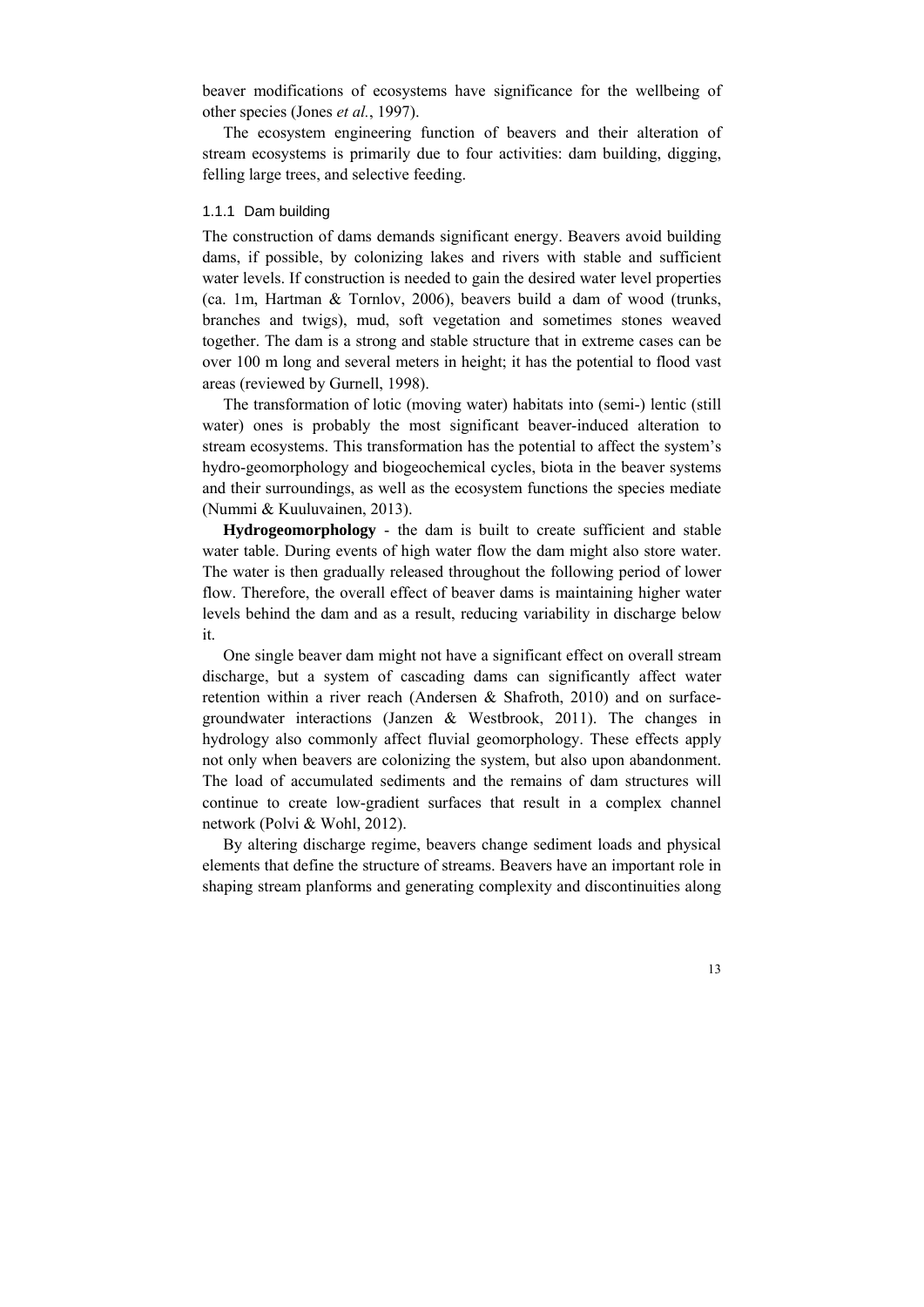rivers. According to geomorphological evidence, these were the prehistoric common conditions in streams (Polvi & Wohl, 2013; Burchsted *et al.*, 2010b).

**Biogeochemical cycles** – As a result of beaver activities, the biogeochemical conditions (including flow, temperature, oxygen concentrations, sediment type and load, and pH) in beaver ponds often differ upstream from those downstream. These changes in conditions potentially affect several biogeochemical cycles within ponds and downstream beaver systems. Two primary biogeochemical processes that often studied are cycles of macronutrients (mainly nitrogen and phosphorous) and carbon (reviewed in Nummi & Kuuluvainen, 2013; and in Rosell *et al.*, 2005). These two processes are particularly affected by the inundation of riparian zones (which includes nutrient and carbon-rich soils, trees, and other terrestrial vegetation) upon the construction of dams. The flooded terrestrial vegetation dies and large volumes of dead wood are added to the system (Thompson *et al.*, 2016).

Decay processes start quickly, consuming the organic soils and woody debris, adding dissolved carbon and nutrients to the water column while reducing oxygen (Vehkaoja *et al.*, 2015). The intensity is usually greatest in the first several years following inundation, due to the large volume of dead wood and extensive digging in carbon rich soils. With time, the volume of dead carbon decreases. Then, the main carbon source is supplied by excretion of waste products of feeding and the carbon production within ponds (Nummi  $\&$ Kuuluvainen, 2013). In such an environment, the extreme decay processes that characterize pioneer ponds are likely to decrease and make place for more stable processes.

The above changes in biogeochemical conditions have the potential to further affect the availability of important resources at the base of the food web, such as primary production, microbial production and invertebrates (Anderson & Rosemond, 2010).

**Biota** – the transformation of stream sections into wetlands and ponds can affect the biota by altering the environmental conditions, *viz.* habitat diversity, dead wood dynamics, changes in sediment load and structural properties. These conditions can also affect areas above, within and below the impoundments. Structural alterations might be especially substantial in managed landscapes, where the natural structure of streams has been altered by forestry and/or agriculture.

Overall, beaver dams increase biodiversity by the creation of suitable habitats for species which cannot colonise lotic (stream) environments (reviewed in Romero *et al.*, 2015). They have the potential to directly or indirectly affect inhabiting species (plants, invertebrates, fish, amphibians,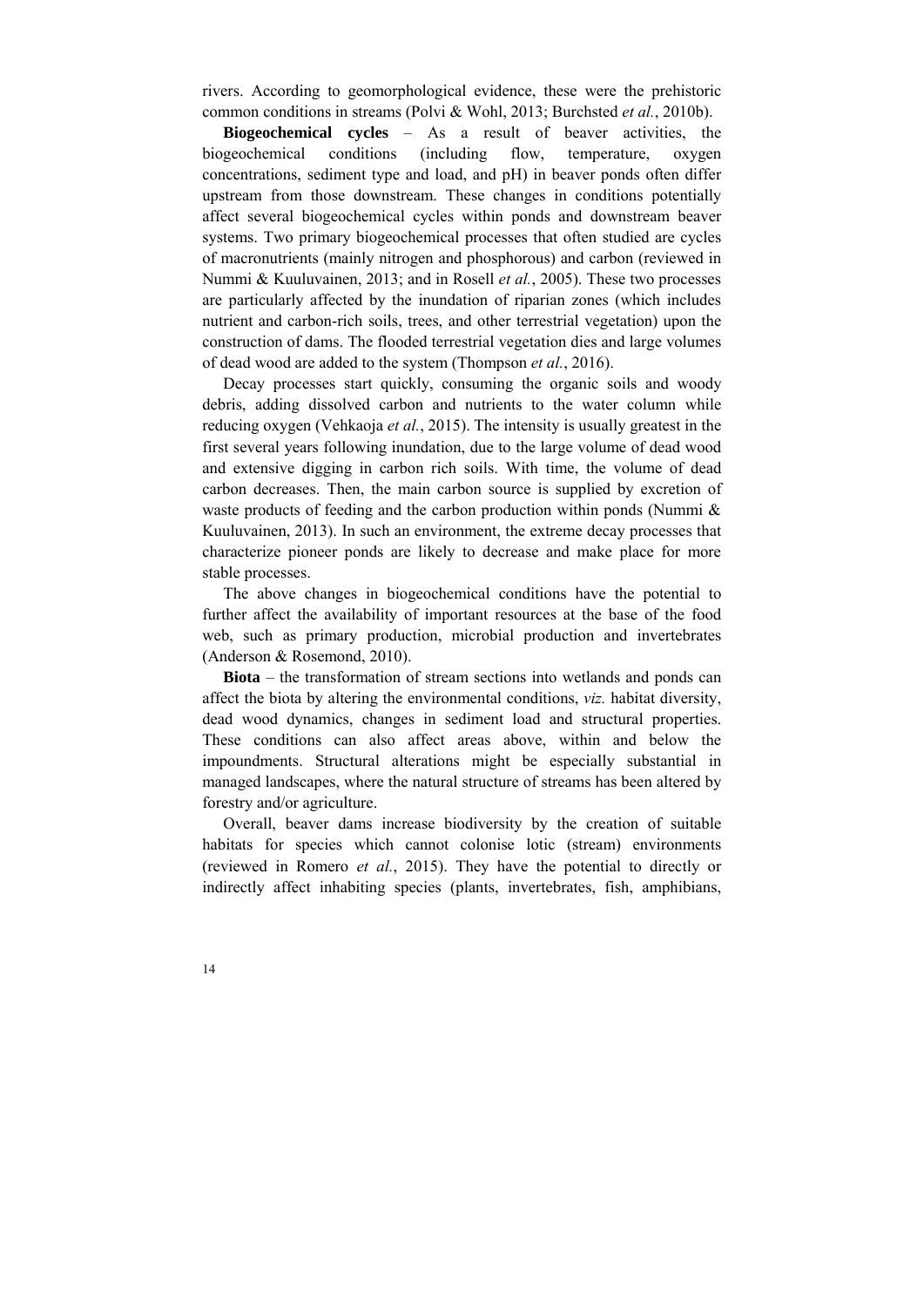reptiles, birds and mammals) within ponds or in the adjacent environment (recently reviewed by Stringer & Gaywood, 2016).

#### 1.1.2 Digging

Beavers are excellent diggers and even in prehistoric times (30-7 million years ago) some beavers evolved as burrowing specialists (Samuels & Van Valkenburgh, 2009). They use their front paws and even their incisors to dig burrows and channels, dig and add mud to the dam and lodges, and to deepen their ponds.

In the first years of inundation, digging activities might have a substantial effect due to the disturbance of riparian soils rich in organic carbon (Ledesma *et al.*, 2015). Most of the disturbance to riparian zones by beavers digging takes place in the first stage of pond creation and substantially decreases as the pond ages. Nevertheless, digging activity helps maintain water levels and wetted areas in periods of low flow (Anderson *et al.*, 2015), it also provides movement corridors for amphibians, and increases landscape connectivity (Anderson *et al.*, 2015; Hood & Larson, 2015).

#### 1.1.3 Tree felling and selective feeding

Using their strong, sharp incisors, beavers can fell even large trees for feeding on twigs, branches and bark, and/or for using as building materials for dams and lodges (reviewd in Collen & Gibson, 2001). By felling big trees, beavers affect tree size and age distribution of both preferred and non-preferred tree and shrub species surrounding their territories (Johnston & Naiman, 1990b). Beavers also selectively browse on aquatic vegetation within ponds and

terrestrial vegetation in their territory. This selective browsing affects species composition and age structure, and the successional processes of aquatic and riparian vegetation (Wright, 2009).

#### 1.2 Cycles of colonization, abandonment and recolonization

Beaver systems show spatial and temporal variability, and in particular go through successional stages in their structural and functional development. The formation of the first single pond is commonly followed by the creation of a set of ponds and channels that form the beaver system and the premise for future cycles of abandonment and recolonization. As previously framed, beaver systems are "a shifting mosaic of environmental conditions, [that] depend upon pond age and size, successional status, substrate, hydrologic characteristics, and resource inputs" (Naiman *et al.*, 1988).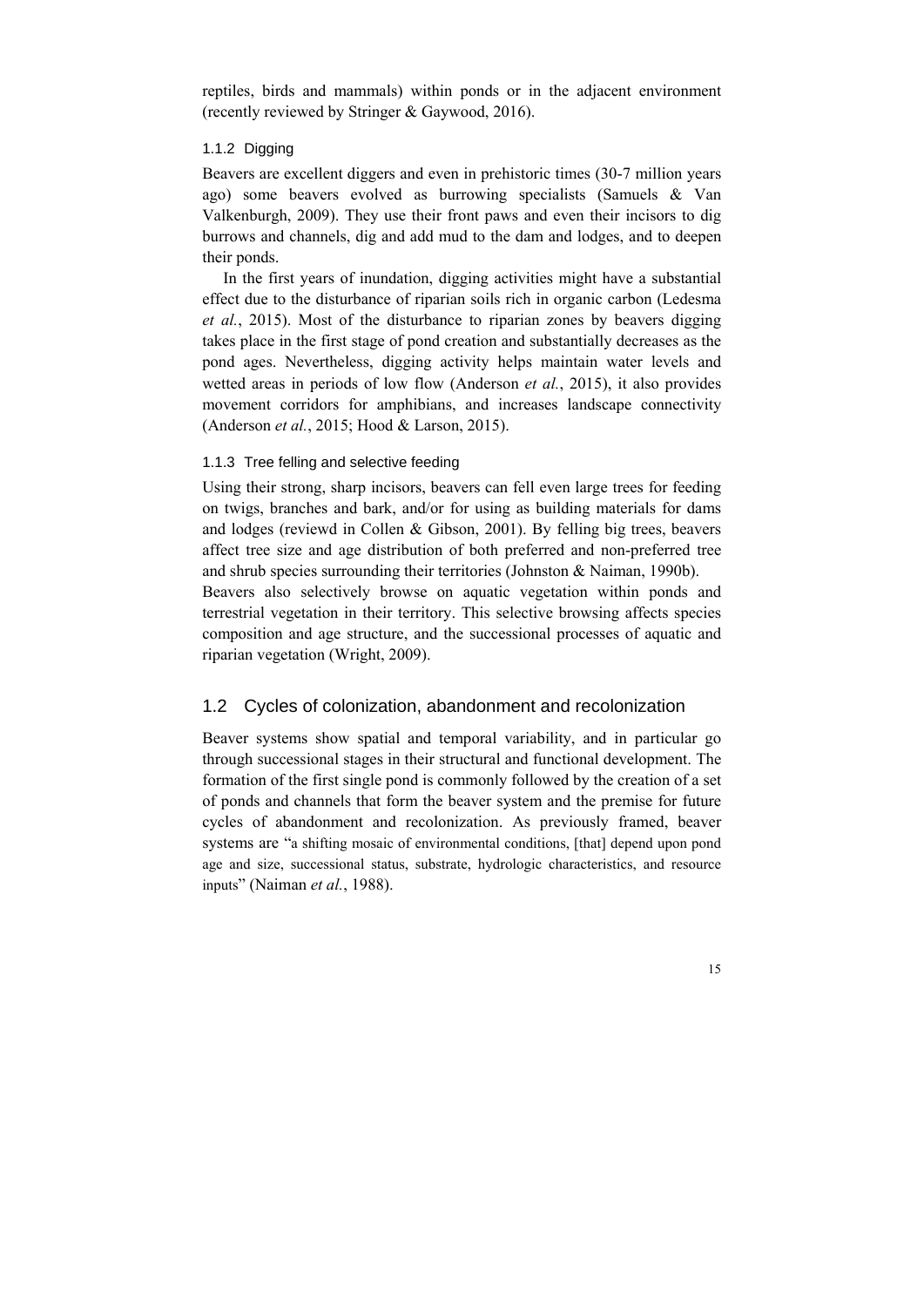Rarely discussed (including in Naiman *et al, 1988.*) is the **first (**or "**pioneer**") stage of inundation of a stream that was void of beaver activities for hundreds of years as a result of beaver extirpation (where the stream has returned to the state of a stream channel unaltered by beavers). During this "pioneer" stage, the flooding of riparian vegetation and soils rich in carbon, nutrients and other elements forms special conditions in a relatively still water environment. The large volume of generated dead organic matter eventually decays and its products are washed out or buried in the sediments.

The **second**, and less dramatic stage, is the natural "aging" of the ponds, with relatively stable successional shifts in biogeochemical conditions and biota (e.g. Nummi & Kuuluvainen, 2013; Ray *et al.*, 2001).

Eventually, in the **third** stage, beavers will abandon their territory in response to predation, hunting, natural mortality, and/or food limitation (Petrosyan *et al.*, 2013; Fryxell, 2001). Beaver-created structures such as dams and channels generally continue influencing a stream's hydrogeomorphology even after system abandonment (see Gurnell, 1998). The result is commonly a braided and meandering stream with a flat bed of sediments rich in nutrients and organic matter; introducing a unique form of habitat, termed the "beaver meadow" (Polvi & Wohl, 2012; Naiman *et al.*, 1988). During the successional stage of a beaver meadow, forest regeneration takes place (Nummi & Kuuluvainen, 2013; Wright, 2009; Wright *et al.*, 2003) and food sources become adequate to support beavers again.

In the **fourth** stage, a new individual or family of beavers will recolonize the abandoned beaver meadow and form a **recolonized** beaver system. In this stage, beavers will restore the old dam structures (often still functioning even though abandoned), deepen the ponds, build new dams, and/or dig new channels. Food and/or habitat availability and population dynamics control the duration of each stage in the beaver colonization cycle (figure 1 and figure 2).

The magnitude of the overall effect of beavers is also influenced by the scale in focus – whether it relates to a beaver pond, beaver system or a landscape scale. A single **beaver pond** can have a local impact that can also be affected by succession. A **beaver system** combines several different ponds and the stretches of stream in between and therefore includes both spatial and temporal heterogeneity. The landscape scale, represented by different catchments with one or **several beaver systems** that will undergo cycles of abandonment and recolonization. At a landscape scale, the shifting mosaic of beaver systems includes fluctuating densities of pioneer, old or abandoned beaver systems.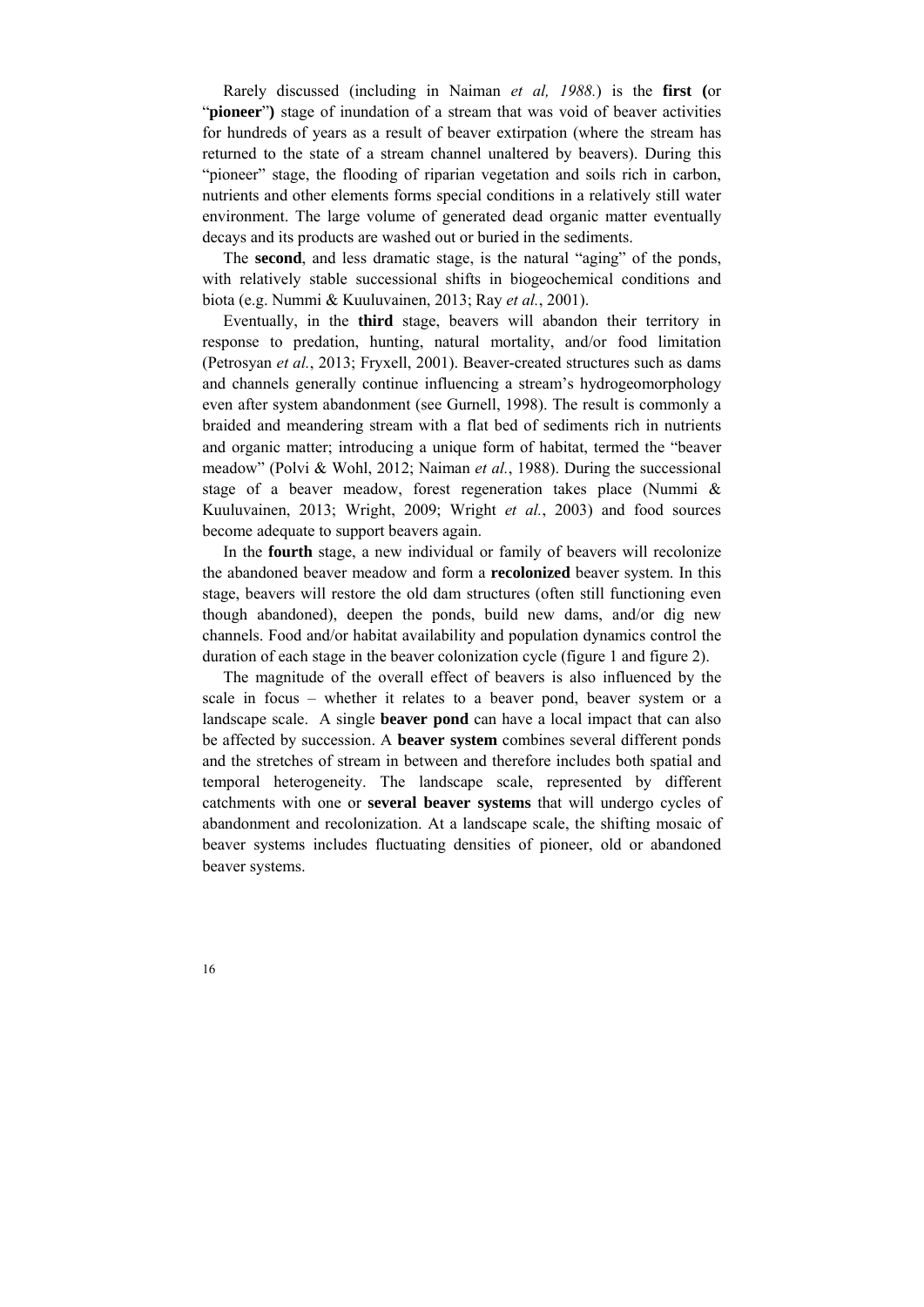

*Figure 1.* Illustration of the magnitude of disturbance of stream ecosystems by beaver colonization cycles. The highest magnitude is expected upon first inundation following the absence of beavers from the landscape. Then, cycles of abandonments and recolonizations potentially result in less significant disturbance.

#### 1.3 The effect of beavers on ecosystem functioning

Ecosystem functioning describes the linkage between biological, geochemical and physical processes that sustain an ecosystem (Reiss *et al.*, 2009). Healthy functioning ecosystems involve complex interactions and feedbacks of abiotic drivers, biodiversity and biotic interactions (reviewed in Truchy *et al.*, 2015). Increased biodiversity and biotic interactions can potentially enhance ecosystem functioning even above the level expected based on the specific function of individual species (e.g. Cardinale, 2011), particularly in complex spatiotemporal environments. Moreover, ecosystem functioning and biotic interactions are also linked with ecosystem resilience as a response to disruptions (reviewed in Truchy *et al.*, 2015). As a keystone species and due to their engineering activities, beavers potentially enhance overall biodiversity (reviewed in Romero *et al.*, 2015), and therefore can play an important role in shaping ecosystem functioning and resilience (Peterson *et al.*, 1998).

In stream ecosystems, decomposition of organic matter and primary production are the two most widely studied processes (Gessner & Chauvet, 2002; Bunn *et al.*, 1999). Decomposition of leaf litter is a key process regulating the flow of allochthonous organic matter and nutrients, into the stream. The decomposition of leaf litter is primarily mediated by macroinvertebrates and microbes. Primary production is a key process fixing nutrients and atmospheric carbon. These two processes are sensitive to local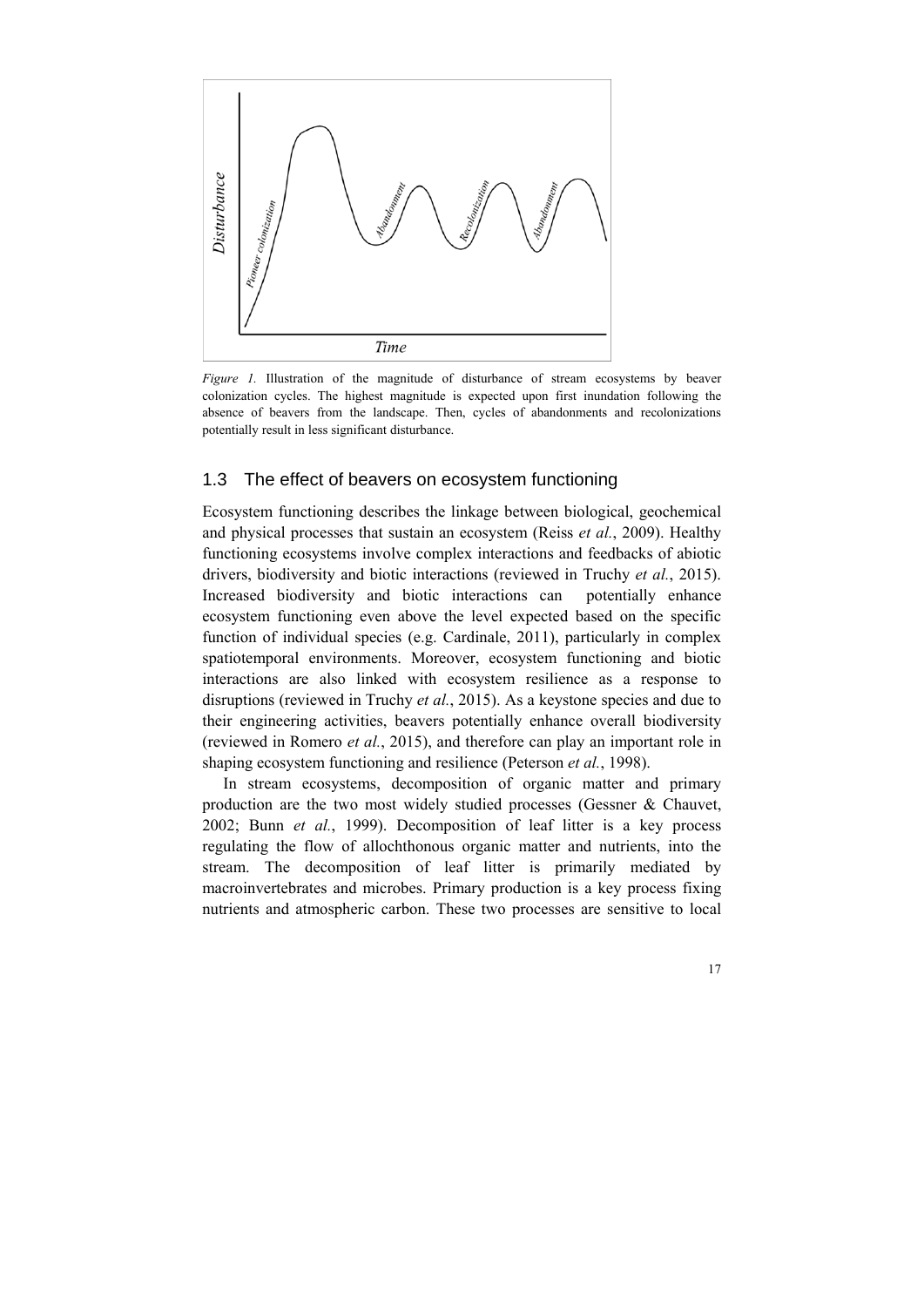environmental conditions such as hydrologic conditions, pH, nutrient concentrations, habitat availability and biotic interactions (Feio *et al.*, 2010); all can be influenced by beaver engineering (Stringer & Gaywood, 2016). The products of these processes regulate an important energy sources at the base of aquatic food webs (e.g. invertebrates); however, their impact also extends to higher levels of the food web (e.g. fish).

Another key process of particular importance in wetland ecosystems is the methylation of mercury (Hg). This is predominantly a microbial process mediated by the activity of sulphate reducing bacteria (SRB); its final product is methylmercury (MeHg). In stream ecosystems this process is not as fundamental as decomposition and primary productivity. However, its product, *viz.* MeHg, is of great environmental concern (reviewed in Ullrich *et al.*, 2001). MeHg is one of the most toxic forms of Hg that can potentially bioaccumulate in aquatic food webs. It can also compromise human health through the consumption of exposed fish (EU, 2008; JECFA, 2004). The methylation process is influenced by the availability of Hg, organic carbon, sulphate, redox (reduction-oxygenation reaction) conditions and temperature (Tjerngren *et al.*, 2012). These conditions often occur in wetlands and ponds, and therefore, beaver systems, have the potential to increase MeHg concentrations (Painter *et al.*, 2015; Roy *et al.*, 2009a).

The effect of beavers on these three fundamental processes might also be depending on the successional stage of the beaver system. Following the construction of dams, decay processes of carbon generally induce higher levels of nitrogen, phosphorous and dissolved organic carbon (DOC) but lower concentrations of dissolved oxygen. These conditions characterize new beaver ponds in particular, and might have a greater potential to effect ecosystem functioning. However, with time, the impact of beaver ponds might change with ongoing successional processes within the ponds, and beaver systems can become either source or sink for these factors (reviewed in Nummi & Kuuluvainen, 2013). Despite the potential effects of beaver engineering activities on ecosystem processes, and the impact they can have on stretches downstream, only a few studies have quantified the influence of beavers on benthic algal productivity (Painter *et al.*, 2015; Bledzki *et al.*, 2011; Coleman & Dahm, 1990), litter decomposition (Anderson & Rosemond, 2007) or methylation (Painter *et al.*, 2015; Roy *et al.*, 2009b; Roy *et al.*, 2009a). Furthermore, out of these only few addressed pond age (in relation to methylation); however, none addressed the effects of colonization history.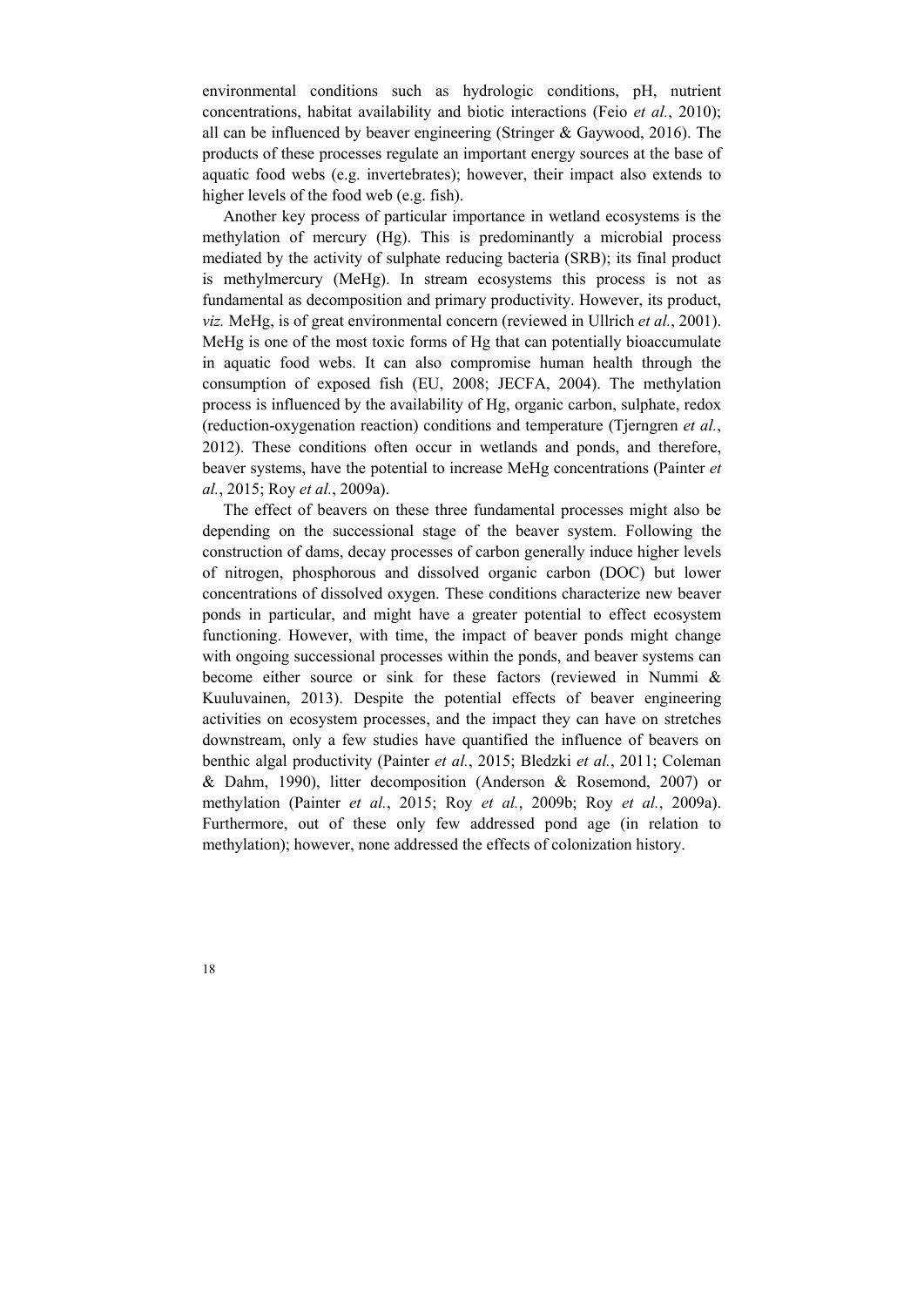### 1.4 The fall and rise of the Eurasian beaver (*Castor fiber*)

The earliest fossil record of the Eurasian beaver date to the Late Miocene, ca. 11 million years ago. Shifting distribution from north to south Eurasia and back during glaciation cycles, Eurasian beavers constantly modified the landscape with their semiaquatic, woodcutting and burrowing behaviour that we still witness today (Rybczynski, 2007; Ducroz *et al.*, 2005). Taking into account the long history of shaping forested stream ecosystems and habitat creation (Polvi & Wohl, 2013; Polvi & Wohl, 2012), Eurasian beavers might have played an important role in the evolution of riparian zones and the biota that benefit from the special habitats beavers create and shape.

The demographic history of Eurasian beavers in the last centuries is an extraordinary and dramatic story associated with human-induced overexploitation of natural resources (beavers), followed by a last minute awakening. In the early days of European and Asian human history, millions of beavers colonized large parts of continental Eurasia ranging from Kamchatka in the east, Great Britain in the west and the Mediterranean in the south. However, during the  $17<sup>th</sup>$  -19<sup>th</sup> centuries, demand for quality beaver pelts by the fashion markets resulted in the over-hunting of Eurasian beavers (by this time already extirpated in many parts of southern Europe), significant decreases in population size, and near extirpation in the less inhabited areas of northern Eurasia. The quest for beaver pelts, highly valued in Europe, was also a motivator for French and British traders to establish the North American-European fur trade, which resulted in the near extirpation of the largest population of beavers at that time, the American beaver (*C. canadensis*). By the end of the  $19<sup>th</sup>$  century Eurasian beavers were on the verge of extirpation. About 1200 individuals of eight small populations managed to survive the over-exploitation in some isolated areas in Norway, France, Germany, Russia, Belarus, Ukraine, Mongolia and China (Nolet & Rosell, 1998).

Towards the end of the  $19<sup>th</sup>$  century interest in restoring the Eurasian beaver population began to grow. Norway, the first country to protect beavers by law (1845), was followed by Finland (1868), Sweden (1873) and other countries in the early  $20<sup>th</sup>$  century. But, in many cases the beaver population was already extirpated and other conservation measures were needed. Sweden was the first country to reintroduce 80 Eurasian beavers from Norway in 1922-1939. And other countries soon followed (Nolet & Rosell, 1998). Today, the Eurasian beaver populations are flourishing, colonizing most of their historic distribution range while reintroduction programs are still in action in several European countries (Halley *et al.*, 2012).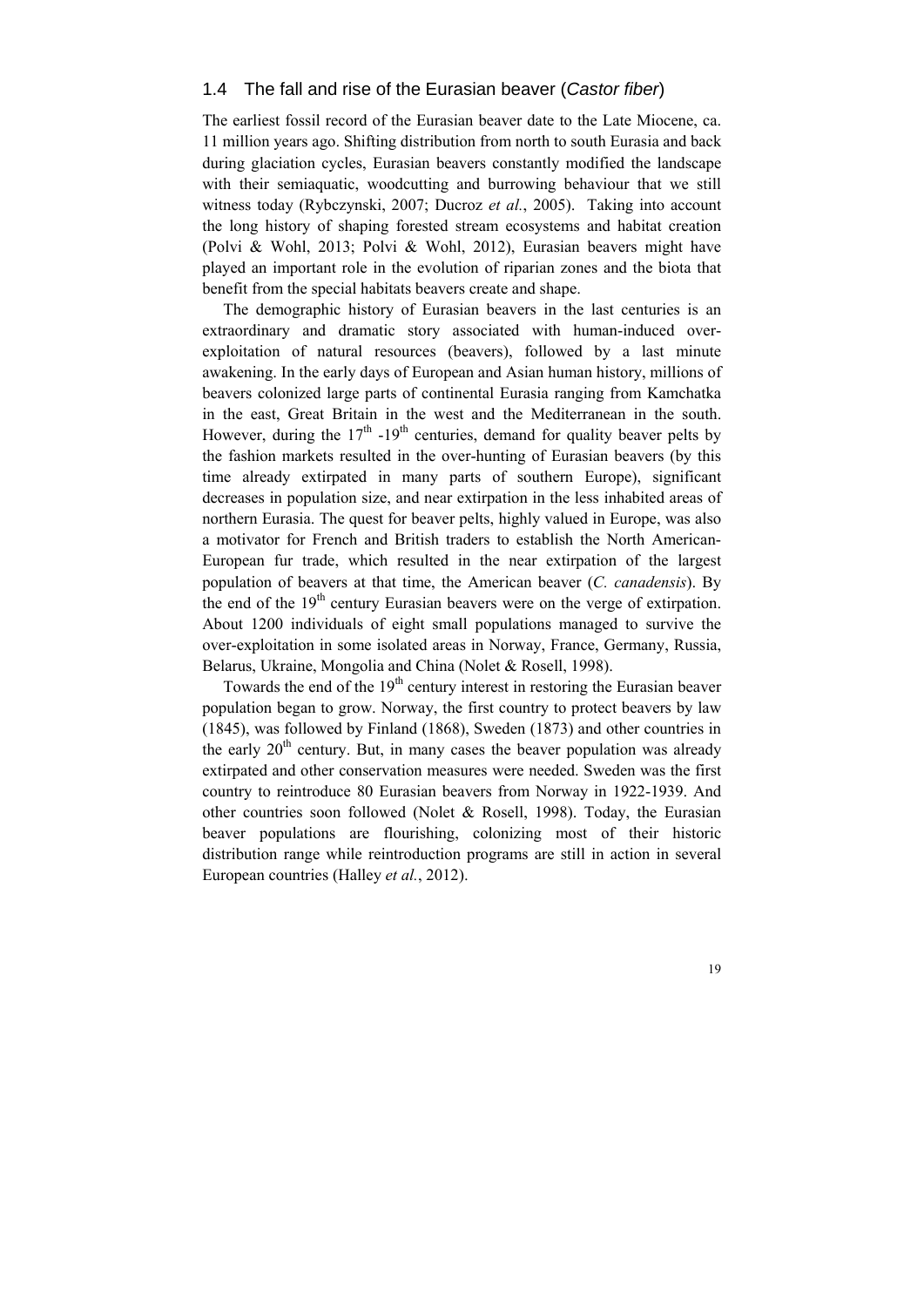## 1.5 The extirpation and reintroduction as an opportunity for understanding the past and predicting the future

In aquatic ecosystems, beavers are a classic example of a keystone species. The term keystone is an analogue to the key stone at the top of an arch; while the key stone experiences the smallest pressure of all stones, the arch will collapse once the key stone is removed. For some aspects in aquatic ecosystems, extirpation of beavers may have analogous consequences as the removal of the arch key stone.

The removal of beavers, may have a significant impact on species composition and ecosystem processes (Jones *et al.*, 1994). Ecosystem alterations by beavers can have beneficial and/or detrimental effects on aquatic and terrestrial biota. Therefore, the removal of a keystone species is likely to have substantial effect at various spatial scales. The extirpation and reintroduction of keystone species, such as beavers, following decades or even centuries of absence, provides a unique opportunity to study the species' role in landscape-level processes before, during and after their extirpation.

By comparing beaver systems to **reference** streams/sites that had no beaver activities since extirpation we can study the consequences of the absence beaver from the landscape. **Pioneer** systems enable us to study the temporary responses of processes and biota following the return of beavers after many decades or even centuries in which the ecosystem might have changed during the absence of this keystone species. Finally, the study of **recolonized** systems (including spatial and temporal shifts of the landscape mosaic of beaver systems) enables us to study the current and future effects of beavers. Recolonized systems can also contribute to the understanding of the structure and function of northern hemisphere stream ecosystems, prior to the extirpation of a keystone species that shaped the aquatic landscape and network of streams (e.g. Hood & Larson, 2015; Johnston & Naiman, 1990a). However, it is difficult to determine if the recovery of beavers can restore stream ecosystems to their original conditions or if these ecosystems have changed irrevocably in the absence of beavers.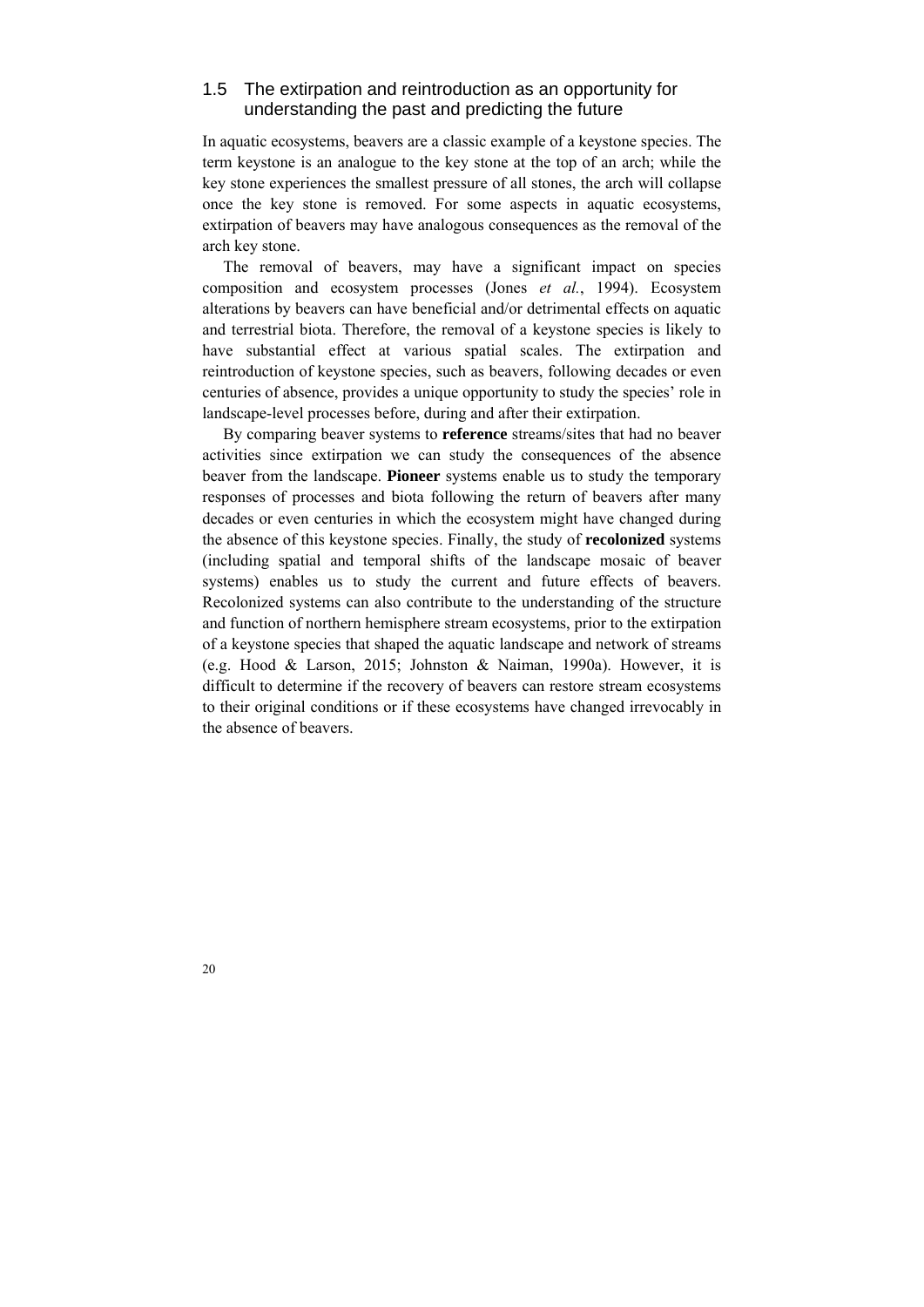# The beaver system cycle of colonization



*Figure 2.* Illustration of the succession beaver systems undergo following pioneer colonization and inundation. A natural succession ends in older ponds, which upon abandonment, transform into beaver meadows and eventually are recolonized. The system will then undergo cycles of colonization – aging – abandonment – colonization etc., while pioneer systems will only be formed once in one and the same system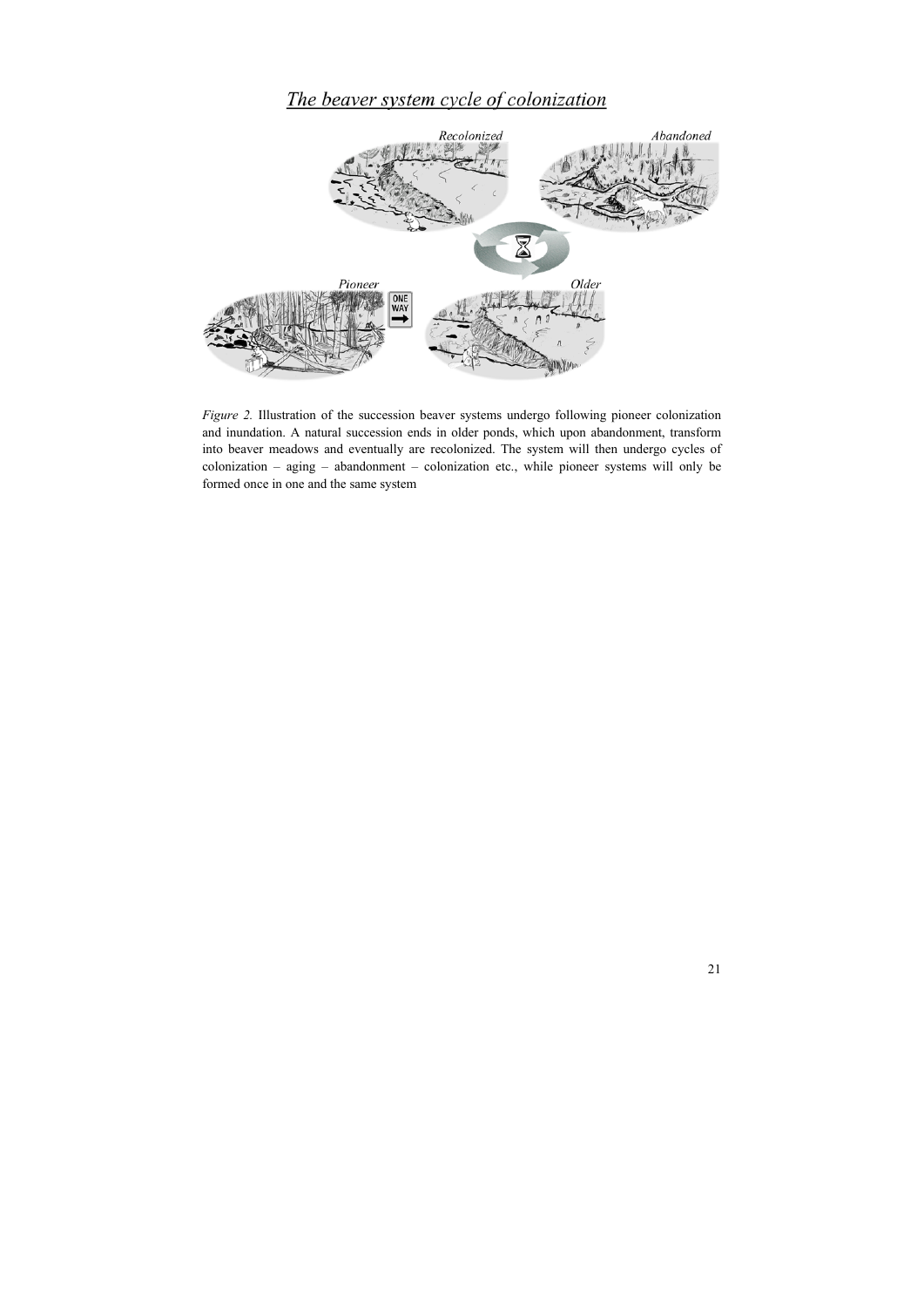# 2 Framework and objectives

The focus of this thesis is on how biogeochemical conditions and ecosystem functioning in streams is affected by the recolonization of beavers in Sweden. The novelty of this work is the distinction between the effects of pioneer systems, which are assumed to be ephemeral and more extreme, and those of the recolonized systems, which carry potential long-term effects that can persist during cycles of abandonment and recolonization.

This thesis was conducted as part of a project funded by the Swedish Research Council Formas and aimed to assess if the reintroduction of European beavers is a plus for biodiversity or detrimental for the environment.

The overall objective of this thesis was to assess how ecosystem functioning in streams is affected by the recolonization of beavers in Sweden. The thesis further aimed to infer on the landscape scale effects of beavers based on studies available in the scientific literature.

The specific objectives of the thesis were to:

- $\triangleright$  Quantify the effect of beavers on MeHg concentration in water (paper I) and how it is affected by colonization history.
- $\triangleright$  Assess the effect of beavers on the process of leaf litter decomposition and benthic algal productivity, and examine potential underlying drivers of variation in these processes (paper II).
- $\triangleright$  Explore the role of nutrient availability and limitation for control of activity of benthic biofilms in beaver systems (paper III).
- $\triangleright$  Investigate if there are consistent environmental effects of beavers in stream ecosystems throughout their distribution range (paper IV).

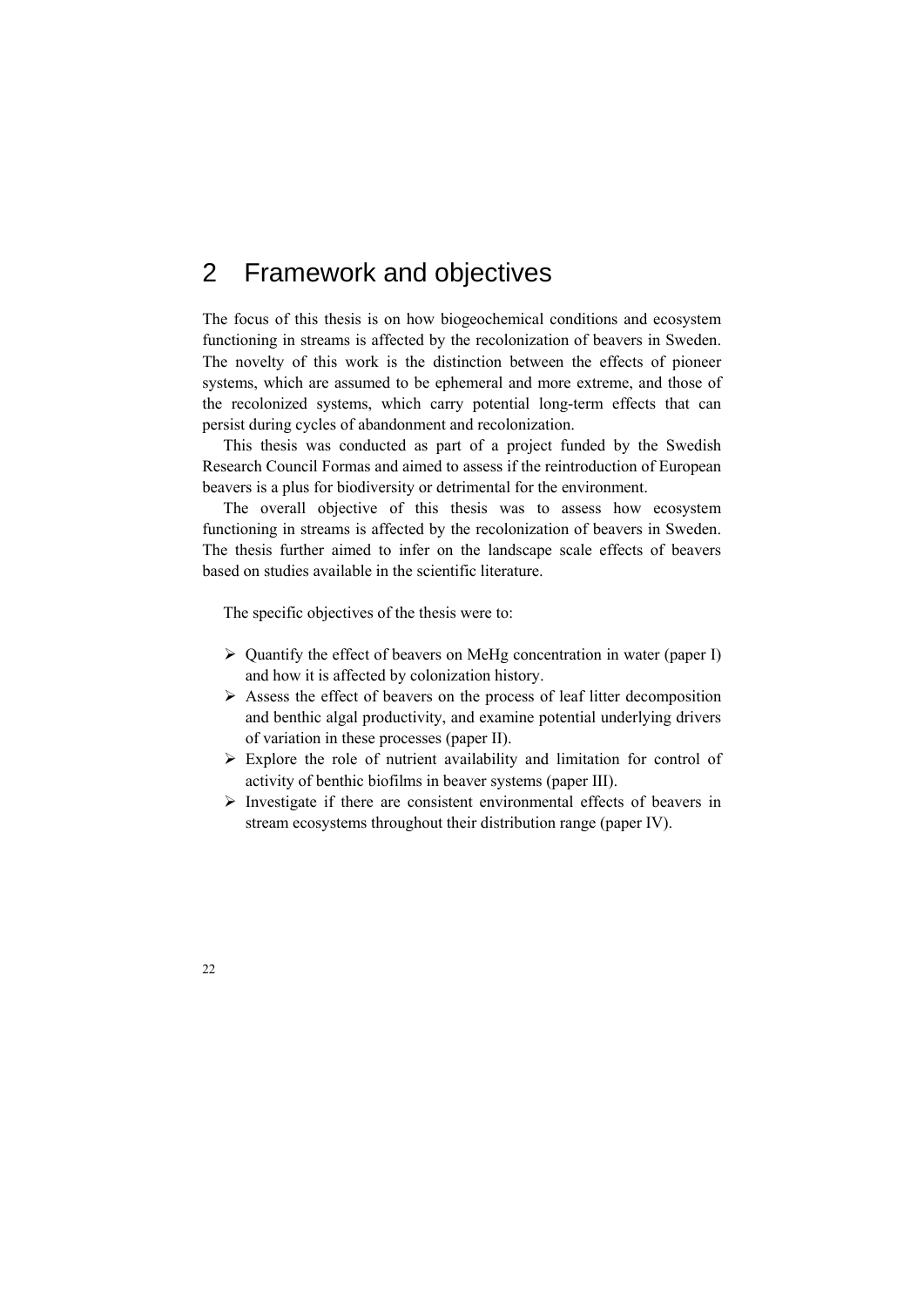# 3 Methods

This thesis is based on a series of water sampling, field and laboratory experiments complemented with a meta-analysis of published studies.

### 3.1 Study sites (Paper I-III)

In this thesis 12 beaver systems were studied; six were located in northern Sweden and six in south-central Sweden. The limes norrlandicus, a major biogeographical discontinuity in Scandinavia, was used to define the border between the northern and southern region. The six sites in the southern region were located between latitude 59.2° to 59.8°N, whereas the six northern were located between latitude 62.2° to 66.5°N. All catchments of the study sites were dominated by coniferous forest (51-66 % of the total land cover). For more details see paper I.

### 3.2 Study design (Paper I-III)

At each beaver system three sites were studied: (1) An *upstream reference* site which was located upstream to the first pond in the beaver system. This site showed no beaver activity and represented the pre-reintroduction conditions, (2) A *pond* site representing the largest pond in the system. For all systems it was also the pond where the lodge was constructed, and (3) A *downstream* site which was located directly downstream the last dam in the beaver system.

### 3.3 Age and colonization history classification (Paper I-III)

Age and colonization history of the 12 beaver systems in the study were estimated from aerial photographs complemented by interviews with the local land owners. The aerial photographs were taken by the Swedish Mapping,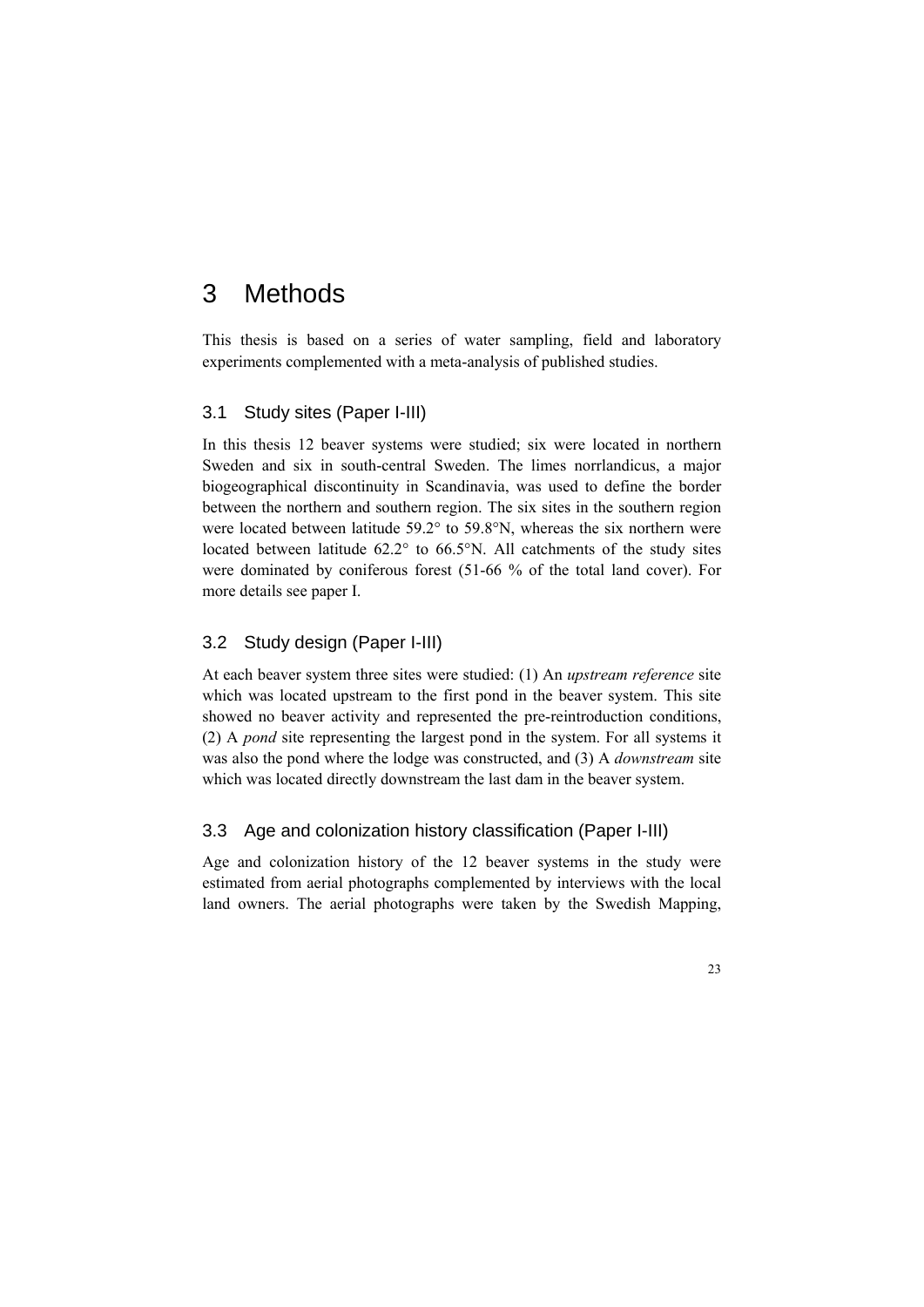Cadastral and Land Registration Authority (*Lantmäteriet*) between 1973 and 2012 with 2-12 years intervals. The images were screened for signs of beaver activity (e.g. dams, dead trees, flooded areas, fallen trees) from the newest to the oldest image available. The age limit of each beaver system was determined as the time between the oldest image with signs of beaver activity and the following one (e.g. if signs of beavers were not present in an image from 2008 but were present in an image from 2012 the system age was 1-4 years old).

Information from the aerial photographs, regional authorities, land owners or locals, complemented by observation in the field was combined to classify the beaver systems into two colonization history categories; **pioneer systems**, which were new systems with no signs of previous activities of beavers, and **recolonized systems**, which were either new or old systems but with signs of previous colonization periods. For more details see paper I.

#### 3.4 Stream abiotic parameters (Paper I-III)

Water samples were taken during November 2011 and thereafter I collected water samples approximately every second month during the ice free season from April 2012 (aiming to catch the spring floods) to November 2013. Additionally, water samples were collected during winter 2012 (February) when the streams and ponds were ice-covered. In total 10 water samples were collected per site. Samples were taken at 20-30 cm depth except when total depth was less than 20 cm, samples were taken 5 cm above the stream bottom. For each sample the following abiotic parameters were analysed: Total Hg, MeHg, dissolved organic carbon (DOC), total organic carbon (TOC), pH, total nitrogen (total-N), total phosphorous (total-P), nitrite + nitrate  $(NO<sub>2</sub> + NO<sub>3</sub>)$ .

An optical dissolved oxygen sensor (HDO, resolution 0.01 mg/l or  $\pm 1\%$ ) saturation) was used in situ to measure dissolved oxygen (DO) and optical fluorometer sensor (resolution 0.01 μg/L accuracy  $\pm 3$  % of full scale) to measure chlorophyll-a concentration in water. Both sensors were mounted on a Eureka Manta2™ multiparameter water quality recorder (Eureka Water Probes LTD).

For every four hrs, water level and temperature (average for the four hrs and point) were logged using TruTrack WT-HR Water Height Data Loggers (resolution  $\pm 1$  mm or  $\pm 1$  % of full scale and repeatability  $\pm 0.1$  °C).

Canopy cover was calculated using a model of radiative transfer in vegetative canopies from measurement above and below canopy. Canopy cover was calculated from five repeated measurements in five different specific locations within 5 m of stream at each site. For more details see paper I.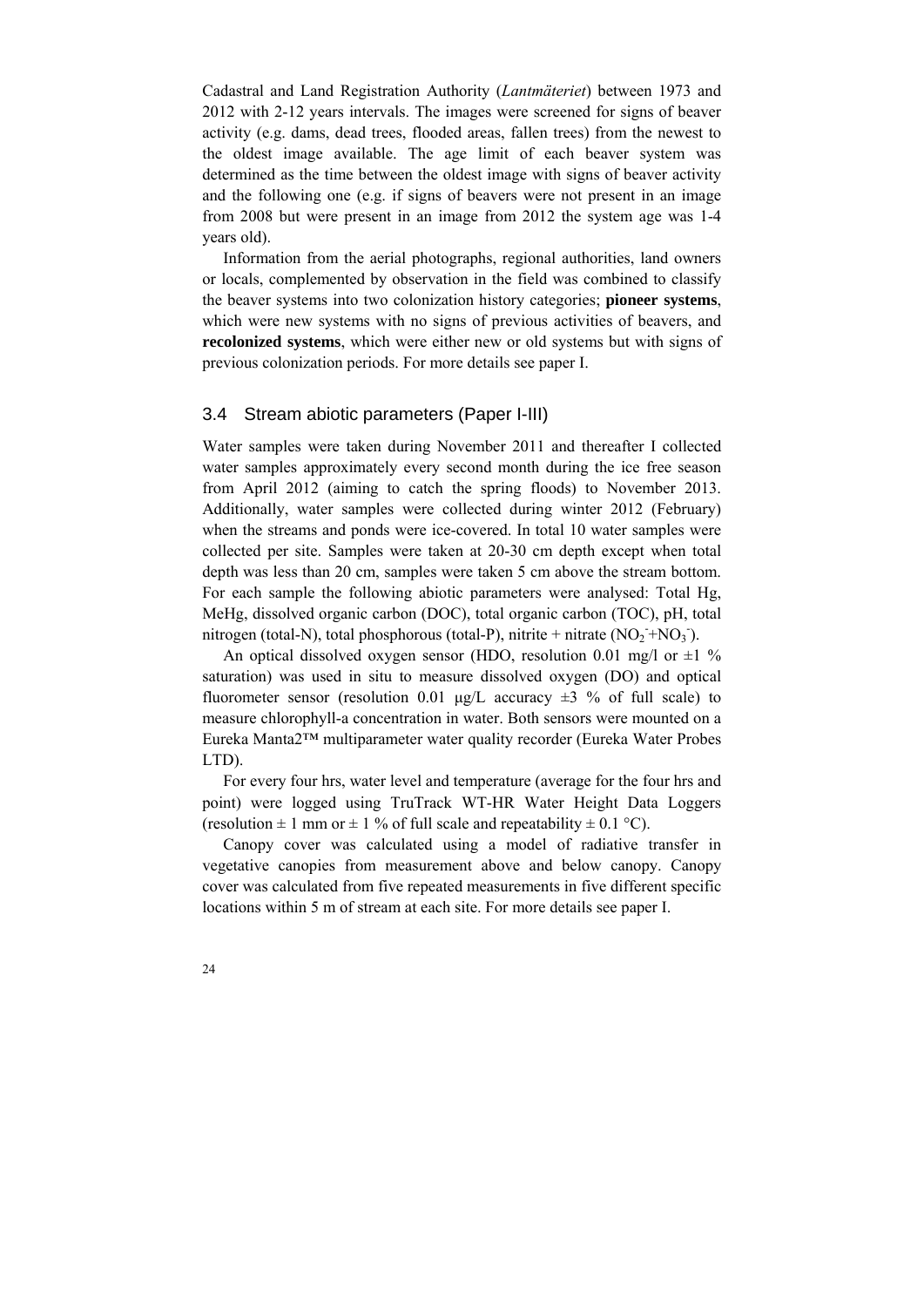#### 3.5 Mercury in water (Paper I)

Total Hg analyses were performed at the Swedish Environmental Research Institute (IVL) following the US Environmental Protection Agency standards (EPA, 2002) with detection limit of 0.04 ng/L and limit of quantitation (LOQ) of 0.1 ng/L. Methylmercury (MeHg) in water was analysed based on the procedure described in Lambertsson and Björn (2004) by ALS Scandinavia AB (certified by SWEDAC reg no. 2030) with detection limit of 0.01 ng/L and LOQ of 0.03 ng/L. To quantify the effect of beaver activities on the concentrations of MeHg, the ratio of MeHg between down- and upstream of the beaver systems (D/U MeHg ratio) was calculated for each beaver system. Methylation efficiency was then calculated as the relative concentration of MeHg out of the Total Hg following Roy *et al.* (2009a).

### 3.6 Benthic species community and functional traits (Paper II)

Macroinvertebrate samples were collected at all sites between mid-October to mid-November 2013 using a Hess sampler with a height of 40 cm, mesh size of 500  $\mu$ m and bottom cover area of 0.086 m<sup>2</sup>. Four replicates were taken at each site, preserved in 75 % ethanol, and sorted and identified to the lowest possible taxonomic level (species or genus).

Feeding trait information compiled in the Freshwater Ecology database (Schmidt-Kloiber, 2015) was used to assign each species to one or several feeding groups. For the analysis of the effect of macroinvertebrates on litter decomposition, I pulled the leaf "shredders" species out of the total species, which represent the main group impacting leaf litter decomposition. For the analysis of the effect of macroinvertebrates on algal productivity I pulled out the biofilm "grazers" species which represent the main group impacting algal accrual. For each group I calculated Shannon diversity index and Pielou's evenness index. Shannon and Pielou indexes were calculated using the R package vegan (Oksanen *et al.*, 2015).

Species within these two groups (shredders and grazers) may have variation in the degree in which they are exclusively dependant on leaf litter/algae or may choose to feed on other sources of energy as well. To evaluate variation in the dominant feeding traits within these two groups, I further calculated for each site the Functional Dispersion (F-Dispersion). F-Dispersion is the degree of dissimilarity among feeding traits and abundances (Laliberté & Legendre, 2010). Community-level Weighted Mean (CWM) is the mean trait value of all species presented in the community and weighted by their relative abundance (Lavorel et al., 2008) (see details in the methods section of paper II). F-Dispersion and CWM were calculated using R package FD (Laliberté, 2015).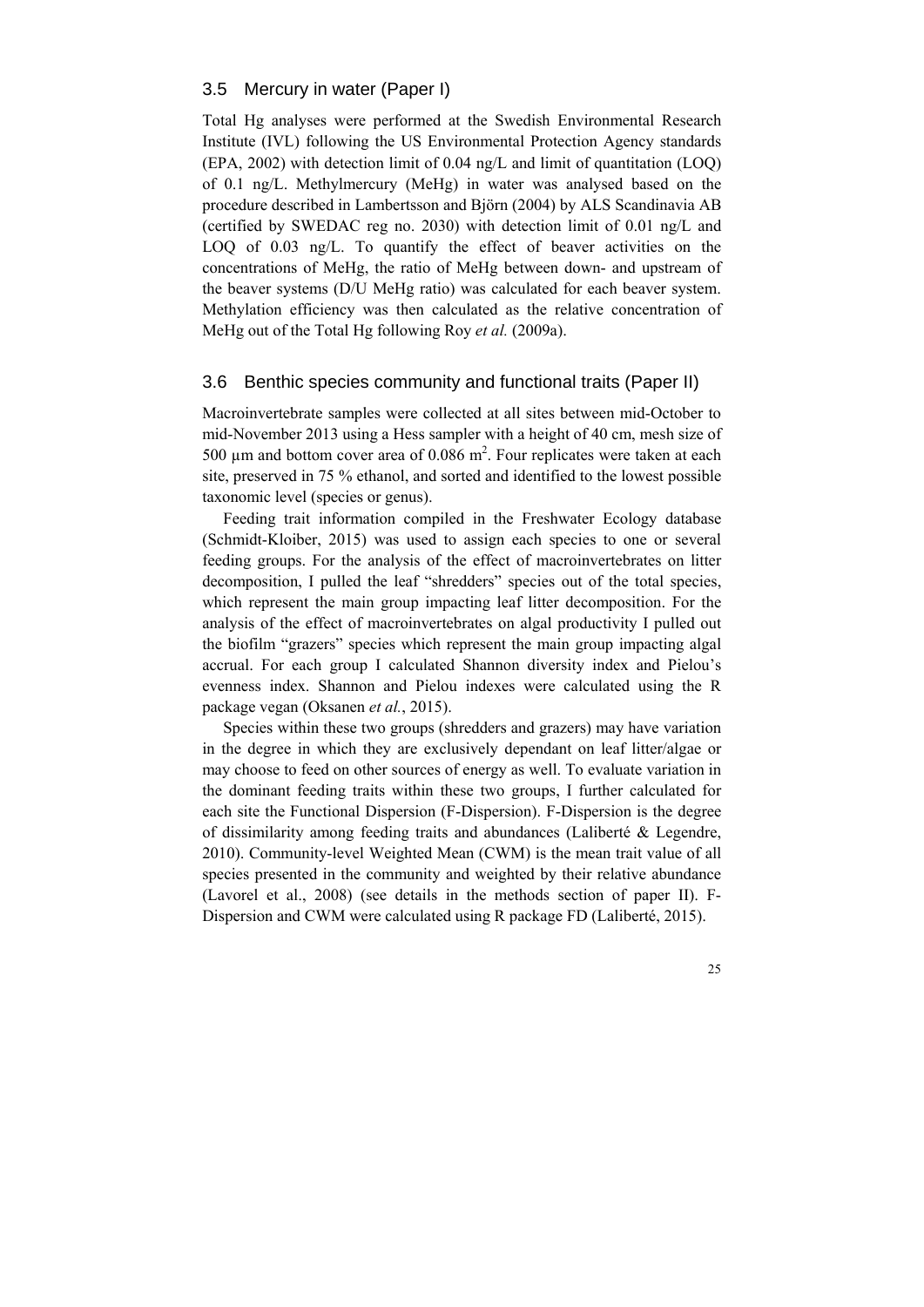### 3.7 Assessing leaf litter decomposition rates (Paper II)

To evaluate leaf litter decomposition rates, pairs of litterbags filled with  $4.2 \pm$ 0.05 g of air-dried silver birch (*Betula pendula*) leaves was used. Each pair consisted of one a) fine mesh bag ( $\varphi = 0.5$  mm) which excludes shredding macroinvertebrates and therefore decomposition rates represent an estimation of the microbial contribution and b) coarse mesh bag ( $\alpha$  = 6 mm) which allows both macroinvertebrates and microbes to access the litter and therefore quantifies total decomposition rates mediated by both groups together. I deployed five pairs of litterbags in each site arranged along a riffle with approximately 2-3 m between pairs. The litterbags were exposed in the streams for 50-55 days between September to November 2013 to allow ca. 50 % mass loss and then retrieved and kept frozen at -20°C. Within three months from retrieval the litterbags were defrosted and insects were removed from the sample. The litter was dried at 105°C and weighted to determine dry mass loss. The dry litter was then further burned at 550°C to remove all organic matter. The initial and the final ash free dry mass (AFDM) was then calculated for each litterbag. Leaching losses were determined from a 24 h laboratory experiment and the initial AFDM was corrected for leaching. For each of the coarse and fine bags decomposition rates were calculated relative to the average daily temperature above zero (Benfield, 2006; Gessner & Chauvet, 2002). Temperature-corrected decomposition rates were calculated as:

$$
-k = \frac{\ln(M_t/M_0)}{DD} \text{gr/degree} - \text{day}
$$

With  $M_t$  = final AFDM,  $M_0$  = initial AFDM corrected for leaching losses (determined from a 24h laboratory trial) and DD (degree days) is the sum of average daily water temperature above zero.

Decomposition attributable to invertebrates was calculated for each pair of litter bags (fine and coarse) in the same way as the overall decomposition rate but with reducing the AFDM loss of the fine mesh bag from the initial AFDM of the paired course bag.

#### 3.8 Assessing algal accrual rates (Paper II-III)

Algal accrual rates were assessed by exposing ceramic tiles for ca. 30 days during July-August 2012, at a standard depth of 20-30 cm and 5 cm above the stream substrate. At each of the study sites I exposed four pairs of tiles, each pair comprised one tile with a 2 cm Vaseline band at the edges to exclude grazers and one tile without the Vaseline treatment. At the end of the exposure period algal accrual was measured in the field using BenthoTorch (bbe

26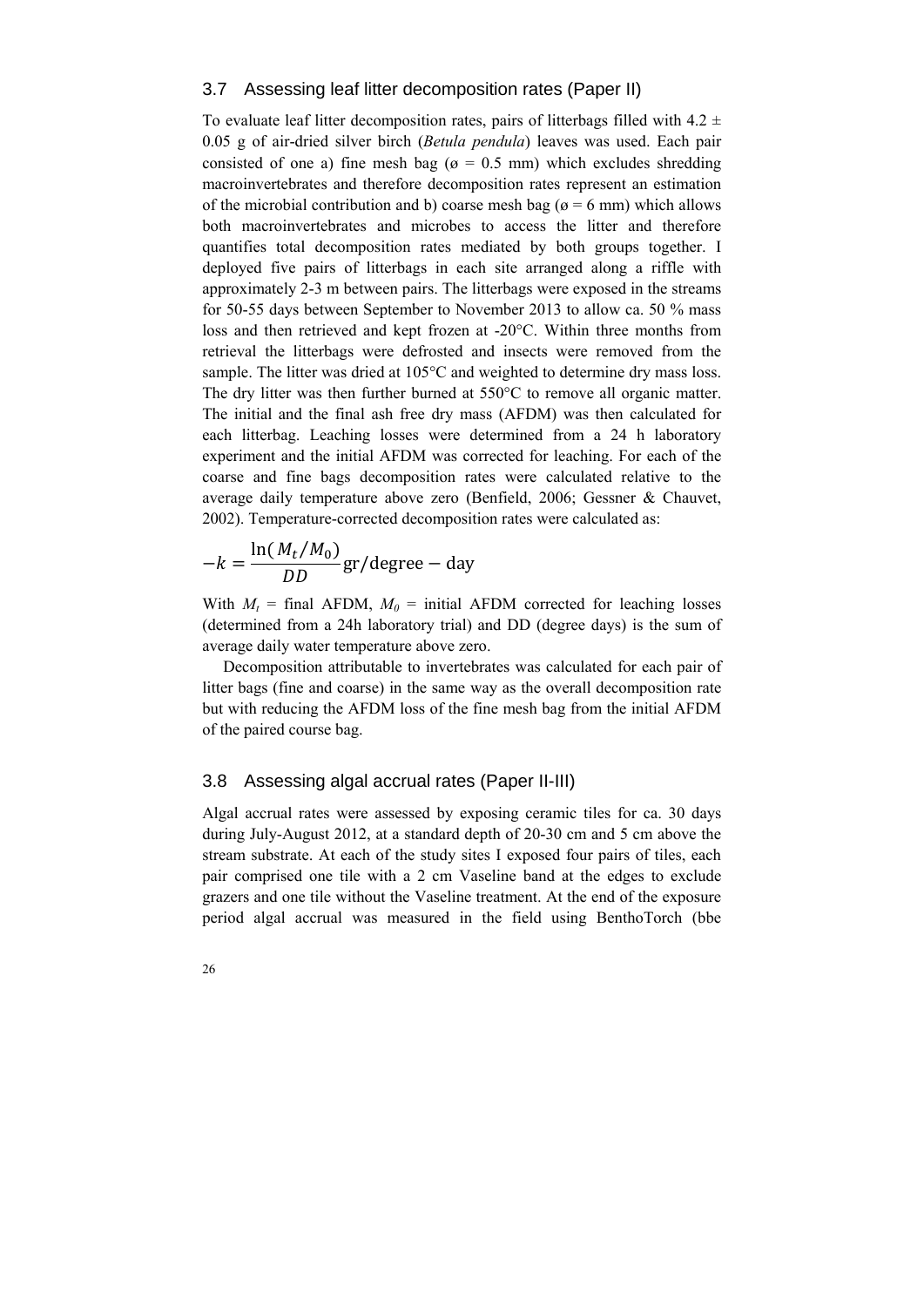Moldaenke GmbH, Schwentinental, Germany) which allows real-time quantification of benthic algal by measuring the in-vivo fluorescence of algal cells. To account for the regional temperature differences, I calculated algal accrual rates relative to the average daily temperature above zero as:

$$
K = \frac{Total\ chlorophyll - a}{DD} \, ng/cm^2 / day
$$

Where DD (degree days) is the sum of average daily water temperature for the exposure period (see details in the methods section of paper II).

## 3.9 Assessing nutrient limitation with nutrient diffusing substrate (NDS) (Paper III)

Nutrient limitation and how it is affected by beavers was assessed using the NDS method following Johnson *et al.* (2009) with small modifications. Due to the logistic constraints imposed by the large geographical range of the study I chose three pioneer and five recolonized beaver systems for the NDS experiment. In the lab I filled 60 mL containers with 2 % agar solution enriched with NaNO<sub>3</sub> (N treatment),  $KH<sub>2</sub>PO<sub>4</sub>$  (P treatment), both nutrients (N+P treatment) and a container with no nutrient enrichment (control). Each container was topped with either organic birch veneer disc or inorganic glass microfiber filter. Each unit of the NDS experiment comprised eight containers (one for each treatment (control, N, P and N+P;  $n=4$  organic and  $n=4$ inorganic) attached to plastic L-bar. Four replicates of the NDS experiment units were attached in comparable riffles at the upstream and the downstream sites of the beaver systems in August 2013. At the end of the experiment (after exposure of 20-24 days in the streams) I removed the experimental units and algal accrual was quantified in the field using the BenthoTorch (bbe Moldaenke GmbH, Schwentinental, Germany) in the same way as in the algal tile experiment (Paper II). For transportation to the lab, I removed the filters from the NDS experiment unit and placed them in 60 mL containers filled with unfiltered stream water. In the lab the containers were emptied and refilled with unfiltered stream water at room temperature, shaken to contain 100% oxygen saturation, sealed with transparent Parafilm "M"® (Bemis) and incubated in the dark at 19°C. After three hours of incubation dissolved oxygen (DO) measurements were taken using an optical DO sensor (FireString O2, Pyroscience). The DO measurements were corrected for water temperature and surrounding pressure. Community respiration (CR) was calculated as the differences between the initial 100 % DO saturation corrected for water temperature during the final measurement, and the final DO measurement (see details in the methods section of paper III).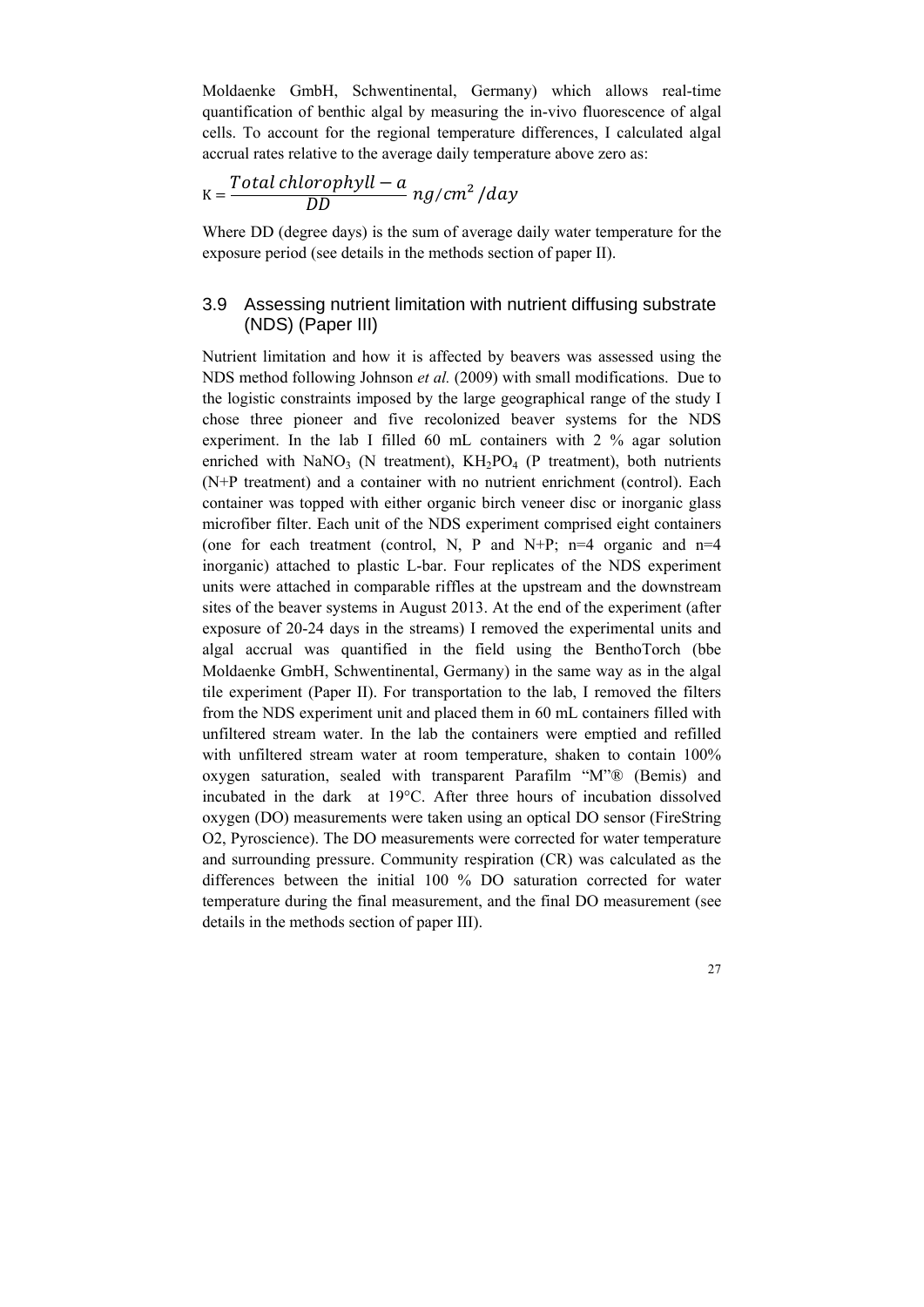#### 3.10 Meta-analysis of beaver effects (Paper IV)

Peer-reviewed literature that is also listed in Journal Citation Reports was extracted from Web of Science™ on 22 April 2016. The word "beaver" and the different factors of interest as title keywords combined with adjacent relevant keywords were used. The factors of interest were: concentrations of N, P, carbon, DO, Hg in water and biota, methane release, water temperature, hydrology (velocity, water area and volume), sedimentation, dead wood, ecosystem functioning, macroinvertebrates and fish. The meta-analysis only included studies that allowed for the comparison between impacted (i.e. affected by beavers) and non-impacted sites (i.e. before beaver colonization, after removal or collapse of beaver dams, or upstream sections unaffected by beavers). Impacted sites were further classified as either ponds or downstream sections and the data were arranged in pairs of Upstream-Downstream, Upstream/Reference-Pond and Pond-Downstream. If available, potential explanatory variables (e.g. system age and beaver species; see paper IV for details) were also extracted. Based on the above criteria 76 relevant scientific articles were selected, representing studies from 11 countries. For some factors differences between artificial dams and beaver dams were also investigated, however this information is not presented in this thesis (see paper IV for details).

The impact of the beaver systems was assessed by calculating the effect size for each factor as suggested in Osenberg et al. (1997) (see methods paper IV).

In total 1366 effect sizes were calculated from beaver systems for the 16 environmental factors. Factors with less than three effect sizes were excluded. (For more details regarding the literature survey and the factors see methods of paper IV).

#### 3.11 Statistical analysis

The effect of beavers on MeHg concentrations, algal accrual, decomposition rates, nutrient limitation, abiotic parameters and the interactive effect of colonization history (all papers), geographical region (paper I-II), season (paper I-II) and year (paper I) were investigated using Analysis of Variance (ANOVA). Response variables were natural log-transformed to satisfy parametric assumptions. I tested for all fixed factors and the interactions between them (crossed and nested). All ANOVAs were conducted using JMP (SAS, 2012). All mean values are presented in this thesis as mean  $\pm$  1 SE.

Differences in variance among categories were assessed with Levene's test and Wilcoxon signed-rank test was used to determine significant differences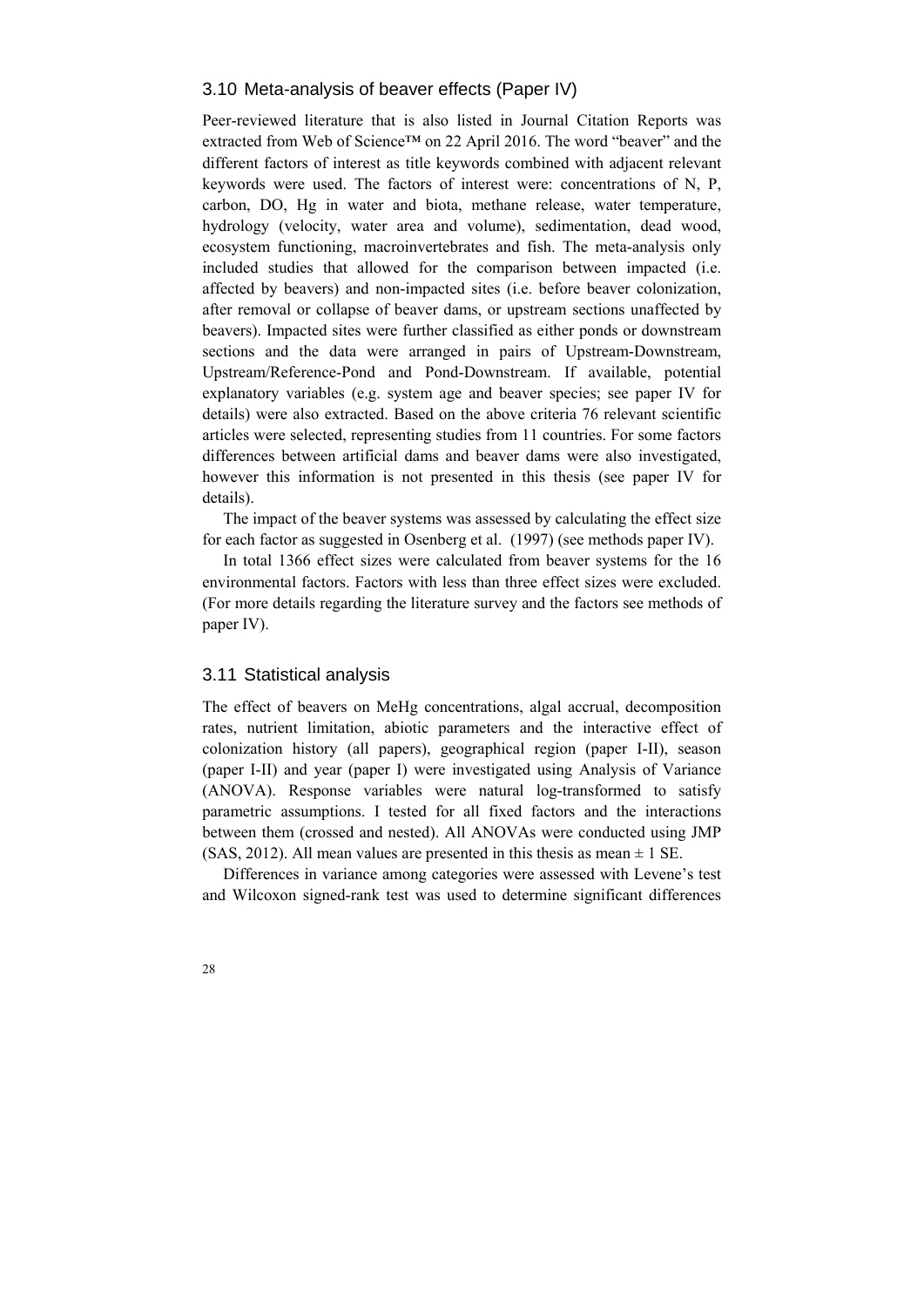between groups when the normality assumption was not met (paper I). Both tests were conducted using R (*R development core team*, 2014).

Partial least-squares regression (PLS) was used to evaluate the importance of different predictors for explaining the variation in the effect of beavers on MeHg concentrations (paper I). PLS was conducted using SIMCA-P (UMETRIX, 2012).

To explore the influence of potential predictors on differences in ecosystem functioning between and within streams, I used generalized mixed effect modeling (GLMM) in R package nlme (Pinheiro, 2015) (paper II). The best model was selected by stepwise forward selection of parameters and had the lowest Akaike's Information Criteria (AIC). I verified the results using R package gmulti (Calcagno, 2015), which finds the best models among all possible models based on the AIC. The gmulti package uses a genetic algorithm which allows a large set of predicting parameters to be addressed (Calcagno & de Mazancourt, 2010). I further calculated marginal  $R^2$ <sub>GLMM</sub> (represents the variance explained by the fixed factors) for the final mixed effect model using R package MuMIn (Barto´n, 2015).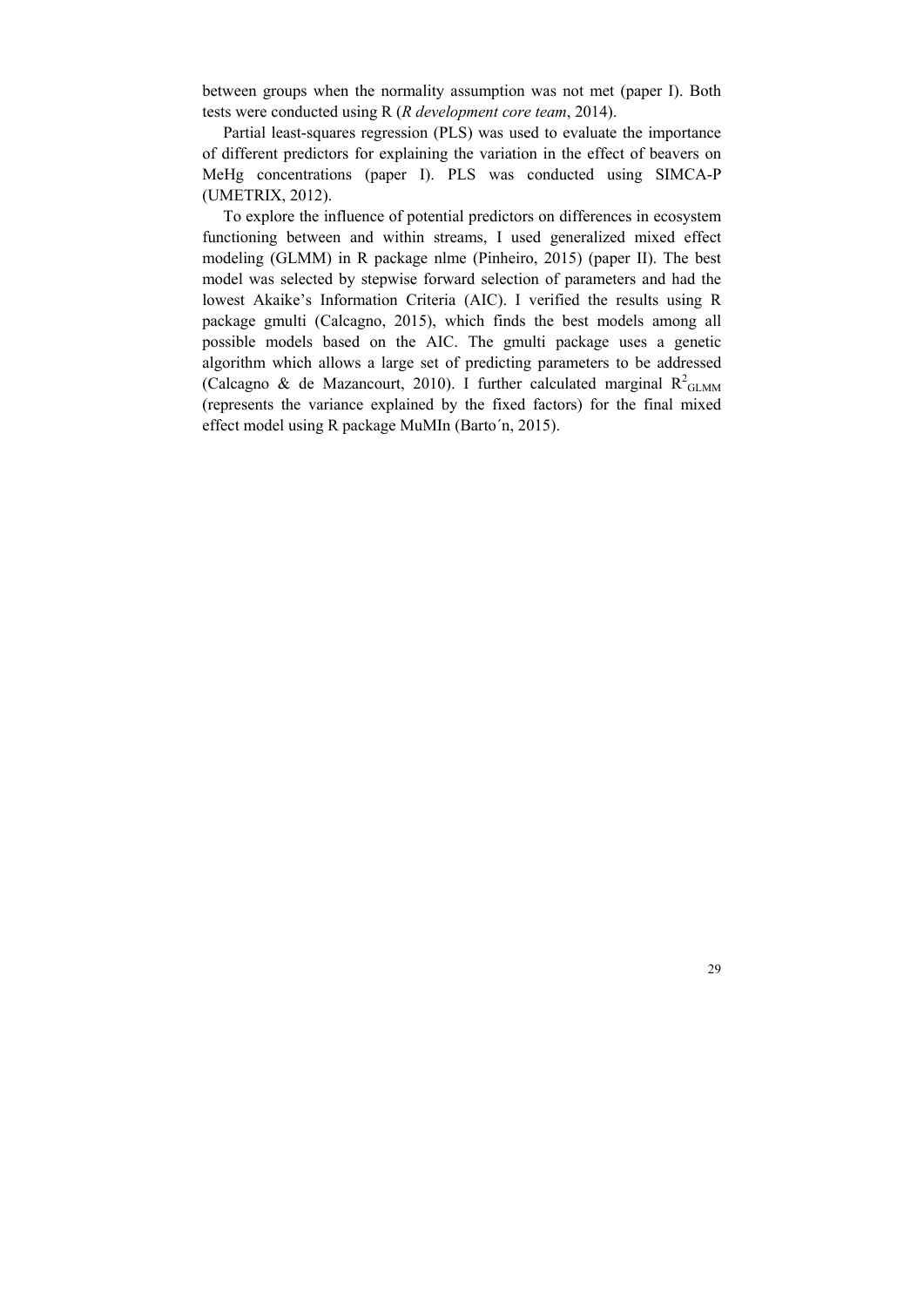# 4 Results and discussion

### 4.1 Beaver reintroduction affects water MeHg concentrations in pioneer but not in recolonized beaver systems (Paper I)

#### 4.1.1 The effect of beavers on MeHg concentrations

Overall, pioneer systems increased MeHg concentrations downstream; particularly in the warmer periods of the year. In contrast, recolonized systems had no overall effect on MeHg concentrations and only showed occasionally a slight increase during summer. In pioneer systems, during the entire study period the overall downstream MeHg concentrations were significantly higher than upstream, particularly in the summer when MeHg concentrations downstream were up to 3.5 fold higher than upstream (figure 3). In pioneer systems, the effect size (Downstream/Upstream (D/U) ratio) was significantly higher than the 1:1 ratio for all seasons with the exception of spring (possibly due to a dilution effect by spring floods). In contrast, in recolonized systems the D/U ratio was higher than 1:1 only in summer (figure 3). In beaver systems ponds serve as hot spots for methylation and are potentially the source of MeHg downstream (Roy *et al.*, 2009a). Overall, pioneer ponds showed a tendency for higher methylation efficiency compared with recolonized ponds, and during summer (July to September), when methylation is at its highest rates (Ullrich *et al.*, 2001), pioneer ponds had significantly higher methylation efficiency than the recolonized ponds.

Pioneer beaver inundation of a stream by constructing a dam combined with digging in riparian soils (Naiman *et al.*, 1986) rich in organic carbon (Ledesma *et al.*, 2015) expose a large volume of organic material to degradation processes. Resulting from the oxygen consumption of organic matter degradation, a pioneer pond might become an anoxic or subanoxic environment with reducing conditions, particularly at the sediment – water interface. These conditions combined with high availability of degradable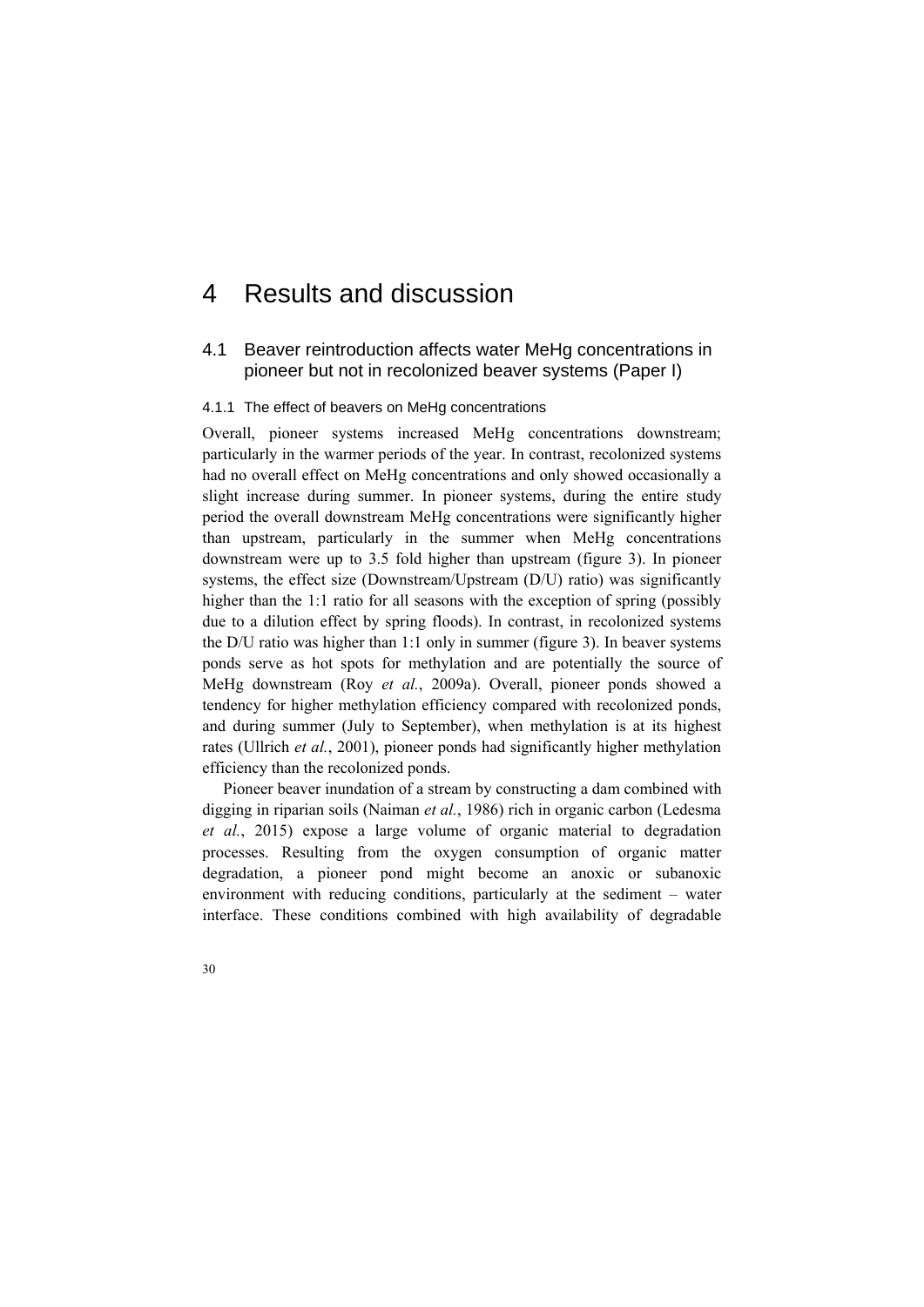carbon for methylating microorganisms, might increase methylation rates in pioneer ponds and therefore elevate MeHg concentrations downstream.



*Figure 3.* Mean D/U (downstream/upstream) MeHg ratios  $(\pm 1)$  Standard Error) in pioneer (P, n = 5) and recolonized (R,  $n = 7$ ) beaver systems during five seasons from November 2011 to November 2013. Please note that I only sampled one winter season (February-March 2013). The dashed line denotes the 1:1 ratio. Asterisks above whisker plots denote a D/U ratio higher than 1:1  $(*** P < 0.001, ** P < 0.01, *P < 0.05).$ 

The reducing conditions in pioneer beaver ponds are apparently different from those in older ones (Roy *et al.*, 2009a). While colonizing their territory, beavers will continue to maintain high water level but with lower supply of dead wood (Nummi & Kuuluvainen, 2013) and newly flooded soils compared to the pioneer period. Presumably, in older ponds the lower availability of labile carbon and less reducing environment results in less favorable conditions for methylating organisms.

Eventually, beavers will abandon their territory but the structures they created might still persist and affect the hydrology, stream planform and the vegetation (Hood & Larson, 2015; Polvi & Wohl, 2013; Wright, 2009; Naiman *et al.*, 1988). When recolonized, the newly re-flooded beaver ponds have assumingly lower volumes of dead wood and beavers dig less compared with pioneer inundation, which potentially triggers less intensive decay processes and lower methylation rates. Indeed, previous studies also found higher MeHg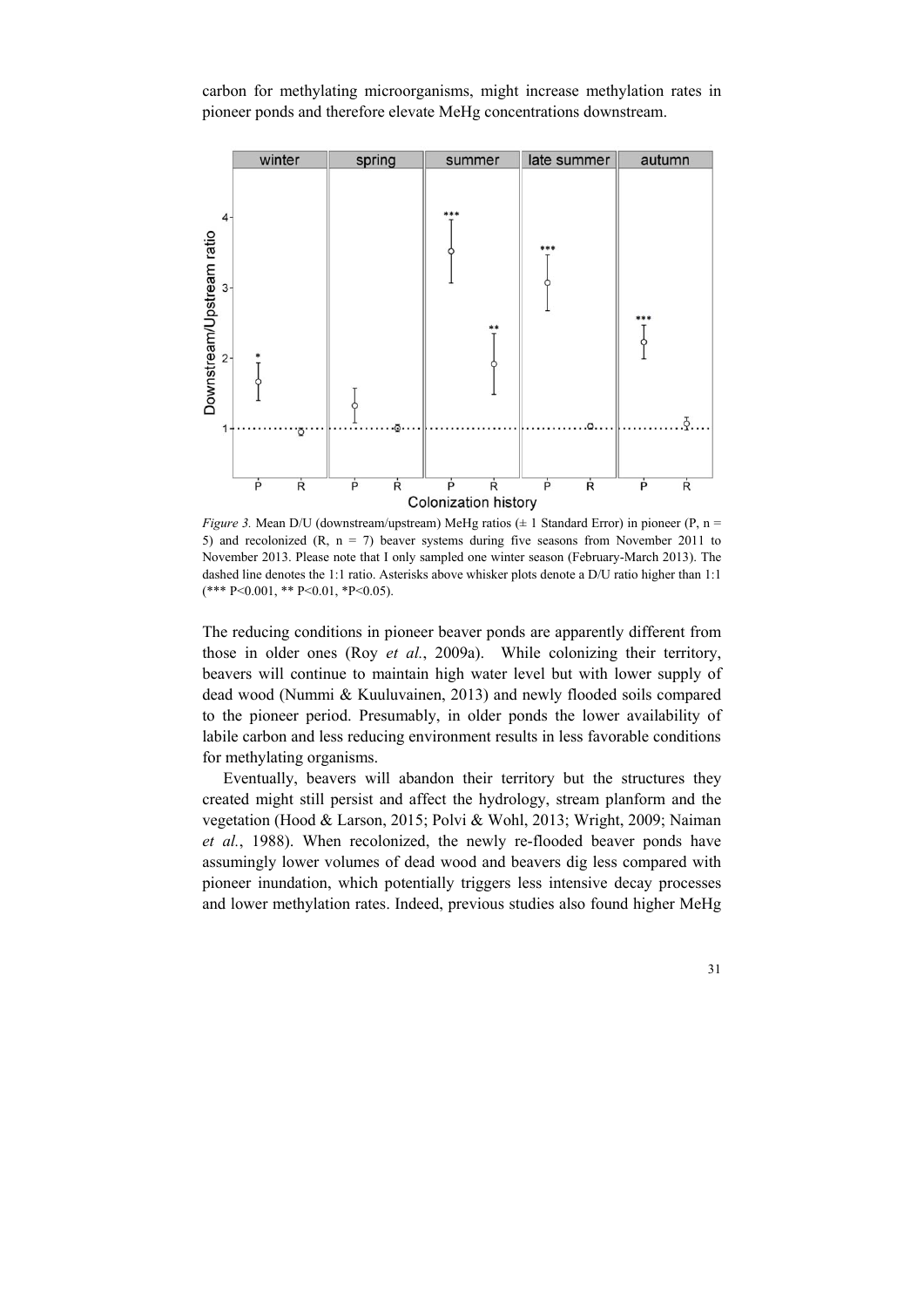D/U ratios in young beaver ponds compared to older ones (Roy et al., 2009a; Roy et al., 2009b; Driscoll et al., 1998). However, these studies focused solely on the pond age without accounting for the differences between new pioneer ponds and recolonization of previously abandoned beaver systems.

#### 4.1.2 Temporal variation in MeHg and the relation to abiotic predictors

In this study, pond methylation efficiency varied seasonally; peaking in the summer in all the study sites but more evidently in pioneer compared to recolonized systems (figure 3). In pioneer beaver ponds, warmer water temperature in combination with the availability of organic matter most likely generates a reducing environment. Such combination in stream ecosystems has shown to increase the activity of sulphate reducing bacteria and stimulate methylation (Tsui & Finlay, 2011). In contrast, lower concentrations and less labile organic material in combination with light-induced (photolyticallydriven) demethylation processes at the surface of large open water bodies associated with older beaver ponds, may have induced lower methylation efficiency in recolonized ponds during summer (Lehnherr *et al.*, 2012; Hammerschmidt *et al.*, 2006; Sellers *et al.*, 1996). Nevertheless, the occasional increase in MeHg concentrations downstream of recolonized ponds during the summer, suggests that these systems can sometimes be sites for methylation, albeit at lower rates compared to pioneer ponds.

In this study, PLS analysis showed that dissolved oxygen was the main predictor of D/U MeHg ratios, with higher MeHg concentrations associated with lower oxygen concentrations. The found relation between methylation and dissolved oxygen is in agreement with previous studies (reviewed in Ullrich *et al.*, 2001) and shown for beaver ponds by Roy *et al.* (2009b). Chlorophyll-*a*, total-P and levels of  $NO_2^- + NO_3^-$  were also valuable predictors for D/U MeHg ratios, reflecting the prominence of nutrient availability in promoting biological activity, which is also enhanced in the summer and can be related to higher methylation rates (Ullrich *et al.*, 2001).

Altogether, temporal variation of MeHg in beaver ponds is the outcome of the relation between methylation (mostly in the sediment layer) which is related to oxygen concentrations, temperature and nutrient concentrations, and demethylation (mostly in the upper surface layer) which is affected by the availability of organic matter and radiation. These results are supported by Tjerngren *et al.* (2012) that in a comparative study of boreal wetlands found that restored wetlands (i.e. re-flooded areas that have previously been natural wetlands) affected MeHg mostly in the first period after flooding. They suggested that increased open water area by flooding (which can be comparable to the old and recolonized beaver systems in this thesis) may result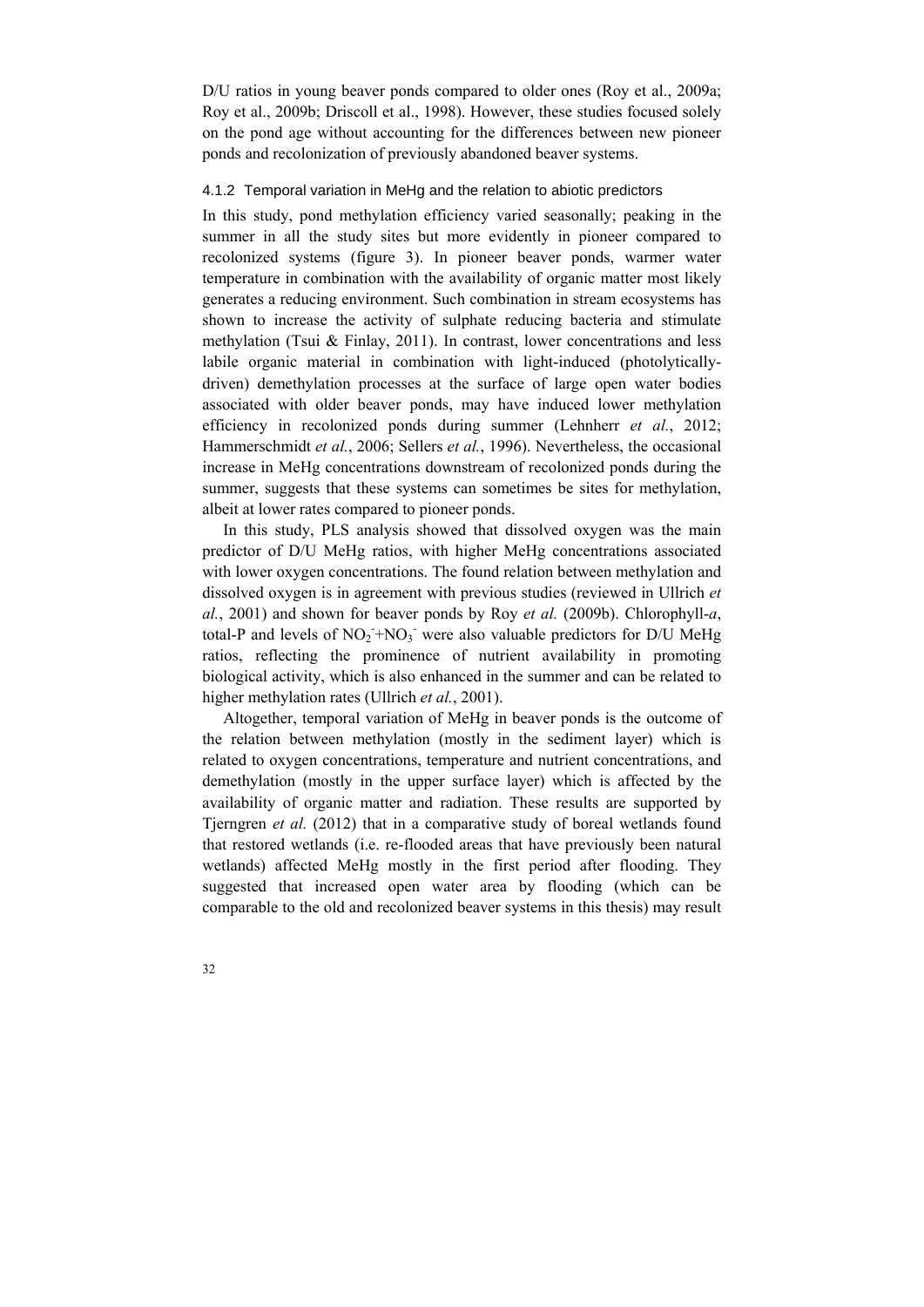in decreased net MeHg production. Further studies are needed to reveal in detail the effect of recolonization history on the balance between methylation and demethylation processes in beaver ponds.

## 4.2 Leaf litter decomposition and algal accrual can be affected by beavers, but mainly in pioneer systems (Paper II-III)

To assess the effect of beavers on ecosystem functioning, rates of leaf litter decomposition, algal accrual and community respiration were compared in comparable riffles downstream and upstream beaver systems. Algal accrual was consistently higher upstream compared with downstream sites for both the algal tiles experiment and the controls of the NDS experiment. In contrast, community respiration measured during the NDS experiment on both organic and inorganic substrates was not affected by beavers. The GLMM analysis suggests that it is the combination of DOC and pH that controls rates of algal accrual, which is reduced when DOC levels are elevated. Furthermore, pioneer beaver systems affected algal accrual stronger than recolonized systems. In contrast to algal accrual, litter decomposition was generally not affected by beaver systems except for significantly faster decomposition rates in three pioneer systems in the southern region (but not in the two pioneer systems in the northern region). These findings demonstrate that algal productivity is consistently lower downstream beaver systems with this effect diminishing – but not disappearing – in older beaver systems and that leaf decomposition downstream beaver systems can sometimes be affected, but most likely in pioneer beaver systems and not in recolonized ones. In summary, the results highlight the potential of beavers in the different colonization phases to alter key ecosystem processes, which potentially can further affect stream food webs.

#### 4.2.1 The effect of beavers on leaf litter decomposition

Overall decomposition rates did not differ between downstream and upstream beaver systems for microbial-derived and total decomposition rates. The only significant difference in decomposition rates between downstream and upstream sites was recorded in the southern pioneer systems where overall decomposition rates were faster downstream compared to upstream, mainly due to faster invertebrates-derived decomposition rates. In general, invertebrate-derived decomposition rates were not different downstream compared to upstream except in the pioneer systems of the southern region (figure 4).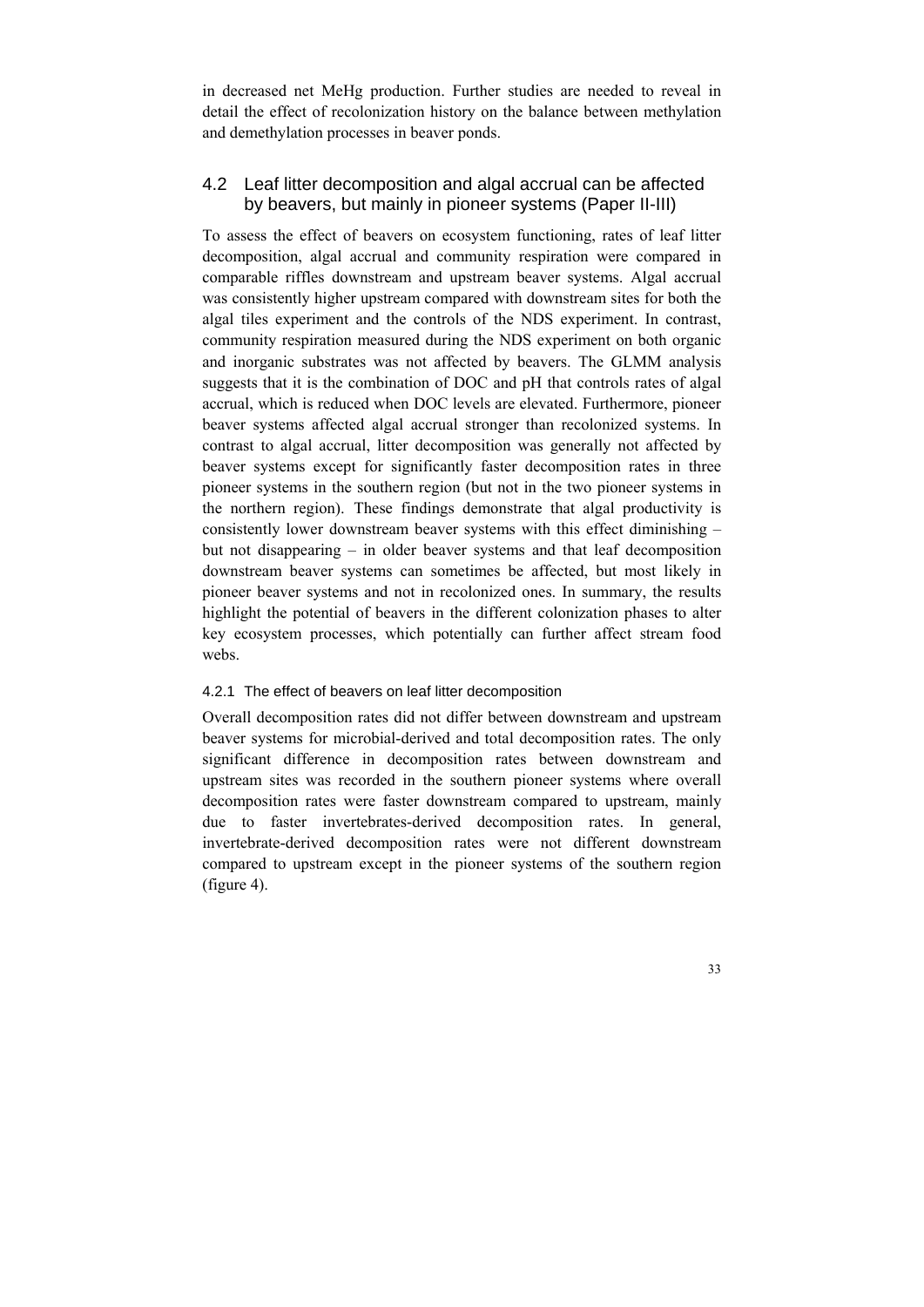

*Figure 4.* Mean ( $\pm$  1 Standard Error) of invertebrate-derived decomposition rate (mg/DegreeDay) in downstream and upstream reaches of pioneer  $(n = 5)$  and recolonized  $(n = 7)$  beaver systems in the northern  $(n=6)$  and southern  $(n=6)$  regions.

Although invertebrate-derived decomposition rates were higher downstream for all three pioneer systems in the southern ecoregion, it appears that different mechanisms were behind these differences in decomposition rates. In one system, it was related to shredder functional dispersion that increased markedly downstream compared to the upstream site. In another system, faster decomposition rates were related to lower N/P ratio downstream compared to upstream. The GLMM analysis indicated that total-N or alternatively total-P produced the best model for invertebrate-derived decomposition both (but not together) explaining ca. 25 % of the variance in invertebrate-derived decomposition. The general response to nutrients is in agreement with previous studies that showed that increased decomposition rates can be associated with elevated nutrient concentrations (Woodward *et al.*, 2012; Young *et al.*, 2008; Gessner & Chauvet, 2002). Changes in detritivore community assemblages and feeding traits did not affect decomposition rates, but might have contributed to some of the elevated decomposition rates at the downstream sites of southern pioneer systems.

Altogether, The results of this study suggest that when a beaver dam is built in a landscape that was not subjected to beaver activity for many decades or even centuries, (i.e. pioneer inundation), the effect of such inundation on decomposition rates is determined primarily by the environmental conditions and ecosystem characteristics. This effect might be local or temporarily limited and might be mediated by beaver-induced changes in nutrient balance, shredder community and possible physical alteration (e.g. flow and sediments)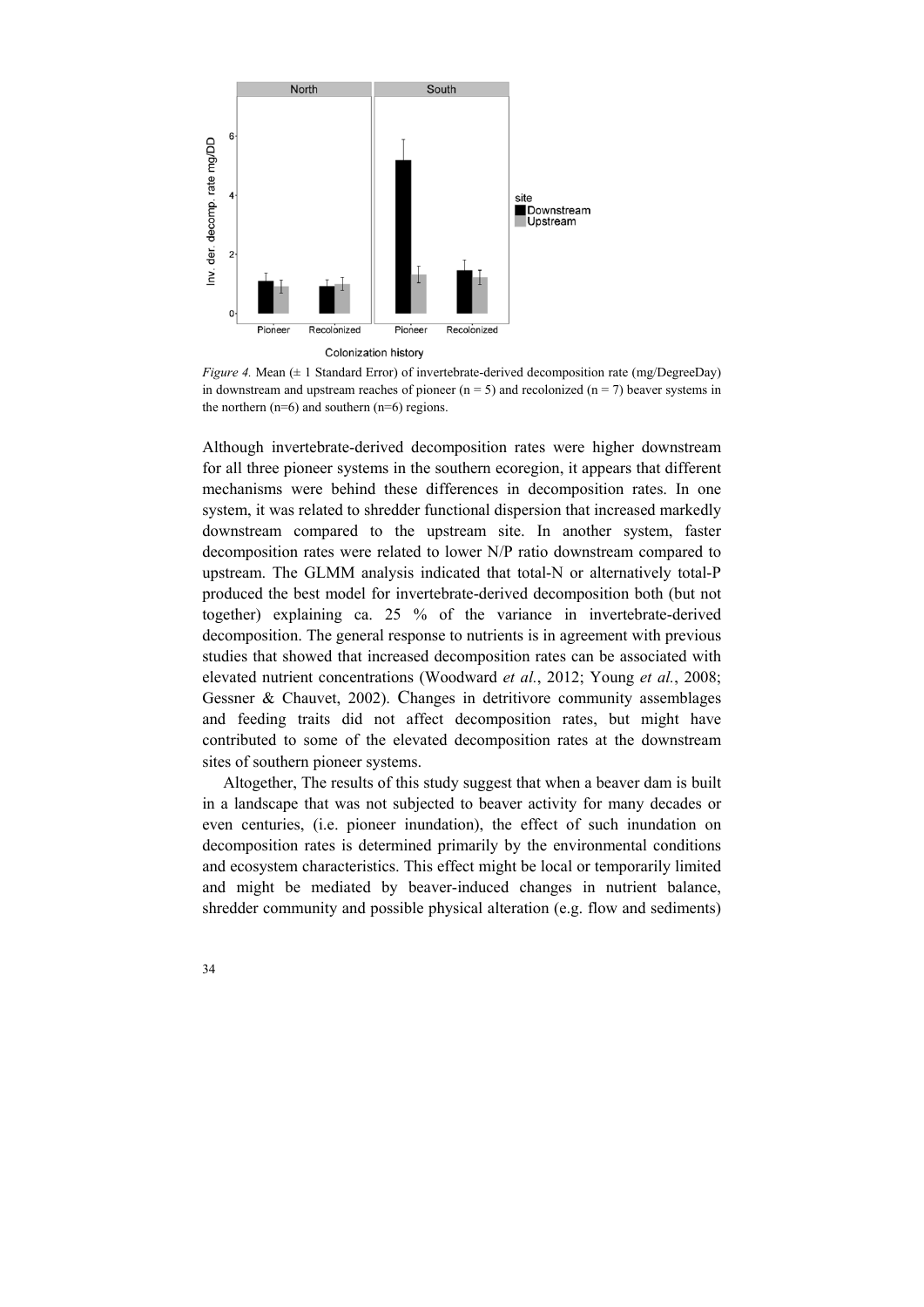in the pioneer systems. However, the results from the recolonized systems suggest that with time and upon abandonment and recolonization, systems will stabilize and decomposition rates downstream will no longer be affected.

#### 4.2.2 The effect of beavers on autotrophic and heterotrophic biofilms

#### *The effect of beavers on autotrophic biofilms*

By quantifying algal accrual on ceramic tiles followed by an NDS experiment, this thesis assesses the effect of beavers on autotrophic and heterotrophic biofilms. On ceramic tiles, algal accrual rates were higher upstream than downstream in all the beaver systems. Furthermore, upstream-downstream differences in pioneer systems were larger than in recolonized ones (figure 5). There were no differences between the northern and the southern beaver systems and these findings were consistent throughout all the systems in the study.



*Figure 5.* Mean ( $\pm$  1 Standard Error) of algal accrual rates (mg/DegreeDay) in downstream and upstream reaches of pioneer ( $n = 4$ ) and recolonized ( $n = 7$ ) beaver systems.

When fitting a GLMM model, DOC and pH produced the best model (highest AIC), and explained 55 % of the variance in algal accrual rates. An alternative model including pH and total-P as fixed factors produced a similar AIC and explained variance. Algal accrual rates in this study were positively related to pH and negatively related to DOC. However, algal accrual rates were also negatively related to total-P. The other biotic (grazer abundance, feeding traits) and abiotic (temperature, canopy cover, water level, flow, tile depth, total-N and  $NO_2^- + NO_3^-$ ) factors did not improve the model.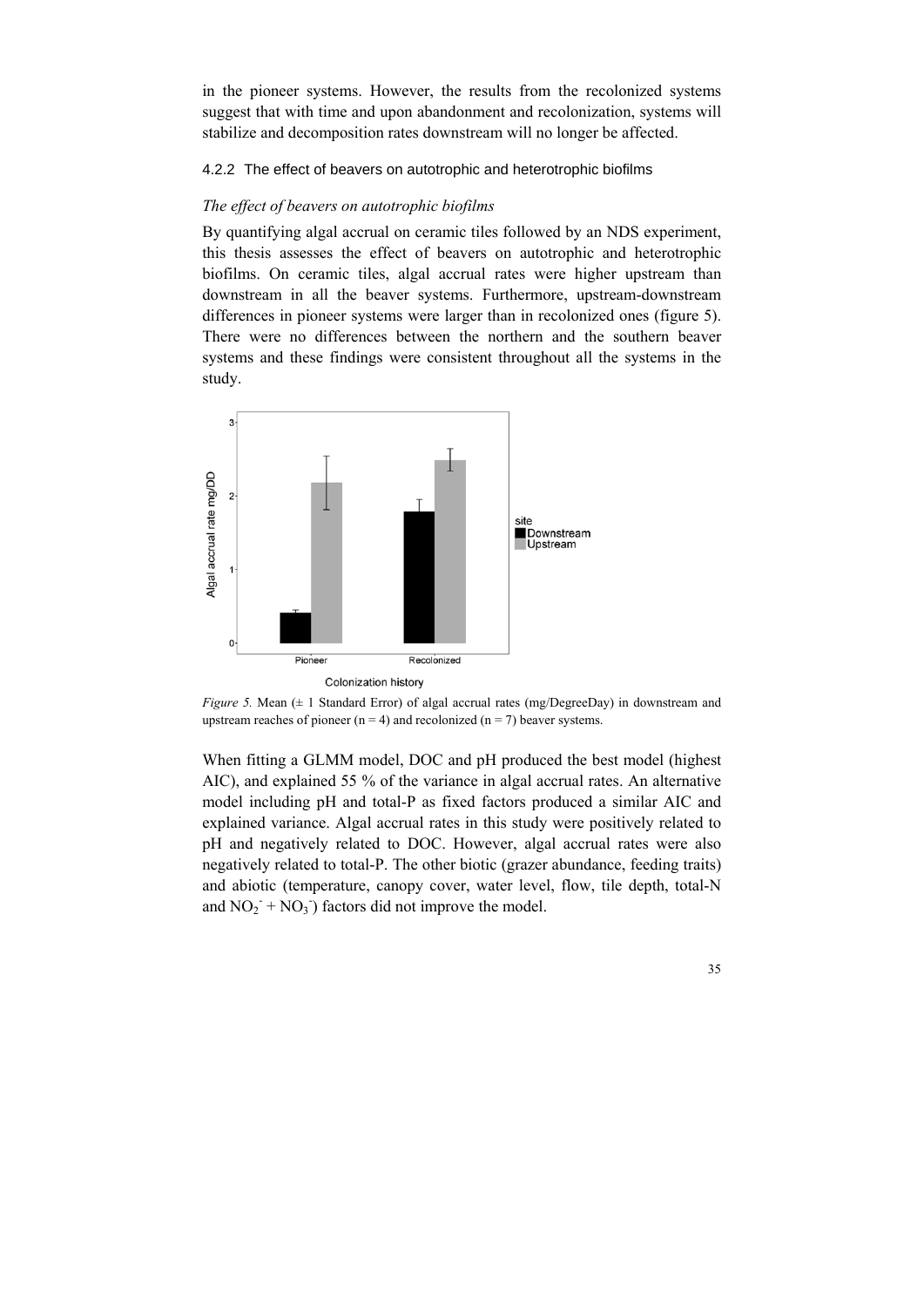As implied from the GLMM analysis, the consistent decrease in algal accrual rates downstream the beaver systems is linked to variation in DOC. The negative effect of DOC on algal accrual rates can be related to reduced light penetration as DOC concentrations rise (Leavitt *et al.*, 1999). This is supported by previous studies in boreal lakes, where the effect of DOC on algal productivity has shown to be even more important than nutrient availability (Seekell *et al.*, 2015; Karlsson *et al.*, 2009). However, information regarding the effect of DOC on algal accrual through light inhibition in streams is lacking in the scientific literature.

In agreement with the algal accrual experiment (paper II), the control containers of the inorganic substrate (a substrate that resembles the ceramic tiles) of the NDS experiment that was conducted one year later (paper III) followed the same pattern; consistently lower algal accrual downstream compared to upstream. The results from the NDS experiment also supported the association between DOC concentrations and algal accrual with significant negative correlation between average D/U ratio of algal accrual and those of DOC (figure 6).



*Figure 6.* Relationship between downstream/upstream (D/U) ratio of algal accrual and D/U ratio of DOC. The black line shows best fit for the regression (n=16,  $R^2 = 0.35$ , P = 0.015) and the dash line represents best fit after removing one outlier ( $R^2 = 0.57$ ,  $P = 0.001$ ). Dotted lines represent the zero intercepts of the X and Y axis.

Although The GLMM identified an association between pH and algal accrual, there were no differences in pH between downstream and upstream sites during the experiment. Therefore, although there are some mechanisms where pH can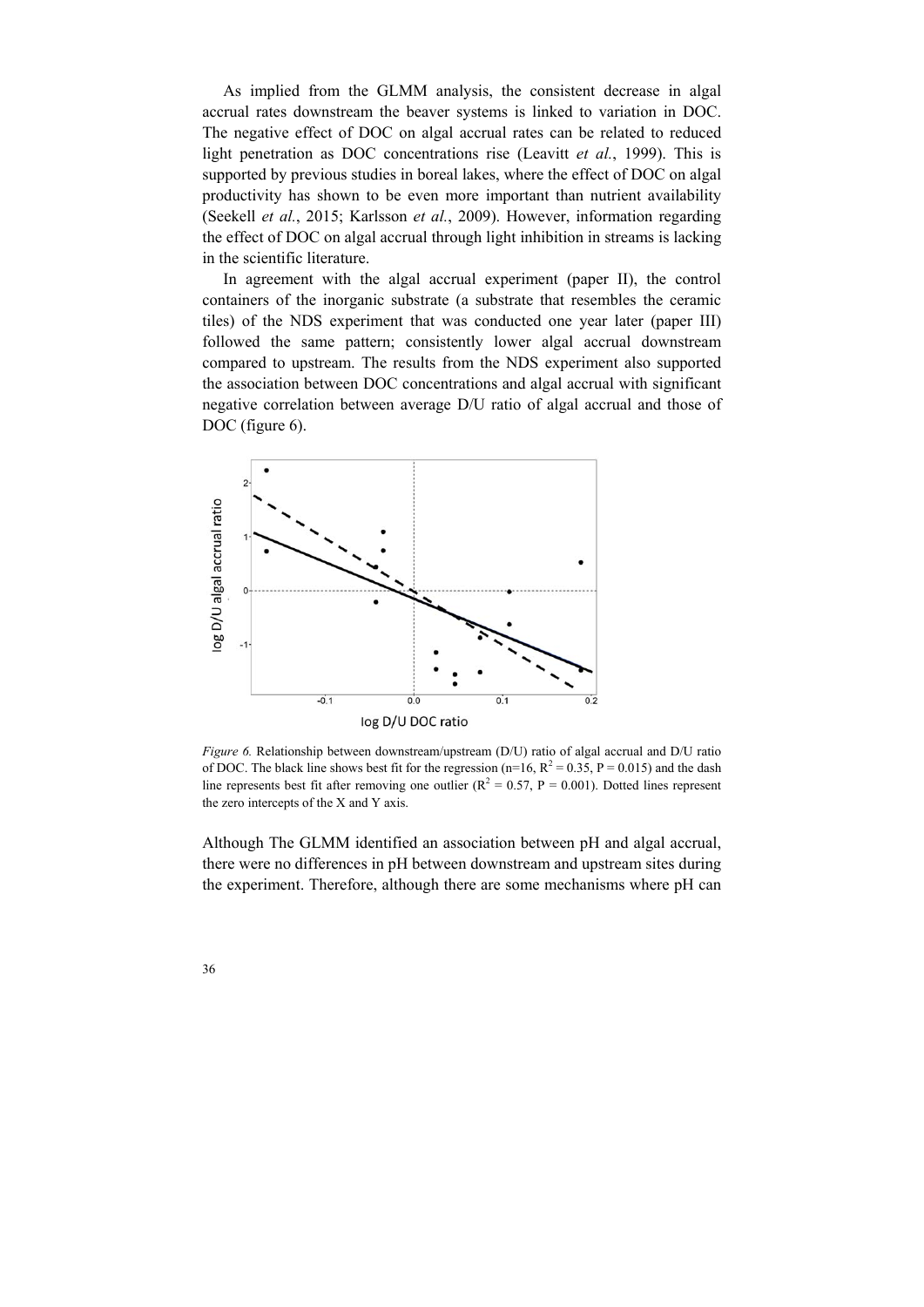affect algal productivity (see details in paper II), it is likely that the differences in algal accrual were not driven by pH.

Apart from DOC, GLMMs also identified total-P as a predictor of algal accrual and the D/U ratio of N/P ratio was a significant predictor of the D/U ratio of algal accrual, explaining 38 % of the variance (ANOVA  $F_{1, 8} = 5.57$ , P = 0.04). Surprisingly, although algal accrual was expected to respond positively to increased nutrient availability (Johnson et al., 2014; Johnson & Hering, 2009; Stevenson et al., 2008), in this study, algal accrual declined as total-P increased. Here, the most bioavailable form of P, i.e.  $PO_4^{3}$ , was not measured and the measure of total-P might have primarily captured variation in less bioavailable forms of P. This might explain why increased total-P was not related to increased algal accrual (see details in paper II).

The D/U ratio of total-N or total-P was not related to the D/U ratio of algal accrual. Still, the N/P ratio might partly explain the variation in D/U algal accrual rates since it was lower downstream pioneer systems compared to upstream and might also have some role in the reduction of algal accrual, particularly in pioneer systems.

#### *The effect of beavers on heterotrophic biofilms*

Community respiration (CR) was measured on organic and inorganic substrates of the NDS experiment (paper III) in order to assess the effect of beavers on microbial activity. In control substrates, CR was not different downstream compared to upstream or in pioneer compared to recolonized systems for neither organic nor inorganic substrates. However, the ratio between CR and algal accrual (CR /algal accrual) was higher downstream compared to upstream for inorganic substrates (figure 7). This relationship between algal accrual and CR suggests that autotrophic biofilms on inorganic substrate were affected by beaver activity while heterotrophs on the same substrate were not affected or even benefited. Elevated concentrations of DOC that affected autotrophs (both on ceramic tiles and on inorganic substrates of the NDS experiment) might affect heterotrophs differently. While a higher quantity of DOC downstream negatively affected algal productivity, the quality of the organic matter downstream positively affected heterotrophic productivity (see details in paper III). The effect of the availability of labile carbon on biofilms is supported by laboratory experiments. Several studies found that additional labile DOC stimulates uptake of N and P by heterotrophs and as a result suppresses the growth of autotrophs (Bechtold *et al.*, 2012; Johnson *et al.*, 2009; Stets & Cotner, 2008; Thingstad *et al.*, 2008).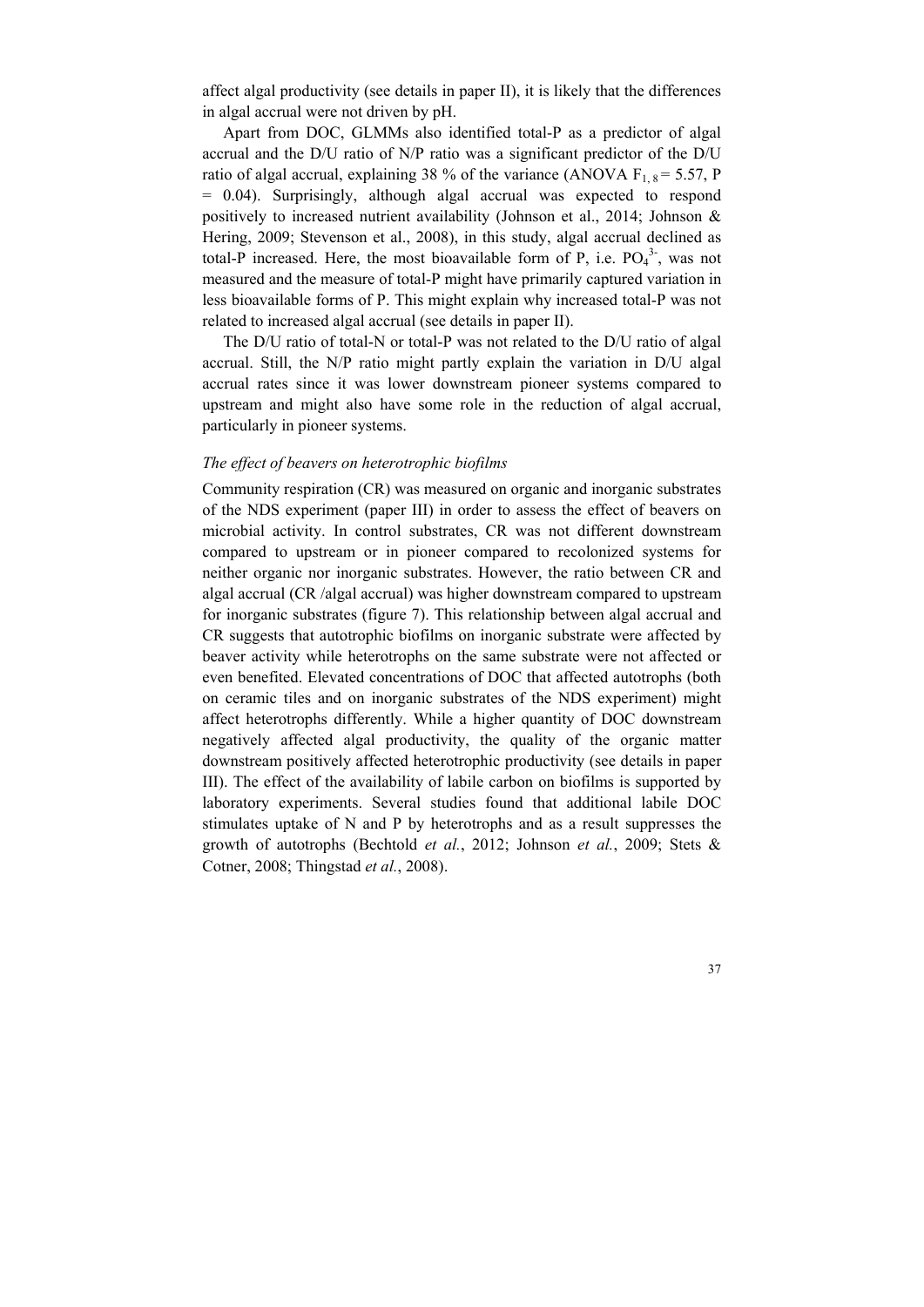

*Figure 7.* Means  $(\pm 1)$  Standard Error) of the ratio between community respiration and algal accrual rates in downstream and upstream reaches and on organic and inorganic substrates.

In summary, these results suggest that the suppression of algal accrual downstream beaver ponds might reflect a complex interaction between quantity and quality of DOC, nutrient balance and possibly reduction in pH. Conversely, beaver systems had no effect on microbial biofilms and potentially even increased microbial activity on inorganic substrates. The primary causes of the beaver-induced changes in DOC, nutrients and pH are potentially the flooding of riparian vegetation and soils upon the creation of beaver ponds. Inundation and other activities (e.g. digging, feeding) increase the runoff of nutrients and DOC which potentially reduce pH and alter N/P ratio. The results indicate that the negative effect of these changes on algal productivity is greater during pioneer inundation; however this effect extends beyond the phase of pioneer ponds, to also impact algal accrual in older, recolonized systems. More research is needed to elucidate potential mechanisms affecting the decrease in algal accrual downstream beaver systems.

### 4.2.3 Algal productivity and community respiration were nutrient limited but not affected by beavers

Primary producers (mainly algae) as well as bacteria and fungi are typically limited by N or P or both (Harpole *et al.*, 2011; Elser *et al.*, 2007; Francoeur, 2001). Beavers can affect N and P concentrations in water, and as shown in section 4.2.2, by altering nutrient balance downstream, beavers can also affect autotrophic and heterotrophic biofilms. Therefore, it was also expected that the degree of nutrient limitation will be affected by beavers. To elaborate the role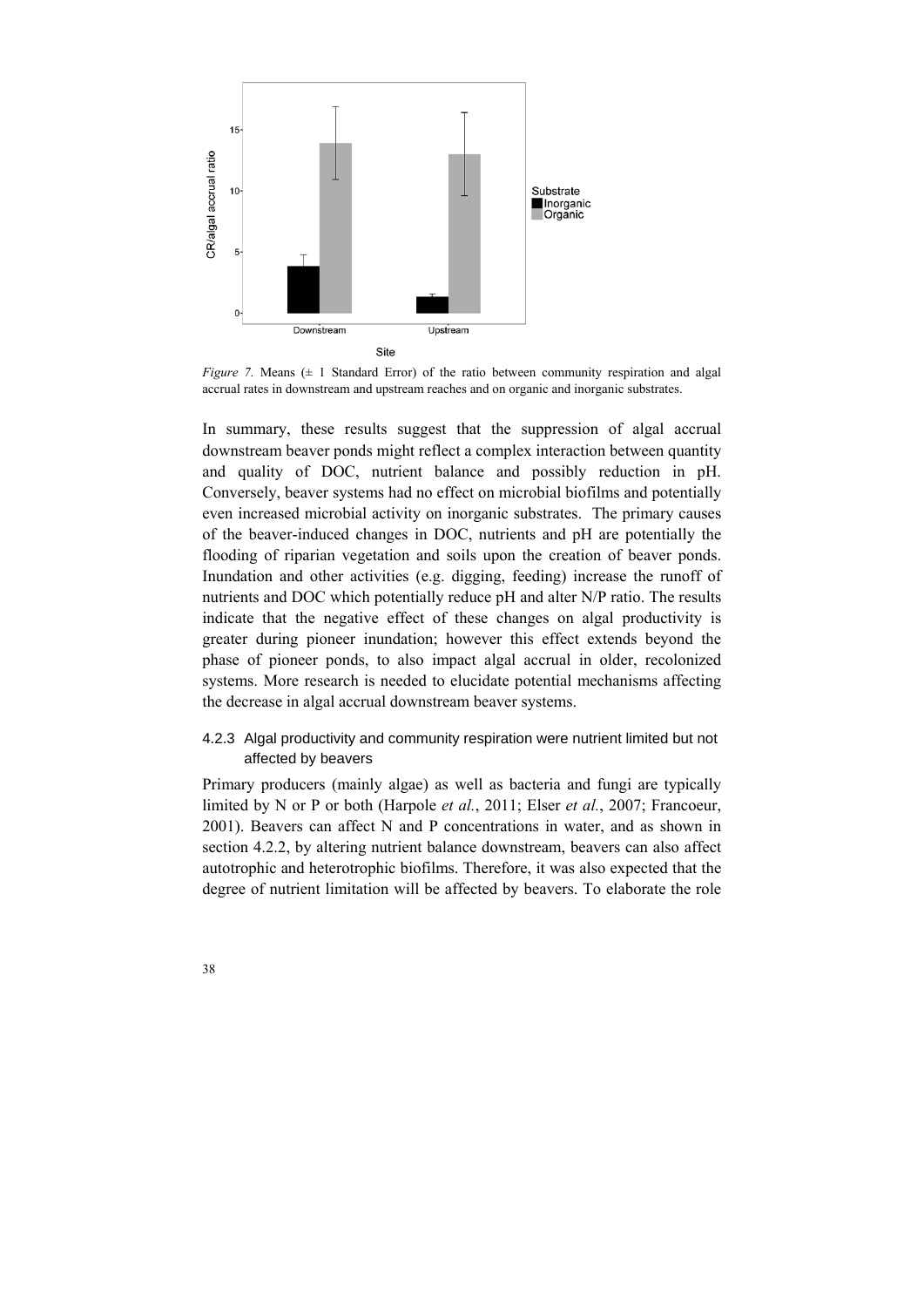of nutrient limitation in algal productivity and microbial respiration and how beavers affect nutrient limitation, an NDS experiment was applied (paper III).

In the NDS experiment, algal accrual was consistently N-limited for both organic and inorganic substrates with higher algal accrual on N and N+P treatments when compared to controls (figure 8). Algal accrual N limitation was not different downstream compared to upstream and no effect of colonization history was observed.



*Figure 8.* Means ( $\pm$  1 Standard Error) of algal accrual ( $\mu$ g/cm<sup>2</sup>) for controls (ctrl), N, P and N+P treatments on organic and inorganic substrates.

The average RR of algal accrual to N and N+P on both organic and inorganic substrates was negatively correlated to total-N,  $NO<sub>2</sub><sup>-</sup>NO<sub>3</sub><sup>-</sup>$  and DOC. No correlation between RR of algal accrual and the remaining predictors (temperature, canopy cover or N/P ratio) was found. The correlation between RR of N and the concentrations of N in the water column is intuitive since it is expected to have stronger response when the limiting nutrient is less available. Surprisingly, beaver systems had no effect on the magnitude of the response. The combined results from the NDS and the algal accrual experiment suggest that although N was the limiting factor of algal productivity, it was mainly the beaver effect on DOC concentration, and not N or P, which controls the reduction in algae accrual downstream beaver systems. To understand how DOC limits algal productivity and how this limitation is affected by beavers, future NDS experiments should consider including a carbon-diffusing treatment as well as N and P to address the combined control of these three limiting factors.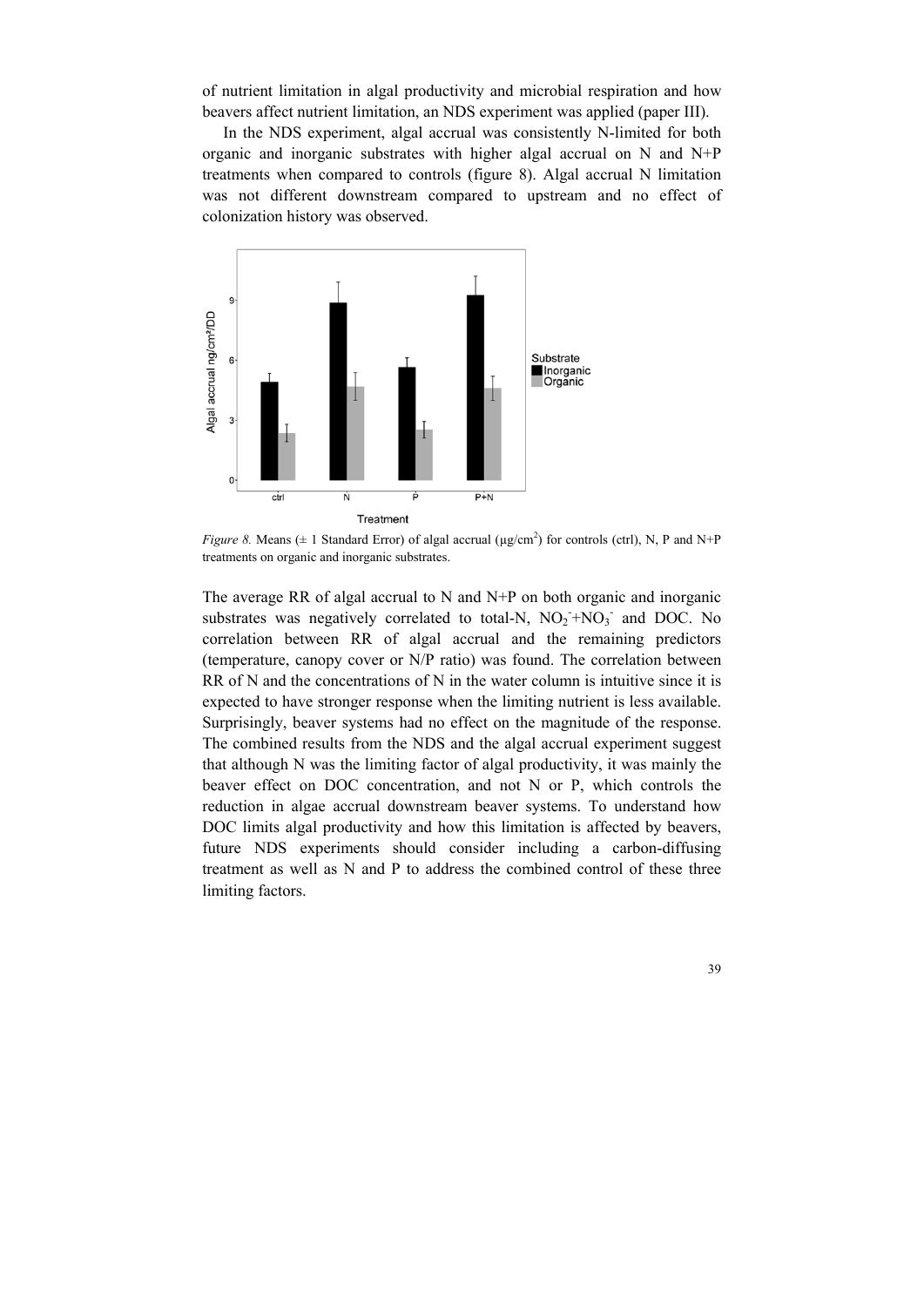Community respiration (CR) was consistently inhibited by additional P on both organic and inorganic substrates with lower CR in the P and N+P treatments compared to controls (figure 9). There were no differences between downstream and upstream for any of the treatments and no effect of colonization history or substrate was observed. Since the inhibition of CR was not followed by increased autotrophic productivity it is not likely that autotrophs suppressed the growth of heterotrophs. For primary producers, there are only few records in the scientific literature for P inhibition, and such results are commonly not discussed in the scientific literature (Tank & Dodds, 2003). I could not find studies reporting P inhibition for heterotrophic biofilms but in a meta-analysis of 641 studies on autotrophic biofilms, Harpole *et al.* (2011) found that 15 % of the studies showed negative response to P. In my study it is likely that the reduced respiration resulted from either stoichiometric imbalance or alteration in species composition of heterotrophs as a result of P addition. Average RR of CR to P and N+P on organic substrate was positively correlated to  $NO_2^- + NO_3^-$  concentrations and there was no relationship between RR of CR to the other available predictors (temperature, canopy cover, total-N, total-P, DOC or N/P ratio). The reduced P inhibition as a result of additional bioavailable N from the water column supports the assumption that it might have been the effect of internal stoichiometric imbalance that was controlling P inhibition. Further NDS experiments enriched with different N:P ratios may help to explain P inhibition of microbial biofilms.



*Figure 9.* Means ( $\pm$  1 Standard Error) of community respiration ( $\mu$ g O<sub>2</sub> /cm<sup>2</sup> h<sup>-1</sup>) for controls (ctrl), N, P and N+P treatments on organic and inorganic substrates.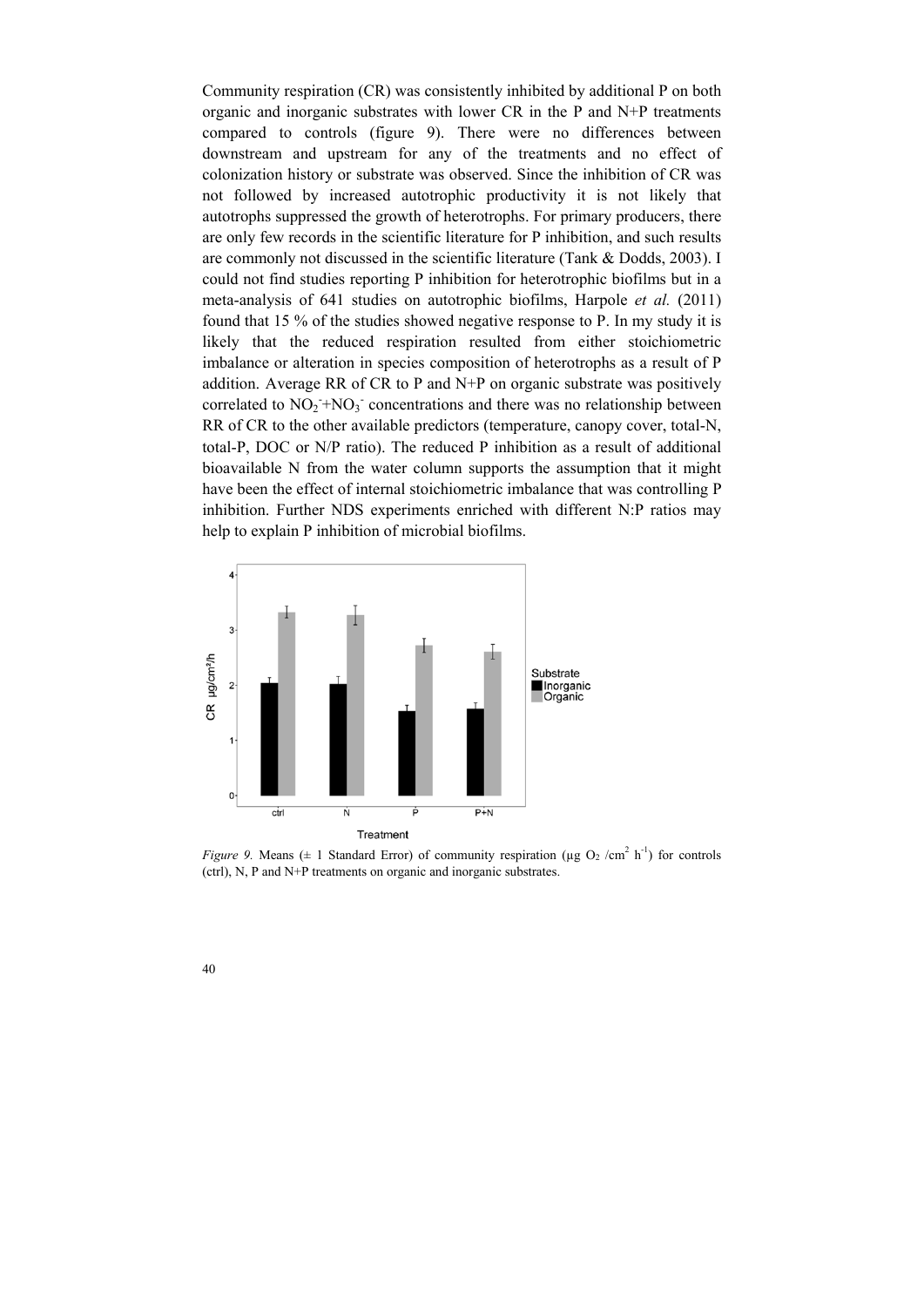### 4.3 Landscape effect of beaver dams – a meta-analysis of published studies (Paper IV)

In papers I, II and III, I found that the effect of beavers on different processes in stream ecosystems not only depend on the biogeochemical settings of the systems but also on successional stages and colonization history of the various ponds in the beaver system which also regulates the way downstream reaches are affected. In Paper IV, a meta-analysis of 1366 effect sizes from 76 published studies assessed the overall effect of beavers on 16 factors related to biogeochemistry, hydrogeomorphology, biodiversity and ecosystem functioning.

Although the aim was to address overall ecosystem functioning, at the time of preforming the meta-analysis (July 2016) the only beaver effect related to ecosystem functioning that was found published in the scientific literature was regarding water column concentrations of chlorophyll-a. Overall, chlorophyll-a in water increased in impoundments compared with upstream and with downstream but not when comparing upstream with downstream. The metaanalysis also showed that overall, beaver dams did not affect nutrient concentrations (N and P). However, when considering system age, young beaver systems  $(\leq 10 \text{ years})$  were a source of P while P retention was observed in older beaver systems (>10 years). In contrast, water carbon concentrations (mainly DOC and TOC) were higher in ponds compared to downstream and upstream and higher downstream compared to upstream.

Altogether, the results from the experiments (paper II and III) and the metaanalysis suggest that beaver systems might affect algal productivity downstream not primarily by altering nutrient concentrations but mainly by increasing dissolved carbon concentrations in the water. The meta-analysis further suggests that the relation between pond age and P also can play a role in regulating algal productivity downstream beaver systems.

The results from the meta-analysis also support the beaver effect on Hg and the relation to beaver system colonization history (or age) that was found in paper I. Overall beaver systems were a source of Hg and especially MeHg when comparing upstream with downstream however; it was the young and not the old systems that were the source of Hg when comparing upstream with ponds. The meta-analysis also identified beaver ponds as a source for methane emission when compared with upstream and downstream sites. Beavers transfer streams into ponds and wetlands with characteristics which are commonly recognized as a source of Hg, MeHg (Tjerngren *et al.*, 2012; Galloway & Branfireun, 2004) and Methane (Pickett-Heaps *et al.*, 2011) in the boreal landscape. Therefore, it is likely that beavers affect these factors as long as they maintain constant water level in the ponds and sustain the conditions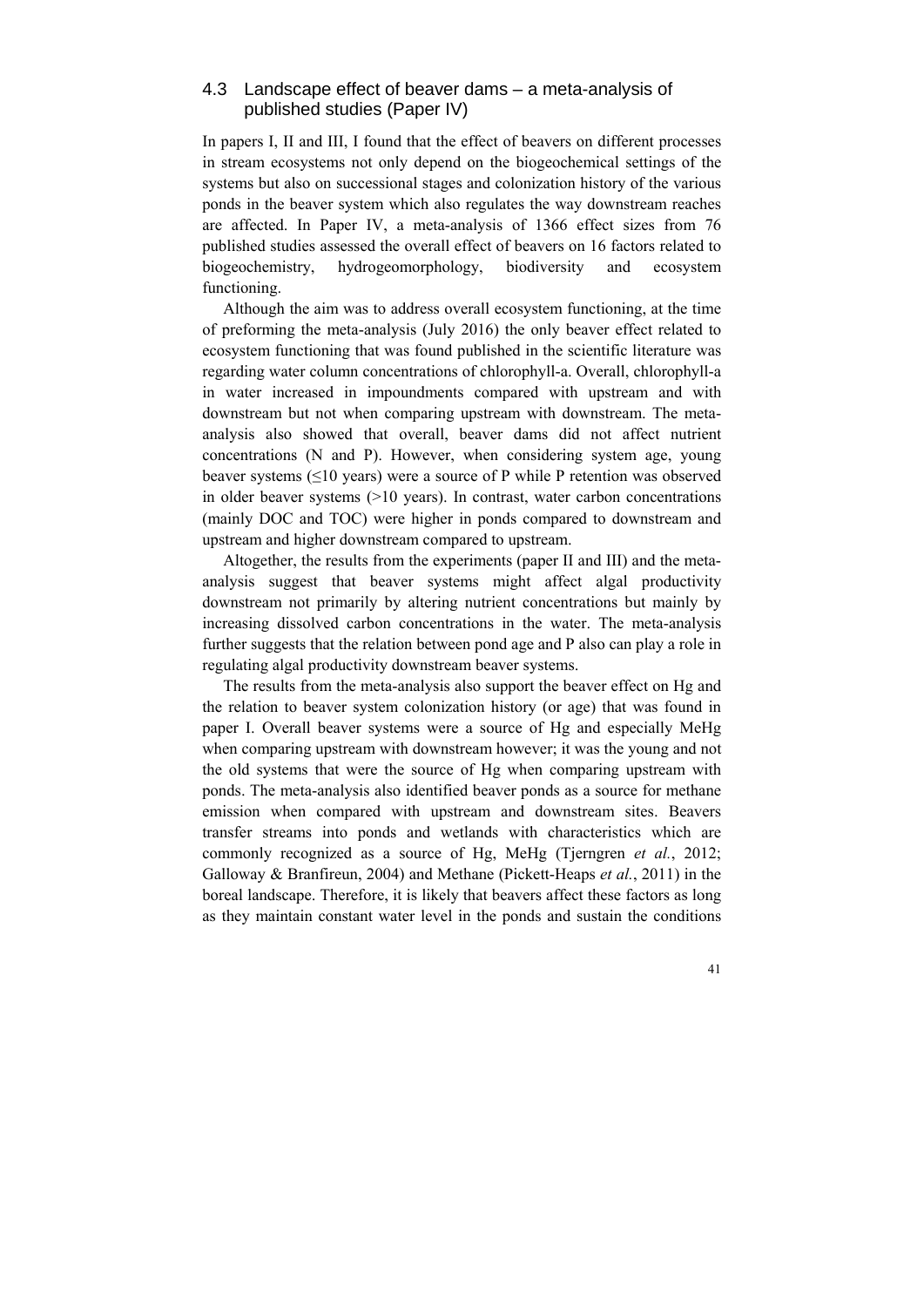favouring these factors. The results from this study suggest that during the recovery stage of beavers, methane, mercury and particularly MeHg concentrations will increase at the landscape scale. However, since old and recolonized systems only slightly increase MeHg concentrations (or not at all), it is not evident to which extent the recovery of beavers will affect the background levels of MeHg in e.g. wetlands and peatlands. There are no studies on how recolonized/old ponds affect methane emission compared to pioneer ponds. At this stage, it is therefore not possible to conclude about the effect of colonization history on methane emissions.

As expected from previous descriptive reviews (Nummi & Kuuluvainen, 2013; Rosell *et al.*, 2005; Collen & Gibson, 2001), the meta-analysis showed that beavers affect hydrogeomorphology by increasing water area and volume while reducing flow. Changes in flow conditions and water volume in impoundments may lead to the overall decrease in dissolved oxygen and increased temperature in ponds and downstream compared with upstream. The above alterations to the hydrogeomorphology also resulted in finer sediments and higher amount of dead wood in the beaver impoundments compared with the upstream and downstream sites.

When assessing the effect of beavers on macroinvertebrates and fish diversity and abundance, both factors decreased downstream compared with upstream. However, the average effect size was not affected by damming as indicated by the effect ratios between impoundments and upstream and downstream, respectively. These results reflect the way beaver impoundments also can affect stretches downstream by altering the biogeochemical conditions and resources at the base of the aquatic food web, potentially affecting also higher trophic levels.

Overall, the meta-analysis showed that beavers have the potential to affect all analysed factors. When compared to a reference site, significant effects were found (1) in both beaver ponds and downstream reaches for: hydromorphology (water volume, area and flow) as well as for concentrations of dissolved oxygen, mercury and carbon, (2) in ponds but not downstream for: volume of dead wood, sediment structure (fine and coarse), methane emission, concentrations of N and chlorophyll-a, and (3) in downstream reaches but not ponds for: fish and macroinvertebrates (species diversity and abundance) and temperature (figure 10). Beaver ponds were a source for P in young systems but a sink in old ones, potentially resulting in no overall effect. The example of beaver effects on P demonstrates the importance of the age of the system/pond since with time the effect of beavers on some factors might increase, decrease, or even be inverted. Unfortunately, it was not possible to assess the effect of beaver system succession on most of the factors due to lack of information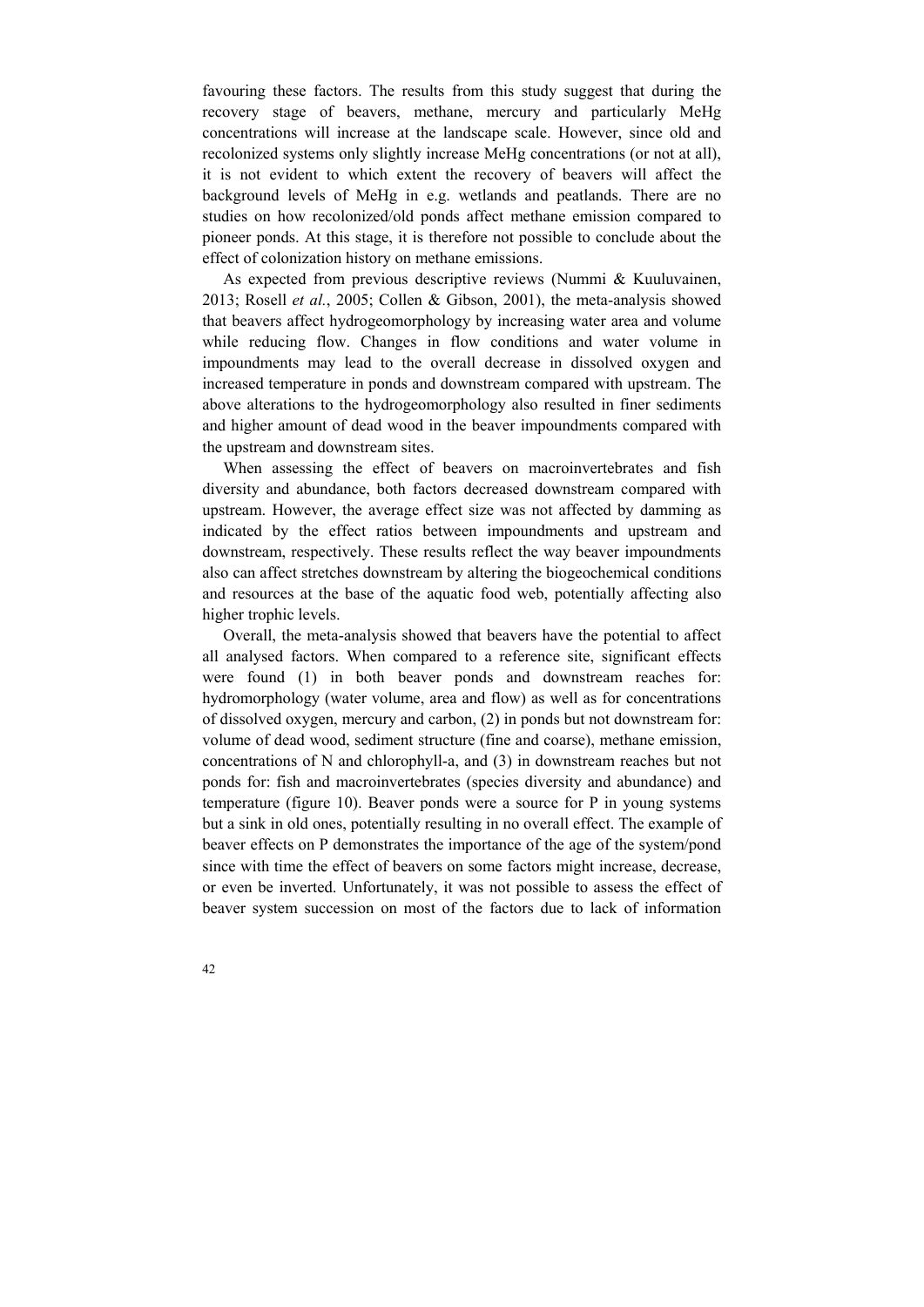regarding age and colonization history in most of the published literature. Paper I-III demonstrates the importance of these factors and future studies should consider them when evaluating landscape scale and long-term environmental effects of beavers.



*Figure 10.* Average effect size (ES) of the factors studied in the meta-analysis. ES comparing downstream with upstream sites and ponds with upstream sites are presented to the left and right, respectively. Positive (+), negative (-) and indifferent (×) ES are shown. Bold normal text represents ES larger than  $\pm 1$ , bold italic text represents ES between  $\pm 0.1$  to  $\pm 0.99$  and small normal text represents ES between 0 to  $\pm 0.09$ .

# 4.4 Short- and long-term effects of beaver systems following recolonization

One of the most striking results of this thesis is the regular occurrence of differences in the way pioneer impoundments affect ecosystem processes and functioning compared to old or recolonized systems. For the 12 beaver systems that were the focus of this study, colonization history was an important factor that regulates the effect of beavers on nutrients (N and P), organic carbon, dissolved oxygen, methylation rates and MeHg concentrations, algal accrual and leaf litter decomposition. The meta-analysis confirmed the effect of system age on Hg concentrations and P retention.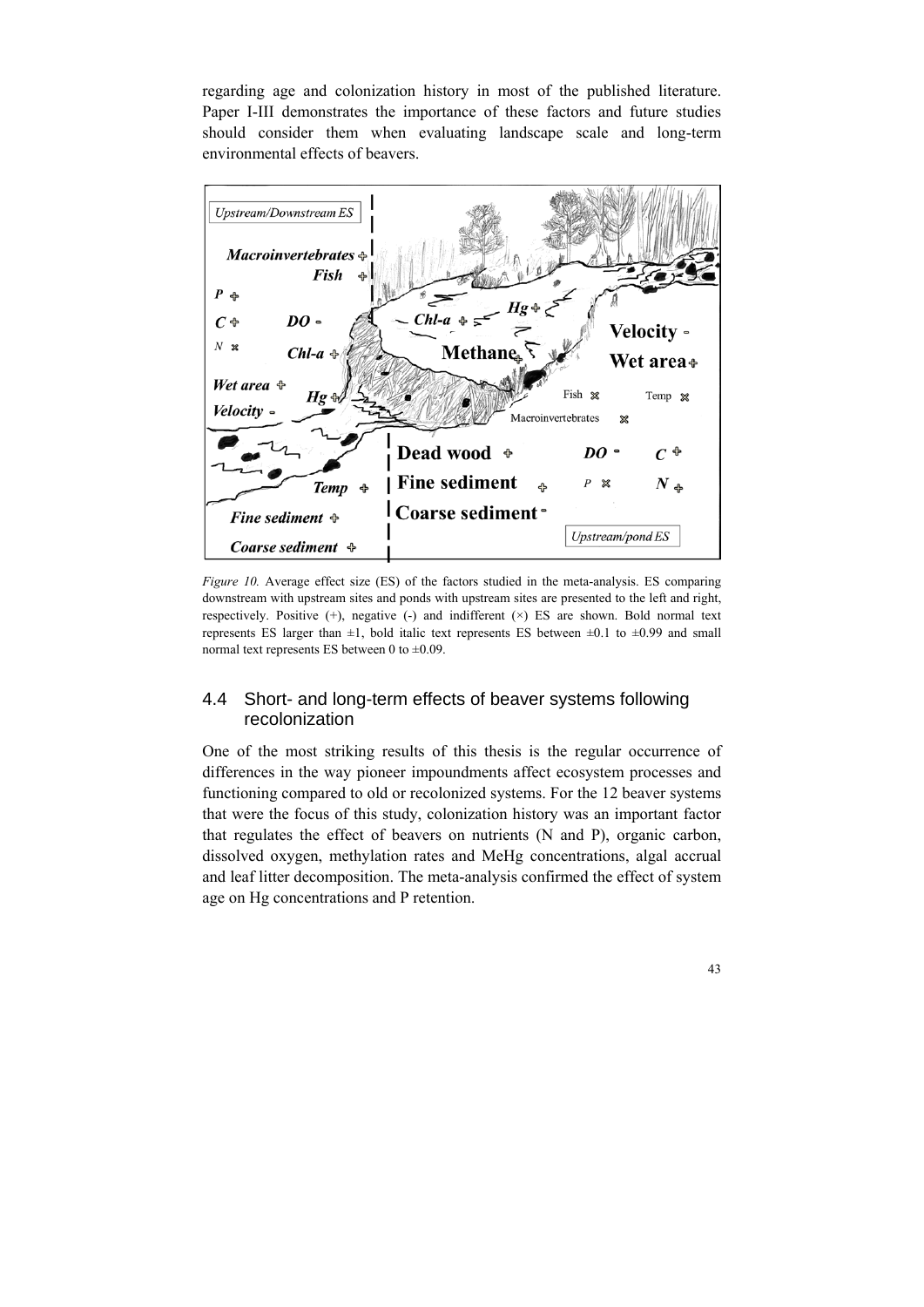This thesis further demonstrates how processes resulting from beaver engineering in stream ecosystems and the cyclic nature of beaver colonization periods can regulate three key ecosystem processes: Hg methylation; algal productivity; and leaf litter decomposition.

When upscaling the results to the landscape scale, beaver systems affect forested stream ecosystems, particularly as pioneer systems. However, the pervasiveness of pioneer systems in the Swedish landscape is itself predominantly the result of the recovery of the beaver populations following near extirpation. The absence of beavers and beaver engineering in freshwater ecosystems – in some instances for centuries – followed by their reintroduction and recovery, potentially created a landscape mosaic scattered with pioneer systems (as in Johnston & Naiman, 1990a).

As long as beaver populations recover by expanding distribution ranges and increasing population size (Halley *et al.*, 2012), pioneer beaver systems will be relatively common. However, most pioneer systems eventually mature (colonized for potentially several decades), will be abandoned, and most likely recolonized at a later phase. Hence, it is likely that old and recolonized beaver systems will dominate future beaver-impacted landscapes (as example in Little *et al.*, 2012; Cunningham *et al.*, 2006). If this thesis were to be re-run 50 to 100 years from now, it is likely that many of the effects observed here would be weaker or non-existent at the landscape scale due to the decrease in pioneer systems.

Even though the importance of temporal aspects for the way beavers affect ecosystems has been recognized for 30 years (Naiman *et al.*, 1988; Naiman *et al.*, 1986), only a few published studies address the age aspect of beaver systems (e.g Vehkaoja *et al.*, 2015; Roy *et al.*, 2009a; Stevens *et al.*, 2006; Wright *et al.*, 2003; Ray *et al.*, 2001). I am also unaware of any studies that consider the effect of colonization history. The ongoing debate related to new reintroduction plans in parts of Europe often involves various experts and may also incorporate public opinion – such as in the case of the Scottish beaver trial (trust, 2016) and Welsh beaver project (wales, 2012).

Therefore, when considering reintroduction it is important to present to decision makers, managers and the public the potential costs and benefits of such programs (e.g. Stringer & Gaywood, 2016). This thesis highlights the importance of separating short-term effects of pioneer systems from long-term effects of established populations when evaluating the overall effect of beaver reintroduction programs.

Finally, the definition of reference conditions to which an impacted site (pond, downstream or the entire system) is compared to, is an important issue when assessing the effect of beaver reintroduction on stream ecosystems.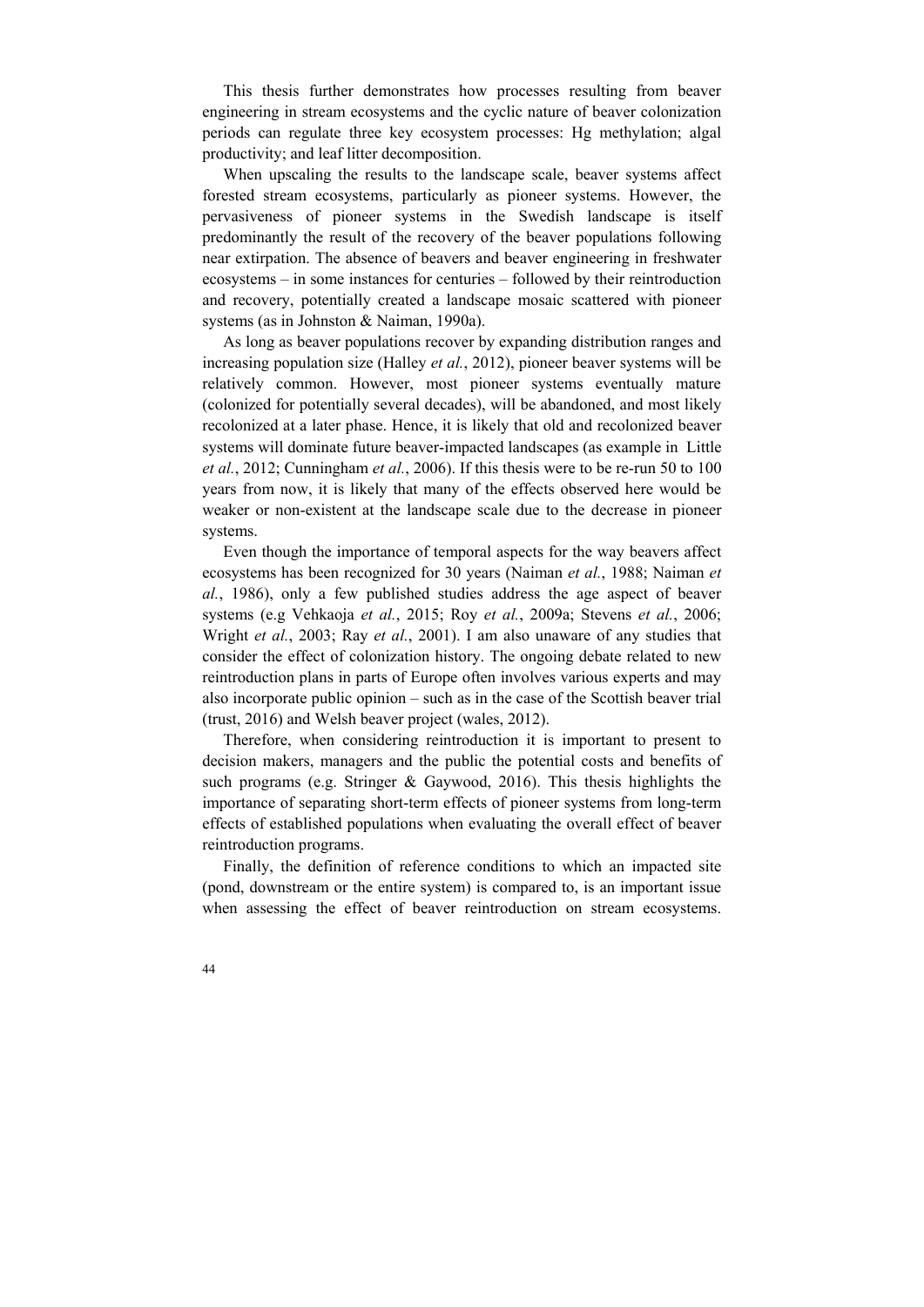While some studies used temporal references (comparing conditions before beaver colonisation with those after colonization), others used spatial references (comparing conditions in a reference stream without active beaver colonization or in most cases an upstream reach of the same stream) (see Paper IV for different approaches used in the literature).

A temporal reference approach will, most likely, examine pioneer systems. This is because the study will often be conducted in the first years after inundation (unless the study continues for many years following inundation). Applying a spatial reference approach hosts several challenges since reference sites might: (1) be located downstream of another beaver system that is situated upstream of the focal beaver systems, or might represent an abandoned beaver system, and therefore might also represent an "affected site"; and (2) represent post extirpation or managed conditions (this means it will not accurately represent pristine conditions).

Therefore, it is challenging to evaluate the effect of beavers in freshwater ecosystems, without defining the proper reference conditions and whether this includes beavers.

## 4.5 Beavers and beaver reintroductions in Europe's managed landscapes

About 27,000 streams run through the Swedish landscape, with a total length of ca. 192,000 km (SMHI, 2010). In 1939, shortly after the reintroduction of beavers in Sweden, the total population was 80 beavers. About 70 years later the population of beavers was estimated at 130,000-140,000 (Hartman, 2011b) inhabiting most of Sweden (except for the southern parts), but not yet all suitable habitats (Hartman, 2011a). It is likely that, with time, beaver colonies of different colonization status (pioneer, abandoned and recolonised) will be present in most suitable streams in Sweden. Therefore, it is important to consider the profound ecosystem changes caused by beavers, and their effects when implementing watershed and landscape management programs, such as the European Water Framework Directive (WFD) (EU, 2000) and hunting policy.

The WFD was established in 2000, with the goal that all water bodies in Europe achieve at least good ecological status (EU, 2000). Ecological status encompasses the quality and functioning of aquatic ecosystems. Good ecological status can be achieved if the conditions in the waterbody are not significantly different from the conditions which are expected with minimal anthropogenic impact (i.e. reference conditions). Since beavers were historically present in large parts of Europe, the conditions of stream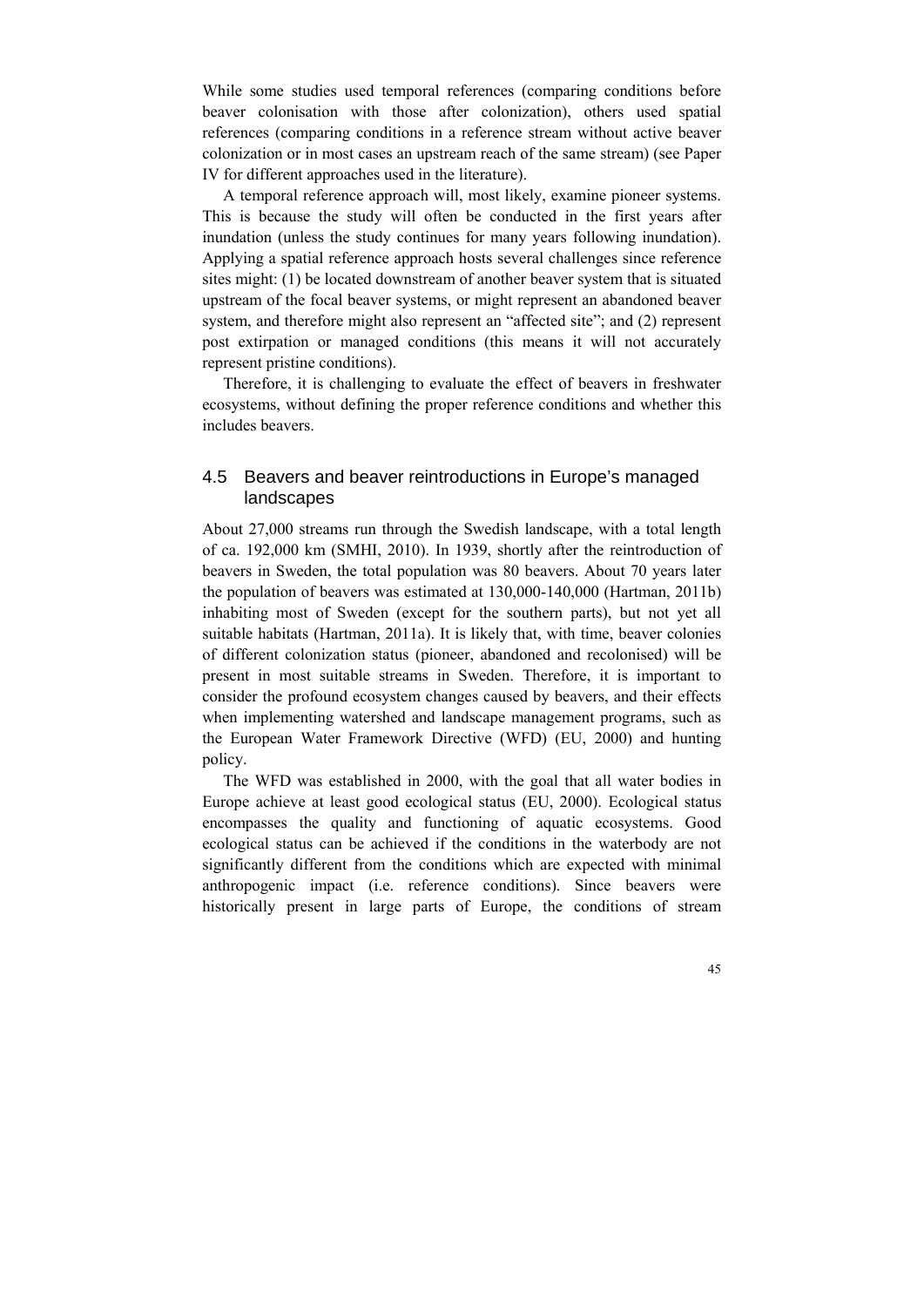ecosystems, which we now regard as "pristine", were to a great extent shaped by beavers.

The WFD, however, does not include the impact of beavers. For example, this exclusion is evident in the discussion of hydro-geomorphological status, which accounts for stream modifications in the form of fragmentation, continuity, variation in flow, alterations in water level, volume of dead wood, and stream straightening. All of these can also be affected by beaver engineering activities (Tornblom *et al.*, 2011).

At a landscape scale, boreal forests and wetlands might have adapted to beaver engineering activity over millions of years of co-existence (Rybczynski, 2007). Due to anthropogenic pressure during the latest centuries, this link was broken, and the absence of beavers from the landscape – together with drainage of forests – has driven comprehensive changes to boreal freshwater ecosystems (Nummi & Kuuluvainen, 2013). Moreover, today, reintroduction of beavers is regarded as a "natural restoration" of pre-historic conditions (e.g. Curran & Cannatelli, 2014; DeVries *et al.*, 2012).

This thesis suggests that following beaver reintroduction, and as long as the population is growing, beavers might strongly affect present-day functioning of stream ecosystems. However, since recolonized systems, even if very recent, are expected to have comparable effects as natural wetlands, with time the overall effect of beavers will potentially be comparable to pre-extirpation.

Since the activities and impacts of beavers often interfere with human practices (such as forestry, agriculture and recreation), large populations of beavers may become a subject of controversy. In the absence of natural predators (mainly wolves) beavers are controlled by habitat availability, food regeneration, natural mortality and hunting.

In 1992 Eurasian beavers were included as an Annex II species (species of community interest whose conservation requires the designation of special areas of conservation) in the European Habitats Directive (EU, 1992). However, due to population recovery, since 2008 the Eurasian beaver is classified as "of least concern", with an increasing population trend according to the International Union for Conservation of Nature Red List of Threatened Species (Batbold, 2008). In Scandinavia and the Baltic countries, hunting is no longer for pelts trading or meat supply, but rather for mitigation and damage control or for sport, and is mainly limited only by season or not at all.

In Sweden, hunting is allowed throughout the open hunting season (October–May) without any regulation, control or recommendations. The removal of dams and hunting for damage control is generally associated with the conflict between beavers and agriculture or forestry, since beaver dams cause the flooding of productive land and damage access roads.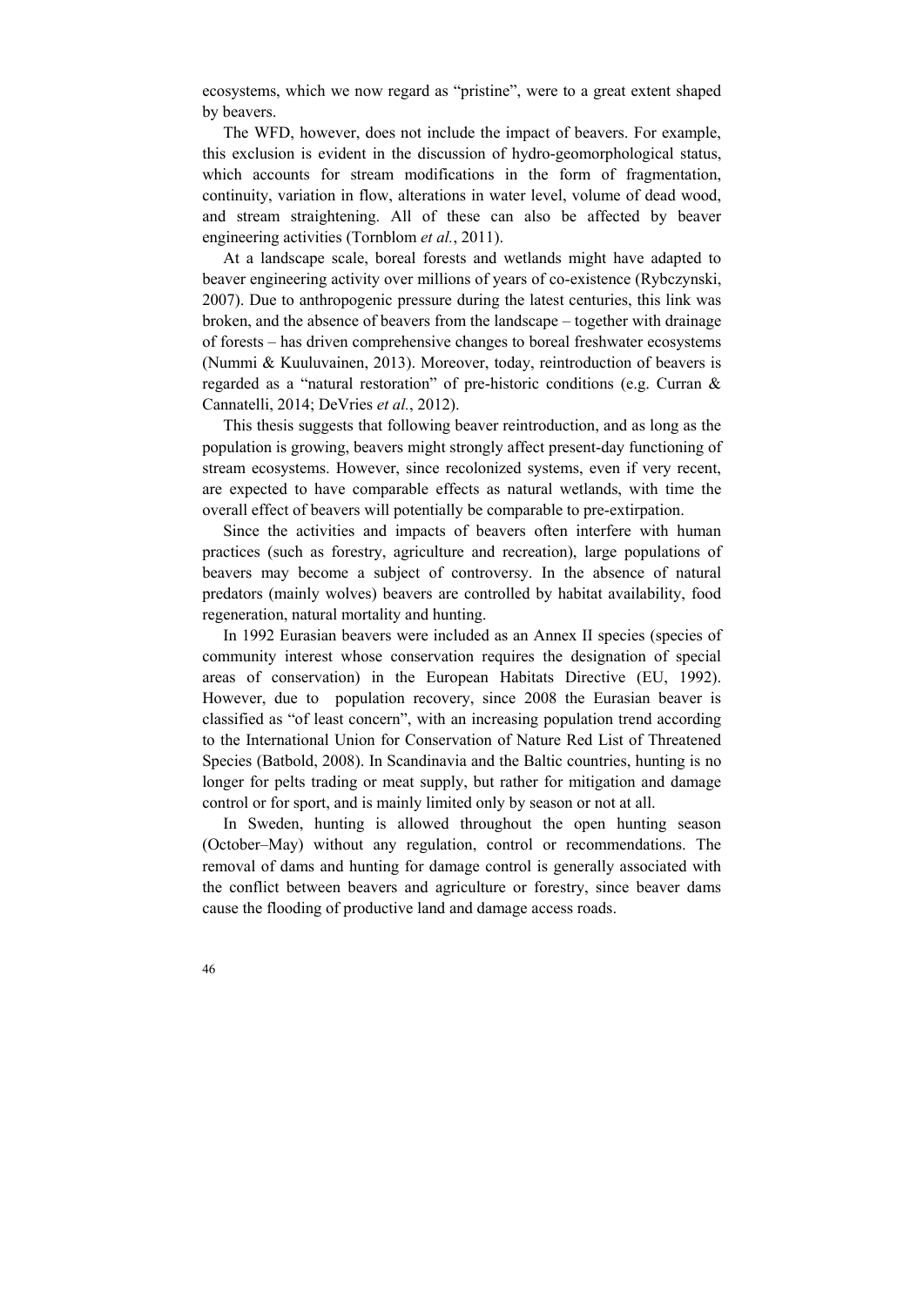The absence of management plans for beaver populations holds the risk for local over exploitation. Several methods to control beaver populations and damage control have been suggested. This includes fertility control, restoration of adequate buffer riparian zones, fencing trees, overflow pipes, chemical repellents, and compensation schemes for farmers and foresters (Reviewed in Nolet & Rosell, 1998).

Considering the profound ecological effects of beavers, there is a need for a management plan towards maintaining landscapes of spatially and temporally shifting mosaics that comprise new, old, abandoned and recolonized beaver systems. According to the results of this thesis, such a management plan has the potential to reduce the environmental burden of MeHg and to restore preindustrial ecosystem functioning of streams.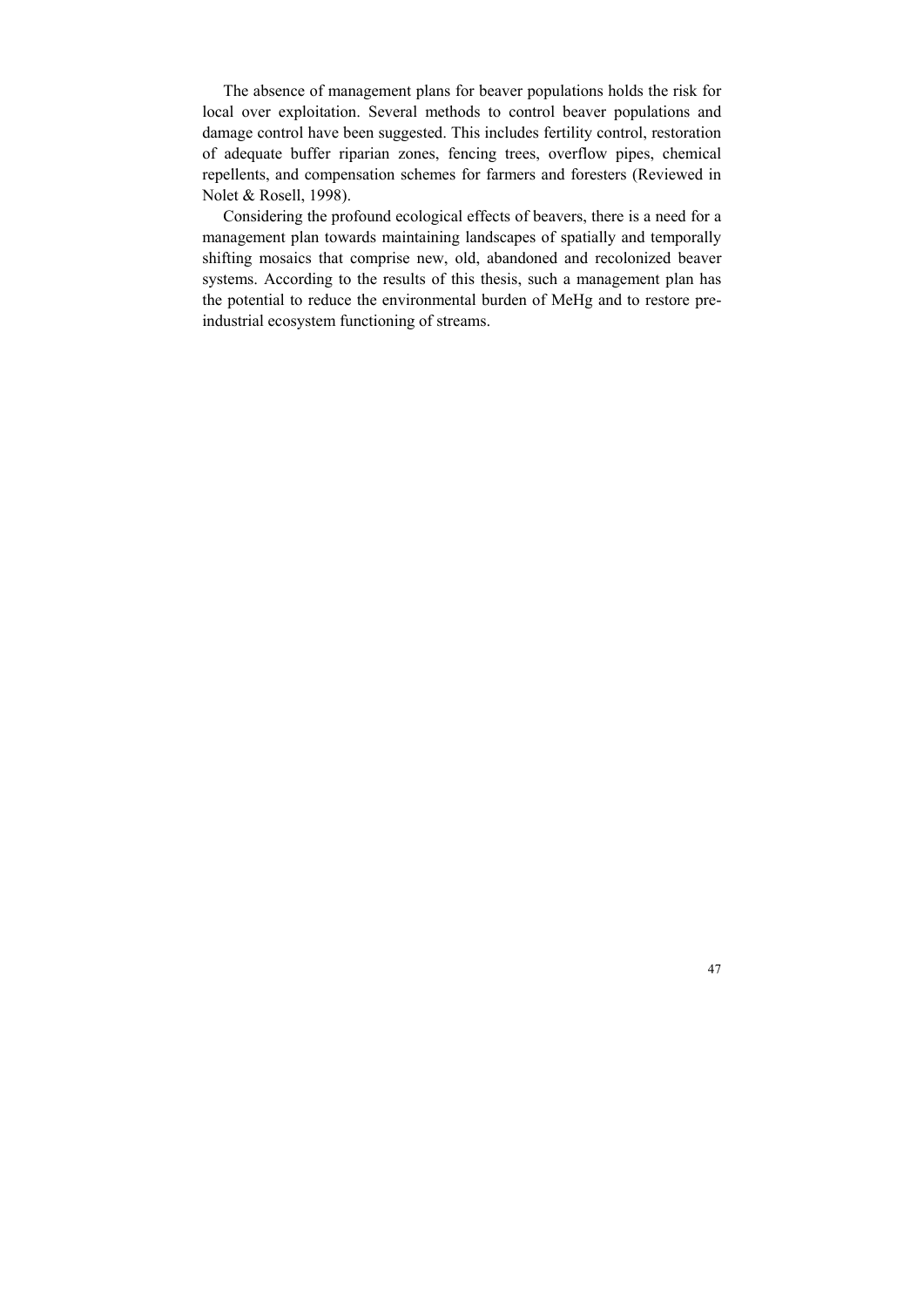# 5 Concluding remarks and future perspective

This thesis is based on the study of 12 pioneer and recolonized beaver systems along a latitudinal gradient in Sweden, complemented by a meta-analysis of published studies. This setting made it possible to study how damming by beavers affects stream ecosystems, and also to distinguish between short-term effects in pioneer systems and long-term effects in recolonized ones.

Overall, this thesis emphasizes the importance of incorporating temporal aspects of the "beaver cycle" when assessing the environmental effects of beavers, particularly following reintroduction. The main conclusions of this thesis are:

- $\triangleright$  Overall, the effect of beavers on ecosystem processes and biotic or abiotic conditions is stronger in recently colonized pioneer beaver systems then in old or recolonized ones.
- $\triangleright$  Beaver systems can potentially increase MeHg concentrations in ponds and immediately downstream of the dam systems. This increase is expected in pioneer beaver systems, but not in recolonized systems.
- $\triangleright$  Beaver systems are likely to decrease algal accrual in reaches immediately downstream beaver ponds – this effect is larger in pioneer than in recolonized systems. The reduction in algal accrual is primarily related to increased concentrations of dissolved organic carbon.
- $\triangleright$  The degree of nutrient limitation of algal productivity and community respiration is probably not affected by beaver systems.
- $\triangleright$  Rates of leaf litter decomposition are not expected to be affected by beaver systems. However, in pioneer systems, decomposition rates might be faster due to variations in nutrient concentrations and changes in macroinvertebrate communities downstream compared to upstream.
- 48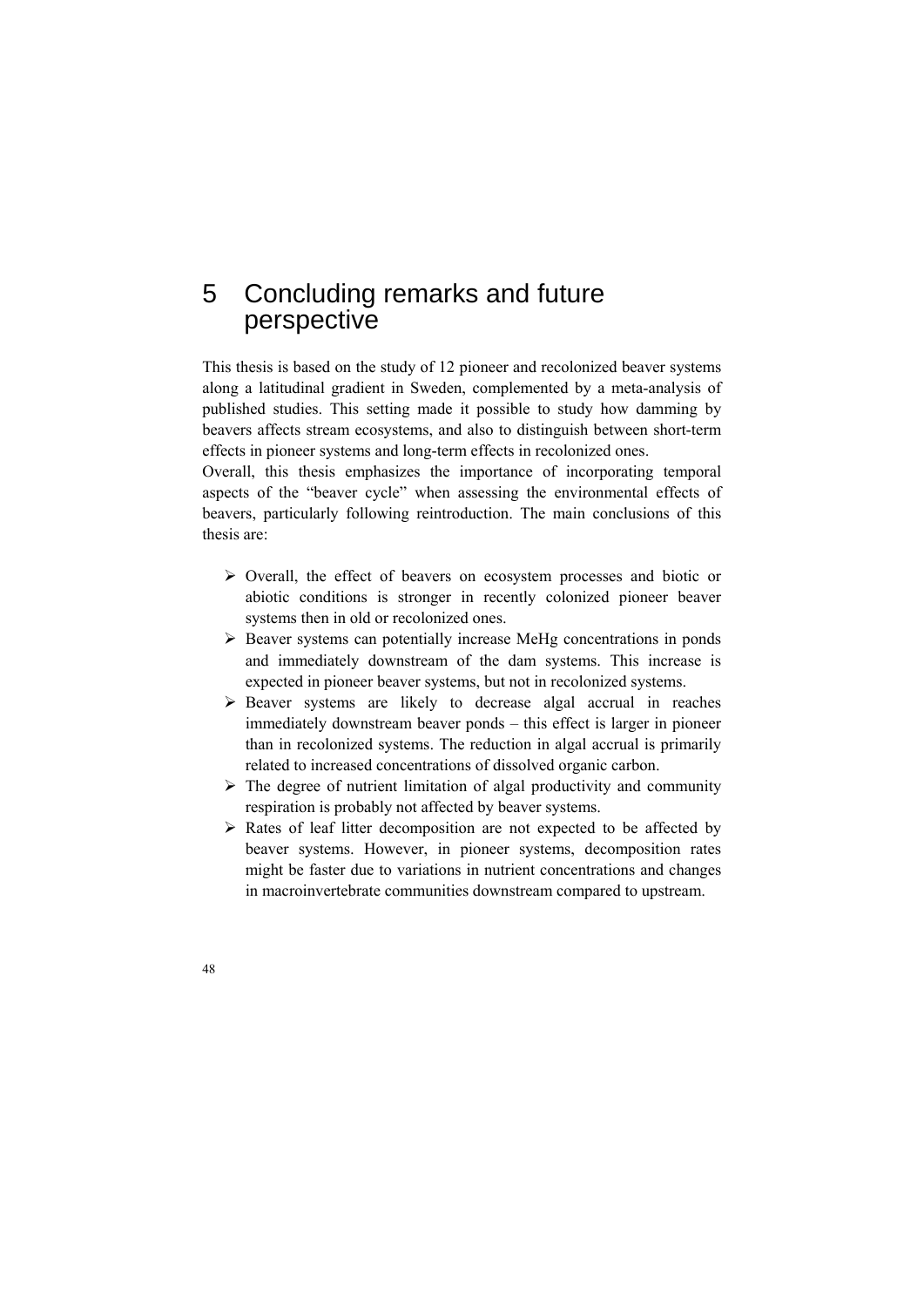$\triangleright$  Overall, beavers can potentially affect all 16 factors that were in the scope of the meta-analysis study but the effect may differ from ponds to downstream reaches and between young and old ponds. This thesis also identifies the gap in knowledge in the scientific literature regarding the potential variation in beaver effects related to different stages of age and colonization history.

#### 5.1 Future perspective

This thesis stresses the importance of future studies to focus on the succession of beaver systems. Of particular importance is differentiating between the effects of pioneer systems and how it is changing as systems enter the "beaver cycle" (comprising old, abandoned, and recolonized systems).

Between 1922 and 1939, Sweden reintroduced the Eurasian beaver and was the first country to do so in Europe and Asia (followed by many others). Today, almost 100 years later, the Swedish beaver population is still growing, nonetheless, beavers are still absent from many available, suitable habitats. Hence, as long as the beaver population is expanding, beaver landscapes will be characterized by pioneer systems. Information regarding differences of beaver effects between pioneer and recolonized systems is crucial for the ability to assess present and future landscape effects of beaver reintroduction plans in Sweden and in other countries where beaver populations are still recovering.

At present, such information is limited and future scientific efforts should therefore be directed to fill this gap in knowledge.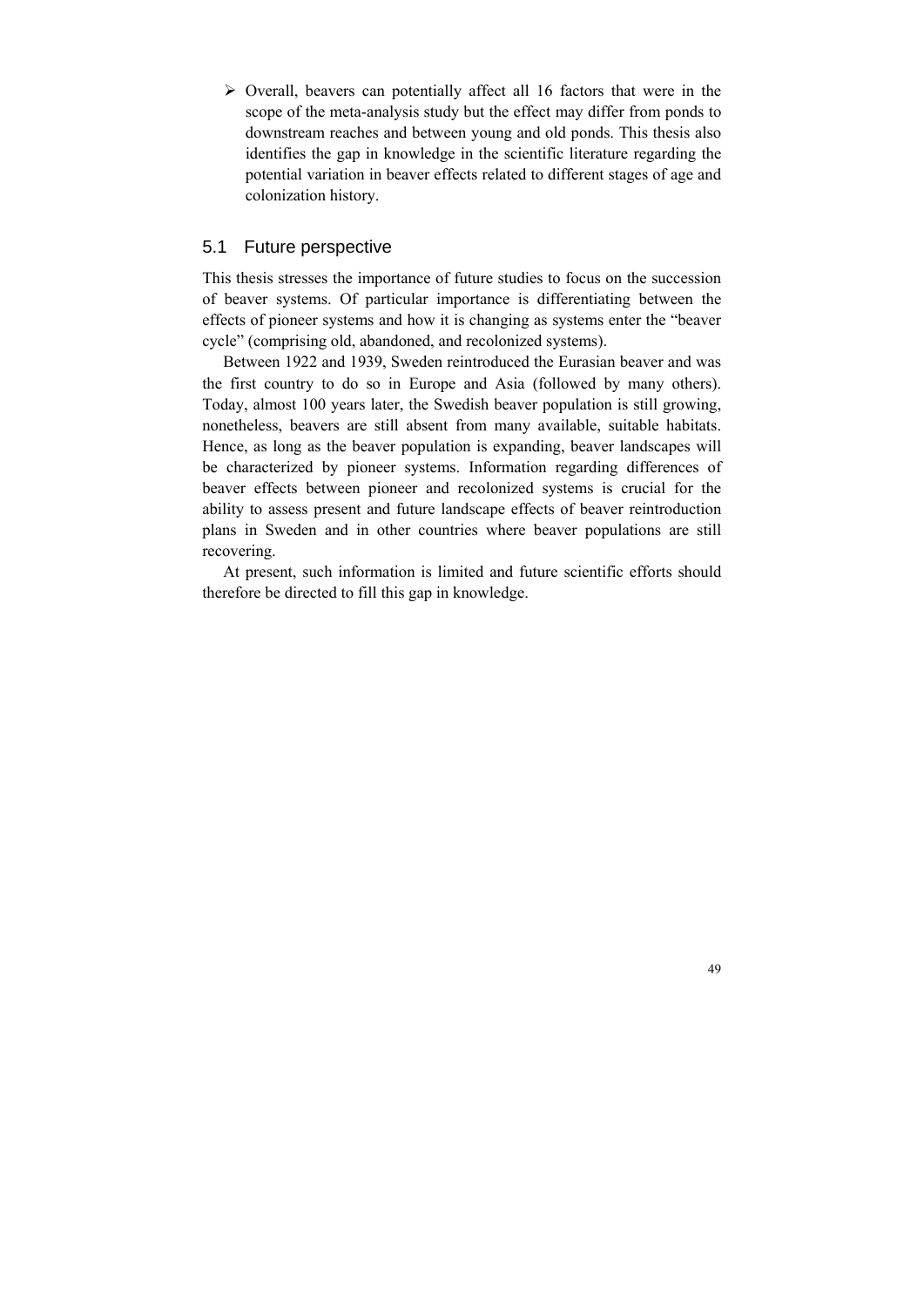# References

- Andersen, D.C. & Shafroth, P.B. (2010). Beaver dams, hydrological thresholds, and controlled floods as a management tool in a desert riverine ecosystem, Bill Williams River, Arizona. *Ecohydrology,* 3(3), pp. 325-338.
- Anderson, C.B. & Rosemond, A.D. (2007). Ecosystem engineering by invasive exotic beavers reduces in-stream diversity and enhances ecosystem function in Cape Horn, Chile. *Oecologia,*  154(1), pp. 141-153.
- Anderson, C.B. & Rosemond, A.D. (2010). Beaver invasion alters terrestrial subsidies to subantarctic stream food webs. *Hydrobiologia,* 652(1), pp. 349-361.
- Anderson, N.L., Paszkowski, C.A. & Hood, G.A. (2015). Linking aquatic and terrestrial environments: can beaver canals serve as movement corridors for pond-breeding amphibians? *Animal Conservation,* 18(3), pp. 287-294.
- Barto´n, K. (2015). *MuMIn: Multi-Model Inference; R package* (Version: 1.15.1) [Computer Program].
- Batbold, J., Batsaikhan, N., Shar, S., Amori, G., Hutterer, R., Kryštufek, B., Yigit, N., Mitsain, G. & Palomo, L.J. (2008). Castor fiber. The IUCN Red List of Threatened Species.
- Bechtold, H.A., Marcarelli, A.M., Baxter, C.V. & Inouye, R.S. (2012). Effects of N, P, and organic carbon on stream biofilm nutrient limitation and uptake in a semi-arid watershed. *Limnology and Oceanography,* 57(5), pp. 1544-1554.
- Benfield, E.F. (2006). Decomposition of leaf material. In: Lamberti, F.R.H.G.A. (ed. *Methods in Stream Ecology*. 2nd. ed. San Diego, CA: Academic press, pp. 711-720.
- Bledzki, L.A., Bubier, J.L., Moulton, L.A. & Kyker-Snowman, T.D. (2011). Downstream effects of beaver ponds on the water quality of New England first- and second-order streams. *Ecohydrology,* 4(5), pp. 698-707.
- Bunn, S.E., Davies, P.M. & Mosisch, T.D. (1999). Ecosystem measures of river health and their response to riparian and catchment degradation. *Freshwater Biology,* 41(2), pp. 333-345.
- Burchsted, D., Daniels, M., Thorson, R. & Vokoun, J. (2010a). The River Discontinuum: Applying Beaver Modifications to Baseline Conditions for Restoration of Forested Headwaters. *Bioscience,* 60(11), pp. 908-922.
- Burchsted, D., Daniels, M.D. & Thorson, R.M. (2010b). *Restoring the river discontinuum: looking at the example of beaver dams*. (Proceedings of the World Environmental and Water Resources Congress 2010, Providence, Rhode Island, USA, 16-20 May, 2010.

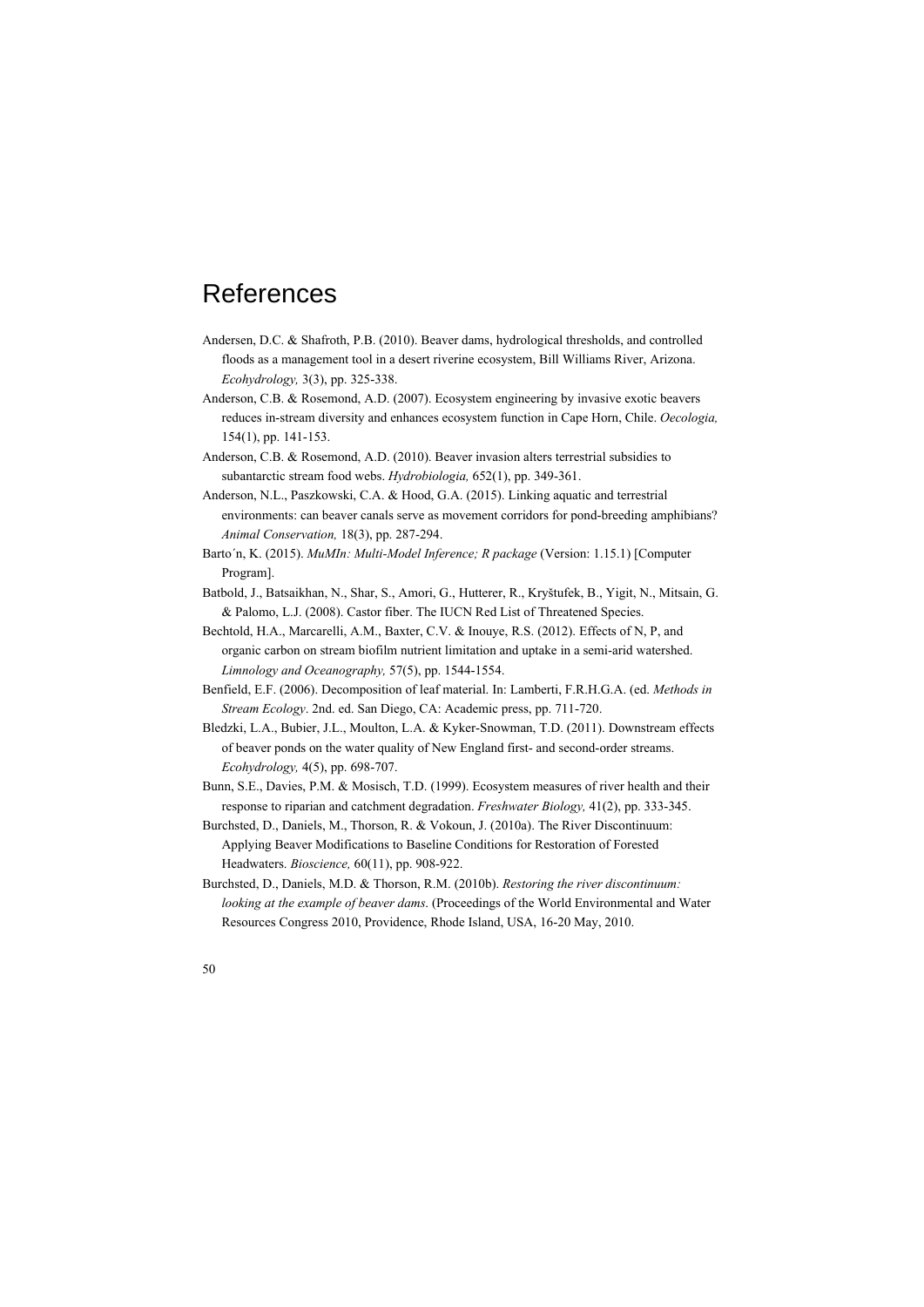- Calcagno, V. (2015). *gmulti: Model selection and multimodel inference made easy. R package.* (Version: 1.0.7) [Computer Program].
- Calcagno, V. & de Mazancourt, C. (2010). glmulti: An R Package for Easy Automated Model Selection with (Generalized) Linear Models. *Journal of Statistical Software,* 34(12), pp. 1-29.
- Cardinale, B.J. (2011). Biodiversity improves water quality through niche partitioning. *Nature,*  472(7341), pp. 86-89.
- Chandler, R.B., King, D.I. & DeStefano, S. (2009). Scrub-shrub bird habitat associations at multiple spatial scales in beaver meadows in massachusetts. *Auk,* 126(1), pp. 186-197.
- Coleman, R.L. & Dahm, C.N. (1990). Stream geomorphology effects on periphyton standing crop and primary production. *Journal of the North American Benthological Society,* 9(4), pp. 293-302.
- Collen, P. & Gibson, R.J. (2001). The general ecology of beavers (Castor spp.), as related to their influence on stream ecosystems and riparian habitats, and the subsequent effects on fish - a review. *Reviews in Fish Biology and Fisheries,* 10(4), pp. 439-461.
- Cunningham, J.M., Calhoun, A.J.K. & Glanz, W.E. (2006). Patterns of beaver colonization and wetland change in Acadia National Park. *Northeastern Naturalist,* 13(4), pp. 583-596.
- Curran, J.C. & Cannatelli, K.M. (2014). The impact of beaver dams on the morphology of a river in the eastern United States with implications for river restoration. *Earth Surface Processes and Landforms,* 39(9), pp. 1236-1244.
- DeVries, P., Fetherston, K.L., Vitale, A. & Madsen, S. (2012). Emulating Riverine Landscape Controls of Beaver in Stream Restoration. *Fisheries,* 37(6), pp. 246-255.
- Driscoll, C.T., Holsapple, J., Schofield, C.L. & Munson, R. (1998). The chemistry and transport of mercury in a small wetland in the Adirondack region of New York, USA. *Biogeochemistry,*  40(2-3), pp. 137-146.
- Ducroz, J.F., Stubbe, M., Saveljev, A.P., Heidecke, D., Samjaa, R., Ulevicius, A., Stubbe, A. & Durka, W. (2005). Genetic variation and population structure of the Eurasian beaver Castor fiber in Eastern Europe and Asia. *Journal of Mammalogy,* 86(6), pp. 1059-1067.
- EU (1992). *on the conservation of natural habitats and of wild fauna and flora*: Council Directive 92/43/EEC.
- EU (2000). *Directive 2000/60/EC of the European Parliament and of the Council establishing a framework for the Community action in the field of water policy*: EU.
- EU Directive 2008/105/EC of the European Parliament and of the Council of 16 December 2008 on environmental quality standards in the field of water policy (2008). EU.
- Feio, M.J., Alves, T., Boavida, M., Medeiros, A. & Graca, M.A.S. (2010). Functional indicators of stream health: a river-basin approach. *Freshwater Biology,* 55(5), pp. 1050-1065.
- Ford, T.E. & Naiman, R.J. (1988). Alteration of carbon cycling by beaver methane evasion rates from boreal forest streams and rivers. *Canadian Journal of Zoology-Revue Canadienne De Zoologie,* 66(2), pp. 529-533.
- Fryxell, J.M. (2001). Habitat suitability and source-sink dynamics of beavers. *Journal of Animal Ecology,* 70(2), pp. 310-316.
- Galloway, M.E. & Branfireun, B.A. (2004). Mercury dynamics of a temperate forested wetland. *Science of the Total Environment,* 325(1-3), pp. 239-254.

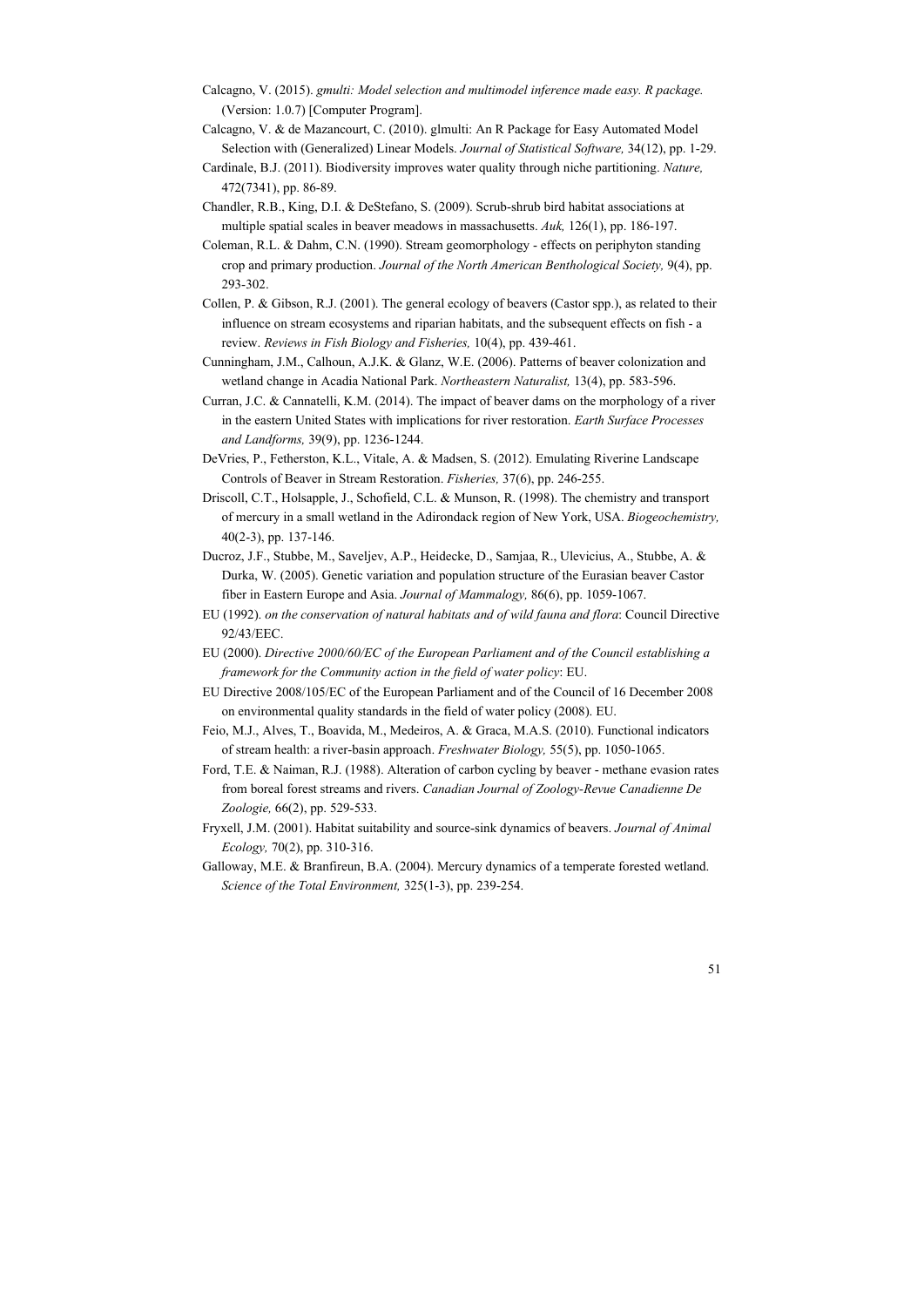- Gessner, M.O. & Chauvet, E. (2002). A case for using litter breakdown to assess functional stream integrity. *Ecological Applications,* 12(2), pp. 498-510.
- Gurnell, A.M. (1998). The hydrogeomorphological effects of beaver dam-building activity. *Progress in Physical Geography,* 22(2), pp. 167-189.
- Halley, D., Rosell, F. & Saveljev, A. (2012). Population and and Distribution of Eurasian Beaver (Castor fiber). *Baltic Forestry,* 18(1), pp. 168-175.
- Hammerschmidt, C.R., Fitzgerald, W.F., Lamborg, C.H., Balcom, P.H. & Tseng, C.M. (2006). Biogeochemical cycling of methylmercury in lakes and tundra watersheds of Arctic Alaska. *Environmental Science & Technology,* 40(4), pp. 1204-1211.
- Harpole, W.S., Ngai, J.T., Cleland, E.E., Seabloom, E.W., Borer, E.T., Bracken, M.E.S., Elser, J.J., Gruner, D.S., Hillebrand, H., Shurin, J.B. & Smith, J.E. (2011). Nutrient co-limitation of primary producer communities. *Ecology Letters,* 14(9), pp. 852-862.
- Hartman, G. (2011a). *The beaver (Castor fiber) in Sweden*. (Restoring the European beaver: 50 Years of experience.)
- Hartman, G. (2011b). *The case of the Eurasian beaver in Sweden: re-introduction project carried out before the existence of re-introduction guidelines!* (Global re-introduction perspectives: 2011. More case studies from around the globe.)
- Hartman, G. & Tornlov, S. (2006). Influence of watercourse depth and width on dam-building behaviour by Eurasian beaver (Castor fiber). *Journal of Zoology,* 268(2), pp. 127-131.
- Hood, G.A. & Larson, D.G. (2015). Ecological engineering and aquatic connectivity: a new perspective from beaver-modified wetlands. *Freshwater Biology,* 60(1), pp. 198-208.
- Hossack, B.R., Gould, W.R., Patla, D.A., Muths, E., Daley, R., Legg, K. & Corn, P.S. (2015). Trends in Rocky Mountain amphibians and the role of beaver as a keystone species. *Biological Conservation,* 187, pp. 260-269.
- Janzen, K. & Westbrook, C.J. (2011). Hyporheic Flows Along a Channelled Peatland: Influence of Beaver Dams. *Canadian Water Resources Journal,* 36(4), pp. 331-347.
- JECFA (2004). *Evaluation of certain food additives and contaminants Sixty-first report of the Joint FAO/WHO Expert Committee on Food Additives*. Geneva: World Health Organization.
- Johnson, L.T., Tank, J.L. & Dodds, W.K. (2009). The influence of land use on stream biofilm nutrient limitation across eight North American ecoregions. *Canadian Journal of Fisheries and Aquatic Sciences,* 66(7), pp. 1081-1094.
- Johnson, R.K., Angeler, D.G., Moe, S.J. & Hering, D. (2014). Cross-taxon responses to elevated nutrients in European streams and lakes. *Aquatic Sciences,* 76(1), pp. 51-60.
- Johnson, R.K. & Hering, D. (2009). Response of taxonomic groups in streams to gradients in resource and habitat characteristics. *Journal of Applied Ecology,* 46(1), pp. 175-186.
- Johnston, C.A. & Naiman, R.J. (1990a). Aquatic patch creation in relation to beaver population trends. *Ecology,* 71(4), pp. 1617-1621.
- Johnston, C.A. & Naiman, R.J. (1990b). Browse selection by beaver effects on riparian forest composition. *Canadian Journal of Forest Research-Revue Canadienne De Recherche Forestiere,* 20(7), pp. 1036-1043.
- Jones, C.G., Gutierrez, J.L., Byers, J.E., Crooks, J.A., Lambrinos, J.G. & Talley, T.S. (2010). A framework for understanding physical ecosystem engineering by organisms. *Oikos,* 119(12), pp. 1862-1869.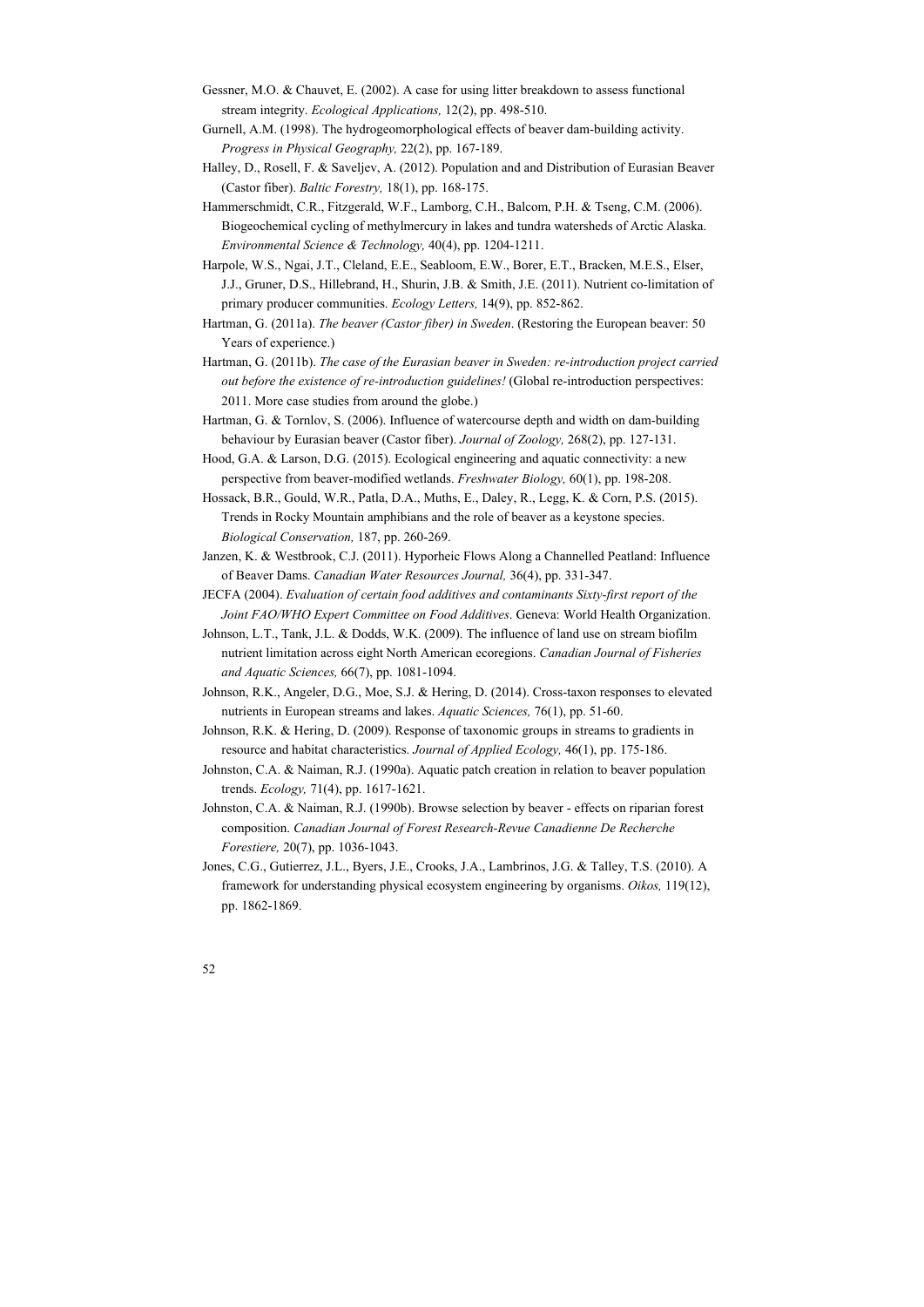- Jones, C.G., Lawton, J.H. & Shachak, M. (1994). Organisms as ecosystem engineers. *Oikos,*  69(3), pp. 373-386.
- Jones, C.G., Lawton, J.H. & Shachak, M. (1997). Positive and negative effects of organisms as physical ecosystem engineers. *Ecology,* 78(7), pp. 1946-1957.
- Karlsson, J., Bystrom, P., Ask, J., Ask, P., Persson, L. & Jansson, M. (2009). Light limitation of nutrient-poor lake ecosystems. *Nature,* 460(7254), pp. 506-U80.
- Korth, W.W. & Rybczynski, N. (2003). A new, unusual castorid (rodentia) from the earliest miocene of Nebraska. *Journal of Vertebrate Paleontology,* 23(3), pp. 667-675.
- Kovalenko, K.E., Thomaz, S.M. & Warfe, D.M. (2012). Habitat complexity: approaches and future directions. *Hydrobiologia,* 685(1), pp. 1-17.
- Laliberté, E. & Legendre, P. (2010). A distance-based framework for measuring functional diversity from multiple traits. *Ecology,* 91(1), pp. 299-305.
- Laliberté, E.L., Pierre; Shipley, Bill (2015). *FD: Measuring functional diversity (FD) from multiple traits, and other tools for functional ecology. R package.* (Version: 1.0.12) [Computer Program].
- Lambertsson, L. & Björn, E. (2004). Validation of a simplified field-adapted procedure for routine determinations of methyl mercury at trace levels in natural water samples using species-specific isotope dilution mass spectrometry. *Analytical and Bioanalytical Chemistry,*  380(7-8), pp. 871-875.
- Lavorel, S., Grigulis, K., McIntyre, S., Williams, N.S.G., Garden, D., Dorrough, J., Berman, S., Quétier, F., Thébault, A. & Bonis, A. (2008). Assessing functional diversity in the field – methodology matters! *Functional Ecology,* 22(1), pp. 134-147.
- Leavitt, P.R., Findlay, D.L., Hall, R.I. & Smol, J.P. (1999). Algal responses to dissolved organic carbon loss and pH decline during whole-lake acidification: Evidence from paleolimnology. *Limnology and Oceanography,* 44(3), pp. 757-773.
- Ledesma, J.L.J., Grabs, T., Bishop, K.H., Schiff, S.L. & Kohler, S.J. (2015). Potential for longterm transfer of dissolved organic carbon from riparian zones to streams in boreal catchments. *Global Change Biology,* 21(8), pp. 2963-2979.
- Lehnherr, I., St Louis, V.L., Emmerton, C.A., Barker, J.D. & Kirk, J.L. (2012). Methylmercury Cycling in High Arctic Wetland Ponds: Sources and Sinks. *Environmental Science & Technology,* 46(19), pp. 10514-10522.
- Lepori, F. & Hjerdt, N. (2006). Disturbance and Aquatic Biodiversity: Reconciling Contrasting Views. *Bioscience,* 56(10), pp. 809-818.
- Little, A.M., Guntenspergen, G.R. & Allen, T.F.H. (2012). Wetland vegetation dynamics in response to beaver (Castor canadensis) activity at multiple scales. *Ecoscience,* 19(3), pp. 246- 257.
- Meyer, J.L. (1997). Stream health: Incorporating the human dimension to advance stream ecology. *Journal of the North American Benthological Society,* 16(2), pp. 439-447.
- Naiman, R.J., Johnston, C.A. & Kelley, J.C. (1988). Alteration of North -American streams by beaver. *Bioscience,* 38(11), pp. 753-762.
- Naiman, R.J., Melillo, J.M. & Hobbie, J.E. (1986). Ecosystem alteration of boreal forest streams by beaver (*Castor-Canadensis)*. *Ecology,* 67(5), pp. 1254-1269.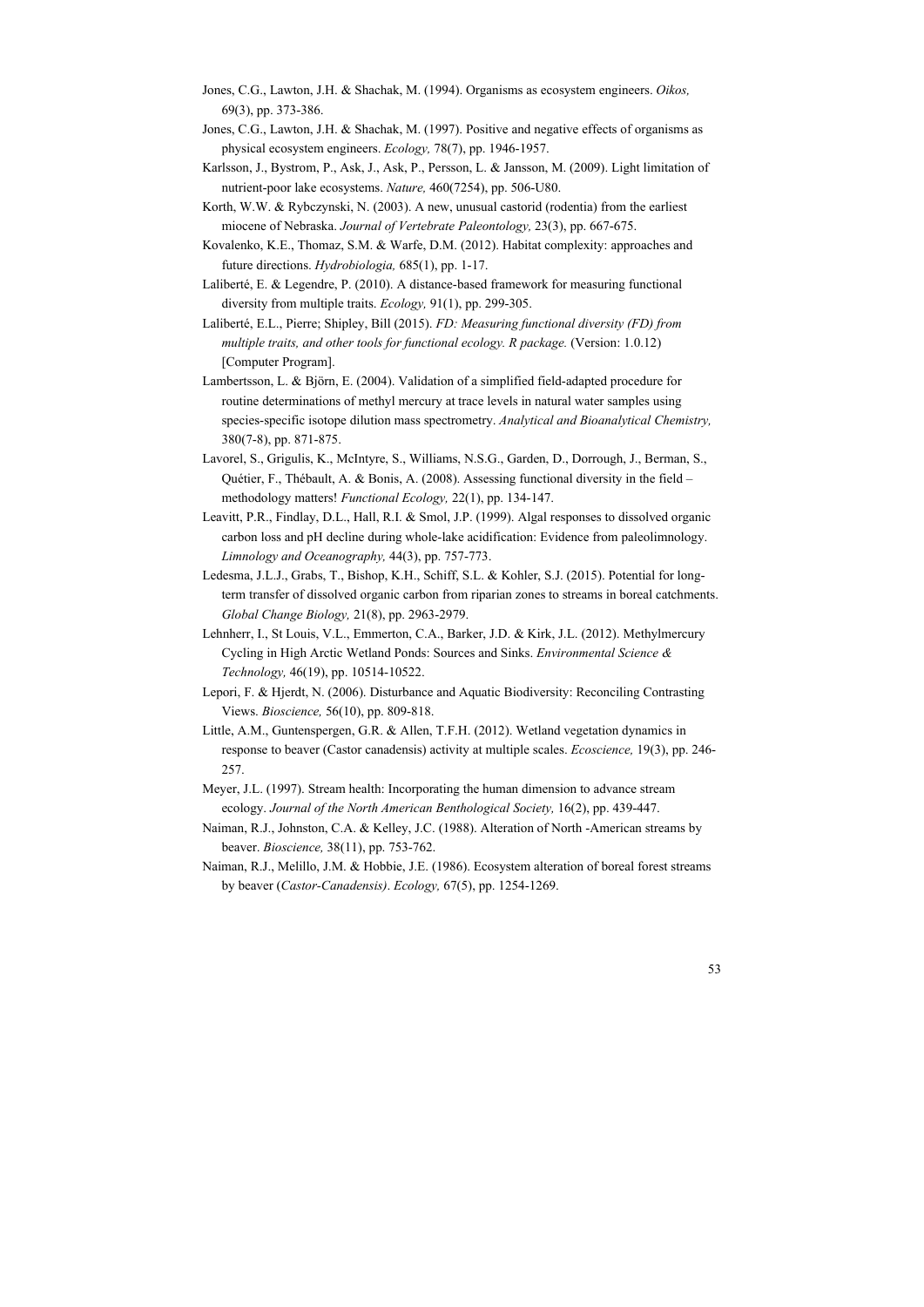- Nolet, B.A. & Rosell, F. (1998). Comeback of the beaver Castor fiber: An overview of old and new conservation problems. *Biological Conservation,* 83(2), pp. 165-173.
- Nummi, P. & Kuuluvainen, T. (2013). Forest disturbance by an ecosystem engineer: beaver in boreal forest landscapes. *Boreal Environment Research,* 18, pp. 13-24.
- Oksanen, J., Blanchet, F.G., Kindt, R., Legendre, P., Minchin, R.P., O'Hara, R.B., Simpson, L.G., Solymos, P., Stevens, M.H.H. & Wagner, H. (2015). *vegan: community ecology; Ordination methods, diversity analysis and other functions for community and vegetation ecologists. R package.* (Version: 2.2.1) [Computer Program].
- Osenberg, C.W., Sarnelle, O. & Cooper, S.D. (1997). Effect size in ecological experiments: The application of biological models in meta-analysis. *American Naturalist,* 150(6), pp. 798-812.
- Painter, K.J., Westbrook, C.J., Hall, B.D., O'Driscoll, N.J. & Jardine, T.D. (2015). Effects of inchannel beaver impoundments on mercury bioaccumulation in Rocky Mountain stream food webs. *Ecosphere,* 6(10), p. art194.
- Parker, H., Nummi, P., Hartman, G. & Rosell, F. (2012). Invasive North American beaver Castor canadensis in Eurasia: a review of potential consequences and a strategy for eradication. *Wildlife Biology,* 18(4), pp. 354-365.
- Peterson, G., Allen, R.C. & Holling, S.C. (1998). Ecological Resilience, Biodiversity, and Scale. *Ecosystems,* 1(1), pp. 6-18.
- Petrosyan, V.G., Golubkov, V.V., Goryainova, Z.I., Zav'yalov, N.A., Al'bov, S.A., Khlyap, L.A. & Dgebuadze, Y.Y. (2013). Modeling of the Eurasian beaver ( Castor fiber L.) population dynamics in the basin of a small Oka River tributary, the Tadenka River (Prioksko-Terrasnyi Nature Reserve). *Russian Journal of Biological Invasions,* 4(1), pp. 45-53.
- Pickett-Heaps, C.A., Jacob, D.J., Wecht, K.J., Kort, E.A., Wofsy, S.C., Diskin, G.S., Worthy, D.E.J., Kaplan, J.O., Bey, I. & Drevet, J. (2011). Magnitude and seasonality of wetland methane emissions from the Hudson Bay Lowlands (Canada). *Atmos. Chem. Phys.,* 11(8), pp. 3773-3779.
- Pinheiro, J.B., Douglas; DebRoy,Saikat;Sarkar,Deepayan; (2015). *nlme: Linear and Nonlinear Mixed Effects Models; Fit and compare Gaussian linear and nonlinear mixed-effects models. R package.* (Version: 3.1.122) [Computer Program].
- Polvi, L.E. & Wohl, E. (2012). The beaver meadow complex revisited the role of beavers in post-glacial floodplain development. *Earth Surface Processes and Landforms,* 37(3), pp. 332- 346.
- Polvi, L.E. & Wohl, E. (2013). Biotic Drivers of Stream Planform: Implications for Understanding the Past and Restoring the Future. *Bioscience,* 63(6), pp. 439-452.
- *R development core team* (2014). (Version: 3.1.0) [Computer Program]. Viena, Austria: R foundation for statistical computation. Available from: http://www.R-peoject.org/.
- Ray, A.M., Rebertus, A.J. & Ray, H.L. (2001). Macrophyte succession in Minnesota beaver ponds. *Canadian Journal of Botany-Revue Canadienne De Botanique,* 79(4), pp. 487-499.
- Reiss, J., Bridle, J.R., Montoya, J.M. & Woodward, G. (2009). Emerging horizons in biodiversity and ecosystem functioning research. *Trends in Ecology & Evolution,* 24(9), pp. 505-514.
- Romero, G.Q., Goncalves-Souza, T., Vieira, C. & Koricheva, J. (2015). Ecosystem engineering effects on species diversity across ecosystems: a meta-analysis. *Biological Reviews,* 90(3), pp. 877-890.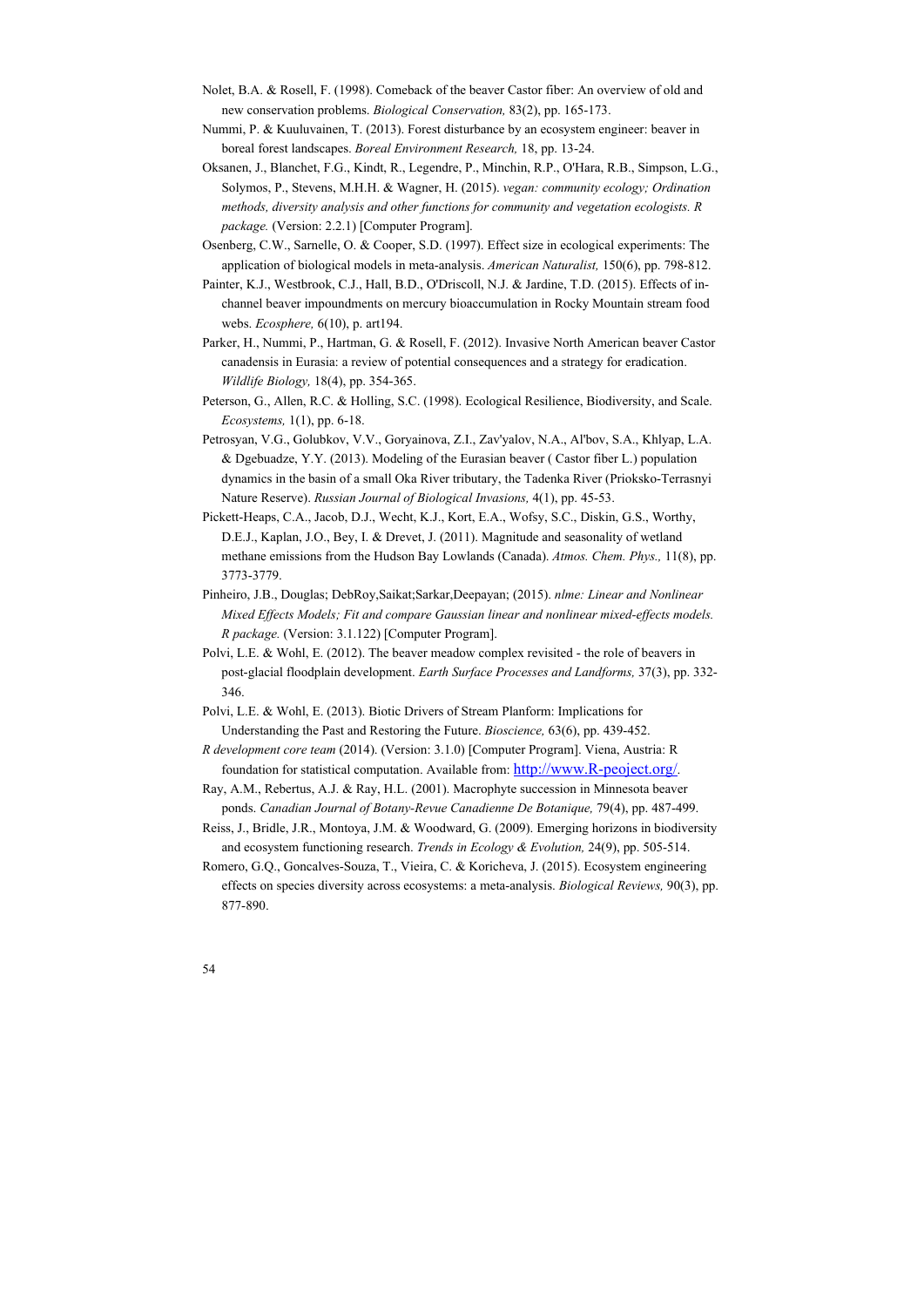- Rosell, F., Bozser, O., Collen, P. & Parker, H. (2005). Ecological impact of beavers Castor fiber and Castor canadensis and their ability to modify ecosystems. *Mammal Review,* 35(3-4), pp. 248-276.
- Roy, V., Amyot, M. & Carignan, R. (2009a). Beaver Ponds Increase Methylmercury Concentrations in Canadian Shield Streams along Vegetation and Pond-Age Gradients. *Environmental Science & Technology,* 43(15), pp. 5605-5611.
- Roy, V., Amyot, M. & Carignan, R. (2009b). Seasonal methylmercury dynamics in water draining three beaver impoundments of varying age. *Journal of Geophysical Research-Biogeosciences,* 114.
- Rybczynski, N. (2007). Castorid phylogenetics: implications for the evolution of swimming and tree-exploitation in beavers. *Journal of Mammalian Evolution,* 14(1), pp. 1-35.
- Samuels, J.X. & Van Valkenburgh, B. (2009). Craniodental Adaptations for Digging in Extinct Burrowing Beavers. *Journal of Vertebrate Paleontology,* 29(1), pp. 254-268.
- SAS (2012). *JMP*. (Version: 10.0) [Computer Program].
- Schmidt-Kloiber, A.H., D. (2015). www.freshwaterecology.info the taxa and autecology database for freshwater organisms, version 6.0.
- Seekell, D.A., Lapierre, J.-F., Ask, J., Bergstroem, A.-K., Deininger, A., Rodriguez, P. & Karlsson, J. (2015). The influence of dissolved organic carbon on primary production in northern lakes. *Limnology and Oceanography,* 60(4), pp. 1276-1285.
- Sellers, P., Kelly, C.A., Rudd, J.W.M. & MacHutchon, A.R. (1996). Photodegradation of methylmercury in lakes. *Nature,* 380(6576), pp. 694-697.
- SMHI, S.M.a.H.I. (2010). *FAKTABLAD 44 Sveriges vattendrag*: SMHI.
- Soto, G.E., Vergara, P.M., Lizama, M.E., Celis, C., Rozzi, R., Duron, Q., Hahn, I.J. & Jimenez, J.E. (2012). Do beavers improve the habitat quality for Magellanic Woodpeckers? *Bosque,*  33(3), pp. 271-274.
- Stets, E.G. & Cotner, J.B. (2008). The influence of dissolved organic carbon on bacterial phosphorus uptake and bacteria phytoplankton dynamics in two Minnesota lakes. *Limnology and Oceanography,* 53(1), pp. 137-147.
- Stevens, C.E., Paszkowski, C.A. & Scrimgeour, G.J. (2006). Older is better: Beaver ponds on boreal streams as breeding habitat for the wood frog. *Journal of Wildlife Management,* 70(5), pp. 1360-1371.
- Stevenson, R.J., Hill, B.H., Herlihy, A.T., Yuan, L.L. & Norton, S.B. (2008). Algae-P relationships, thresholds, and frequency distributions guide nutrient criterion development. *Journal of the North American Benthological Society,* 27(3), pp. 783-799.
- Stringer, A.P. & Gaywood, M.J. (2016). The impacts of beavers Castor spp. on biodiversity and the ecological basis for their reintroduction to Scotland, UK. *Mammal Review*, pp. n/a-n/a.
- Tank, J.L. & Dodds, W.K. (2003). Nutrient limitation of epilithic and epixylic biofilms in ten North American streams. *Freshwater Biology,* 48(6), pp. 1031-1049.

The Scottish wildlife trust . *Scottish beaver trial*. http://www.scottishbeavers.org.uk/.

Thingstad, T.F., Bellerby, R.G.J., Bratbak, G., Borsheim, K.Y., Egge, J.K., Heldal, M., Larsen, A., Neill, C., Nejstgaard, J., Norland, S., Sandaa, R.A., Skjoldal, E.F., Tanaka, T., Thyrhaug, R. & Topper, B. (2008). Counterintuitive carbon-to-nutrient coupling in an Arctic pelagic ecosystem. *Nature,* 455(7211), pp. 387-390.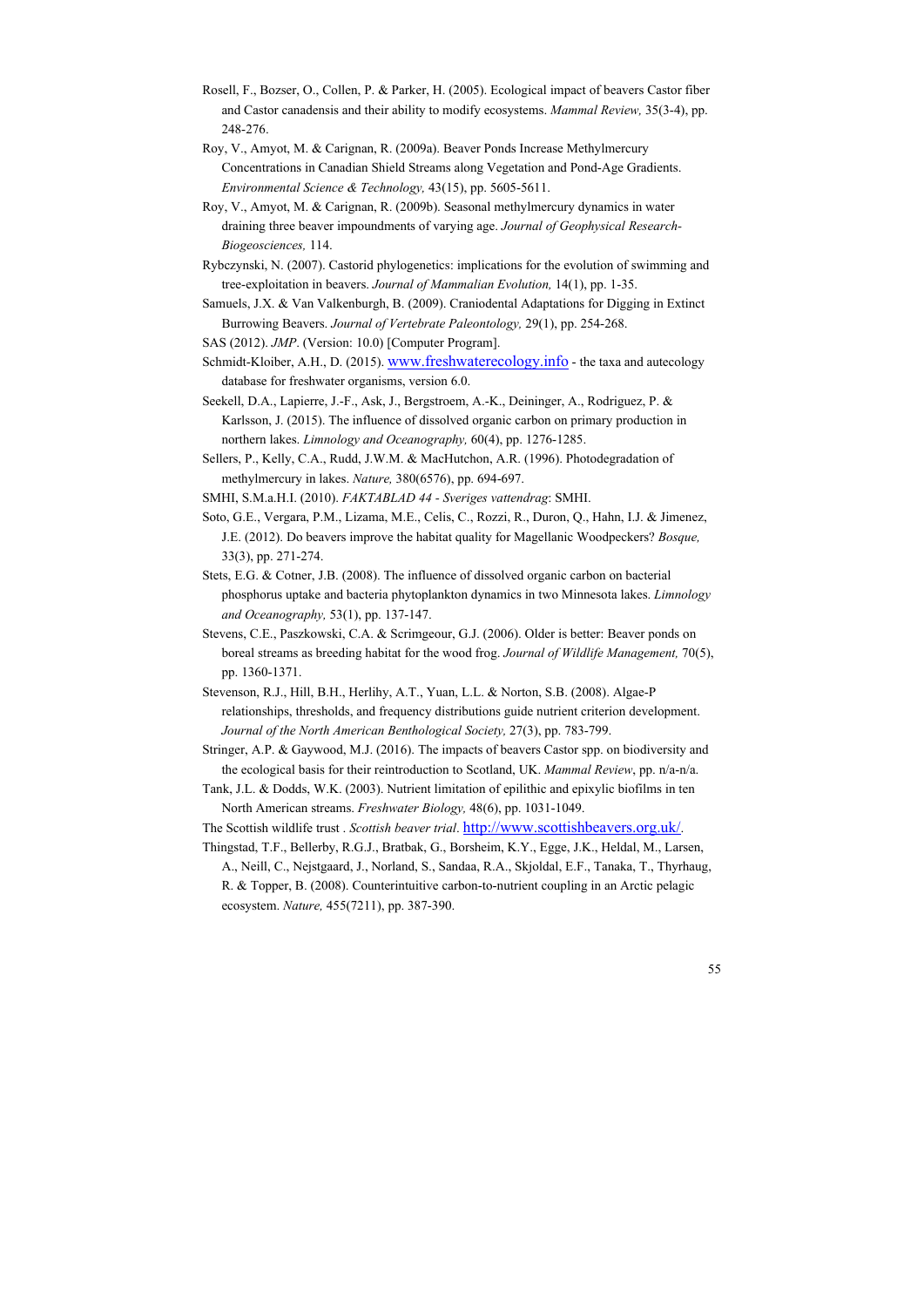- Thompson, S., Vehkaoja, M. & Nummi, P. (2016). Beaver-created deadwood dynamics in the boreal forest. *Forest Ecology and Management,* 360, pp. 1-8.
- Tilman, D., Wedin, D. & Knops, J. (1996). Productivity and sustainability influenced by biodiversity in grassland ecosystems. *Nature,* 379(6567), pp. 718-720.
- Tjerngren, I., Meili, M., Björn, E. & Skyllberg, U. (2012). Eight Boreal Wetlands as Sources and Sinks for Methyl Mercury in Relation to Soil Acidity, C/N Ratio, and Small-Scale Flooding. *Environmental Science & Technology,* 46(15), pp. 8052-8060.
- Tokeshi, M. & Arakaki, S. (2012). Habitat complexity in aquatic systems: fractals and beyond. *Hydrobiologia,* 685(1), pp. 27-47.
- Tornblom, J., Angelstam, P., Hartman, G., Henrikson, L. & Sjoberg, G. (2011). Toward a Research Agenda for Water Policy Implementation: Knowledge about Beaver (Castor fiber) as a Tool for Water Management with a Catchment Perspective. *Baltic Forestry,* 17(1), pp. 154-161.
- Truchy, A., Angeler, D.G., Sponseller, R.A., Johnson, R.K. & McKie, B.G. (2015). Chapter Two - Linking Biodiversity, Ecosystem Functioning and Services, and Ecological Resilience: Towards an Integrative Framework for Improved Management. In: Guy, W. & David, A.B. (eds) *Advances in Ecological Research*Volume 53) Academic Press, pp. 55-96.
- Tsui, M.T.K. & Finlay, J.C. (2011). Influence of Dissolved Organic Carbon on Methylmercury Bioavailability across Minnesota Stream Ecosystems. *Environmental Science & Technology,*  45(14), pp. 5981-5987.
- Ullrich, S.M., Tanton, T.W. & Abdrashitova, S.A. (2001). Mercury in the aquatic environment: A review of factors affecting methylation. *Critical Reviews in Environmental Science and Technology,* 31(3), pp. 241-293.
- UMETRIX (2012). *SIMCA-P*. (Version: 13.0) [Computer Program].
- US EPA (2002). Mercury in water by oxidation, purge and trap, and cold vapor atomic fluorescence spectometry. *Method 1631: Measurement of Mercury in Water*. United States Environmental Protection Agency, Washington.
- Vehkaoja, M., Nummi, P., Rask, M., Tulonen, T. & Arvola, L. (2015). Spatiotemporal dynamics of boreal landscapes with ecosystem engineers: beavers influence the biogeochemistry of small lakes. *Biogeochemistry,* 124(1-3), pp. 405-415.
- Virah-Sawmy, M., Gillson, L. & Willis, K.J. (2009). How does spatial heterogeneity influence resilience to climatic changes? Ecological dynamics in southeast Madagascar. *Ecological Monographs,* 79(4), pp. 557-574.
- Vörösmarty, C.J., McIntyre, P.B., Gessner, M.O., Dudgeon, D., Prusevich, A., Green, P., Glidden, S., Bunn, S.E., Sullivan, C.A., Liermann, C.R. & Davies, P.M. (2010). Global threats to human water security and river biodiversity. *Nature,* 467(7315), pp. 555-561.
- Wildlife trust Wales. *Welsh beaver project*. http://www.welshbeaverproject.org.
- Woodward, G., Gessner, M.O., Giller, P.S., Gulis, V., Hladyz, S., Lecerf, A., Malmqvist, B., McKie, B.G., Tiegs, S.D., Cariss, H., Dobson, M., Elosegi, A., Ferreira, V., Graca, M.A.S., Fleituch, T., Lacoursiere, J.O., Nistorescu, M., Pozo, J., Risnoveanu, G., Schindler, M., Vadineanu, A., Vought, L.B.M. & Chauvet, E. (2012). Continental-Scale Effects of Nutrient Pollution on Stream Ecosystem Functioning. *Science,* 336(6087), pp. 1438-1440.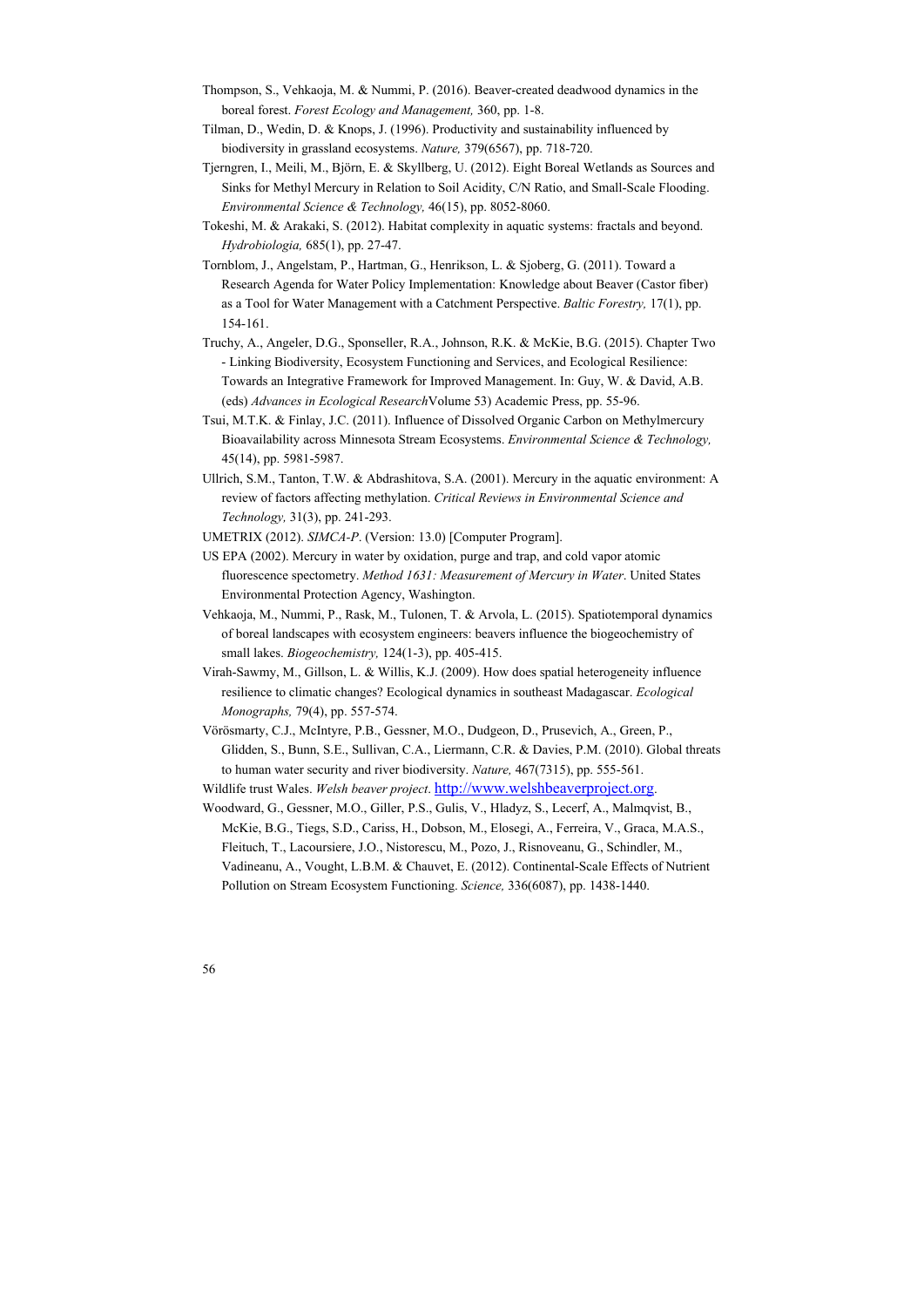- Wright, J.P. (2009). Linking populations to landscapes: richness scenarios resulting from changes in the dynamics of an ecosystem engineer. *Ecology,* 90(12), pp. 3418-3429.
- Wright, J.P., Flecker, A.S. & Jones, C.G. (2003). Local vs. landscape controls on plant species richness in beaver meadows. *Ecology,* 84(12), pp. 3162-3173.
- Wright, J.P. & Jones, C.G. (2006). The concept of organisms as ecosystem engineers ten years on: Progress, limitations, and challenges. *Bioscience,* 56(3), pp. 203-209.
- Young, R.G., Matthaei, C.D. & Townsend, C.R. (2008). Organic matter breakdown and ecosystem metabolism: functional indicators for assessing river ecosystem health. *Journal of the North American Benthological Society,* 27(3), pp. 605-625.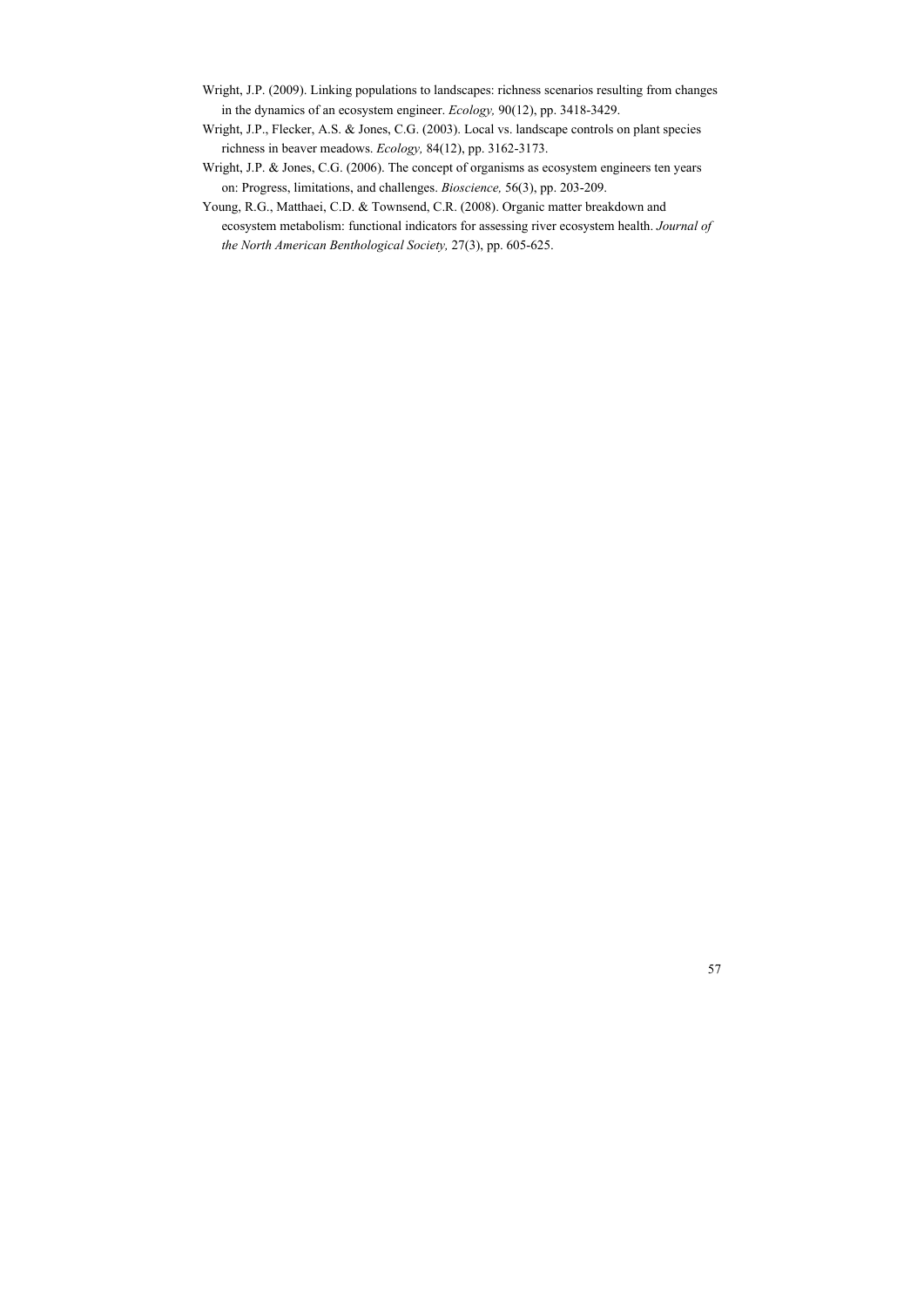# Acknowledgments

I do not understand why this page is the last if most of the readers anyway start reading from this page (and many of the readers never continue…). I need to send it to print and people I should thank keep coming up in my mind – so, I first want to thank all those who I will forget to thank bellow!!

This journey would have not been the same if I was to do it alone! Lots of people comes and goes during the time of PhD (and now also me) - so first of all I want to thank all the people (and animals) that were there for me – at home, at work, in my life and in my heart!

Special thanks to my supervisors! As a group you complemented each other and together assembled a very good supervision team. **Frauke,** for giving me the freedom (and the financial support) to find the answers I was looking for in my own way, and for teaching me the meaning of small details and accuracy… **Brendan,** for lighting my way in the darkness of the scientific writing and for making the functioning part function…**Göran,** for infecting me with the enthusiastic love for those lovely big fat rats and for opening the world of beavers for me, and **Kevin**, for connecting me to the scene and the people of methylmercury and for making everything sound complicated but so simple at the same time.

**Ryan Sponseller**, not supervisor but definitely great advisor when it comes to biofilms (and probably other things), thank you for your time and guidance.

It's a good opportunity to thank the **amazing lab team** that supported this entire thesis; to take samples is nice, but without making it into data it's impossible to get the answers we are looking for. So, thank you people of the geochemistry and benthic fauna lab for all the help.

And if lab mentioned – special thank you to **Elin** that was forced to volunteer into analyzing all the DOC-TOC samples. **Kristina**, that helped me in lab and in field work in crisis moments. **Fredrik** that was my remote hand in